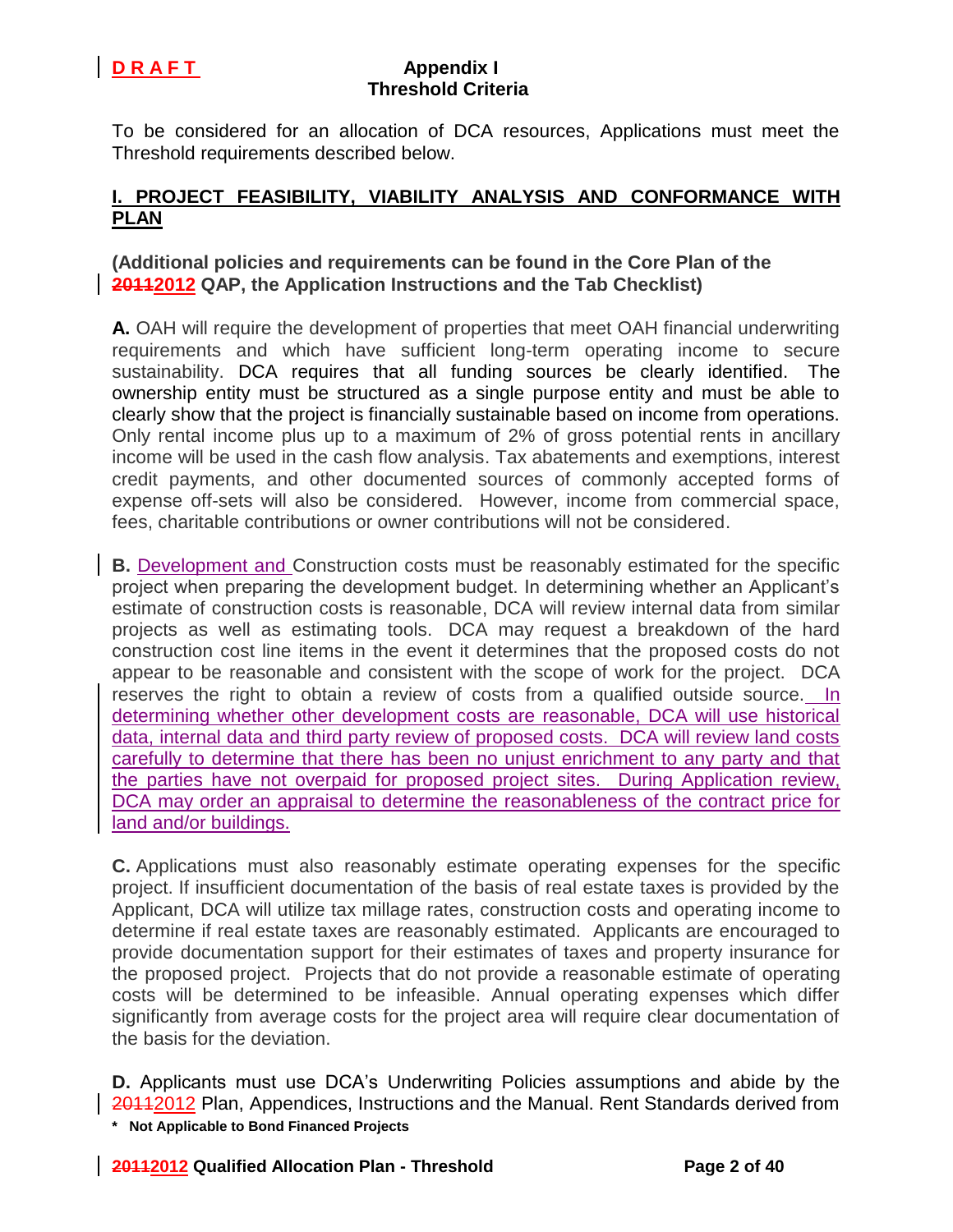the most recent AMI, FMR, and applicable underwriting utility allowance must be used to determine project rents and rent restrictions. Please note that for purposes of determining the maximum allowable rent limits, regardless whether a property is considered Rural, the applicable HUD program rent limits must be used. In addition, for the projects with existing USDA Sec. 515 funding, DCA reserves the right to issue underwriting guidance in the future. DCA will determine if the application has been submitted in compliance with all application instructions, tab checklist requirements, and QAP requirements for support documentation, necessary to make a full and complete assessment of the proposed project.

**E.** DCA may request applicants to clarify issues related to project feasibility during its Threshold Review. In response to such clarification requests, the Applicant can only submit documents that were in existence prior to Application Submission day with the exception of final commitments for government sources under consideration at the time of Application submission. Please note that DCA requires that Applications must be complete when submitted. Applicants cannot submit updated applications or new documents after that time. Applications that contain a significant number of missing or incomplete documents will be returned to the Applicant and be deemed a threshold failure.

**F**. Total development cost may be decreased or increased during DCA's review if it is determined that line items are not reasonable or do not accurately reflect the supporting documents. Development budget adjustments during threshold review must be covered by deferred developer fee and not by new financing sources. Applicants may not request that one line item be reduced in order to increase or add an additional line item during the threshold clarification period. Credits will be adjusted accordingly for each adjustment.

**G.** Projects that have a ten year commitment for PBRA will be underwritten utilizing Section 8 rents. However, projects with a commitment for PBRA that is less than ten years will be underwritten at the maximum tax credit rents and/or HOME rents, as applicable.

**H.** DCA may require documentation not specifically included in the minimum documentation requirements established in the Plan to verify the reasonableness of development and operating assumptions. DCA is under no duty to clarify or correct Application errors.

**I.** Applicants are encouraged to underwrite projects at less than maximum tax credit rents. However, applicants that underwrite at less than maximum tax credit rents will be required to use the reduced rent level at project completion.

**IJ. Commitments.** Original preliminary commitments for all financing must be submitted with the Application including but not limited to the following:

• Construction financing and the Non-DCA permanent financing

**\* Not Applicable to Bond Financed Projects**

**20112012 Qualified Allocation Plan - Threshold Page 3 of 40**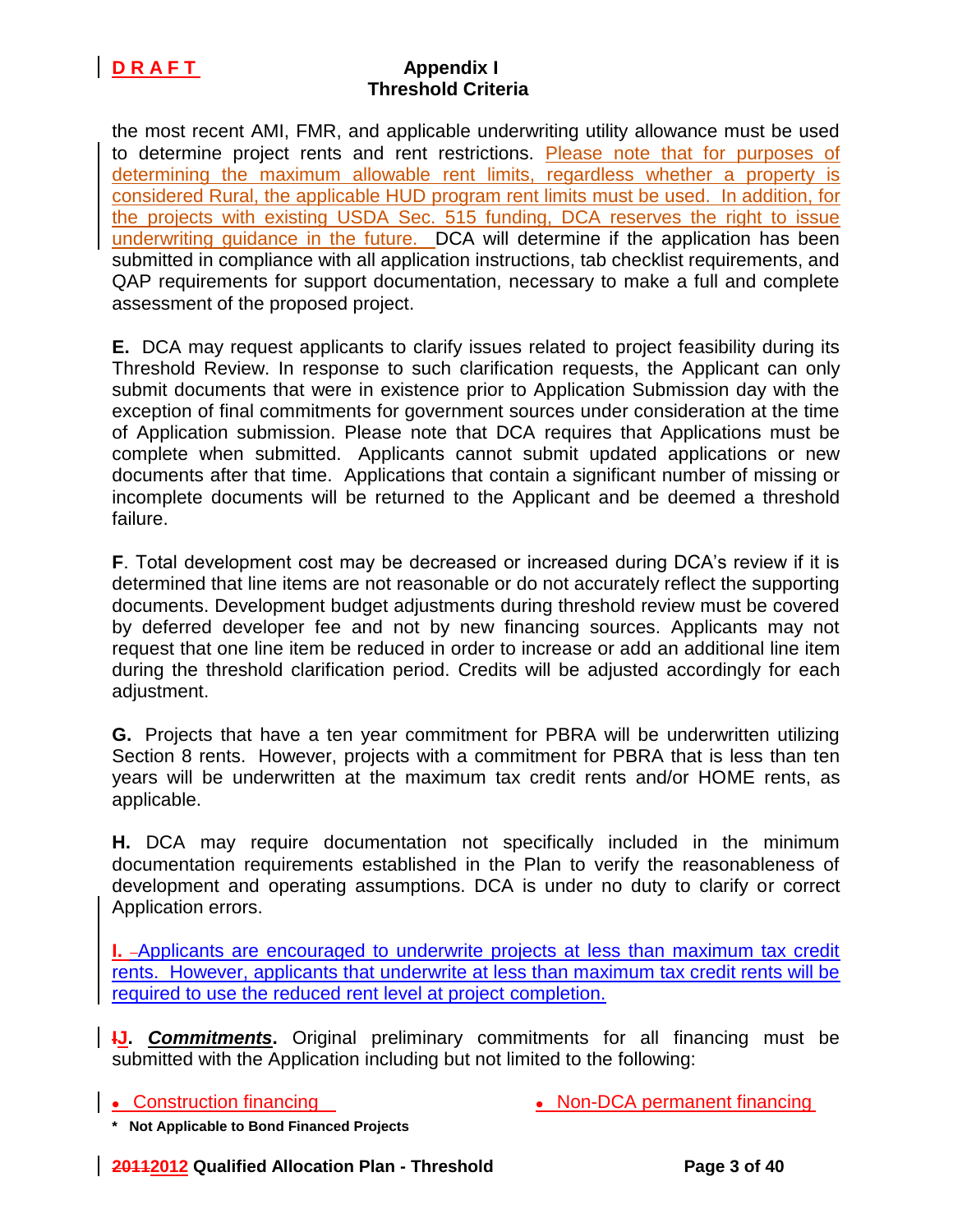| • Bridge loans, if applicable                     |                    |  |  |  |
|---------------------------------------------------|--------------------|--|--|--|
| <b>Project Based Rental Assistance Agreements</b> |                    |  |  |  |
| <b>Operating subsidy agreements</b>               |                    |  |  |  |
| <b>Deferred Developer Fee</b>                     |                    |  |  |  |
| <b>Limited partner (Tax Credit) equity</b>        |                    |  |  |  |
| Construction                                      | perating           |  |  |  |
| <del>financing</del>                              | <del>subsidv</del> |  |  |  |
|                                                   | raamar             |  |  |  |
|                                                   |                    |  |  |  |
|                                                   |                    |  |  |  |

| financina<br><del>manoma</del>                                          | ⊏∩ם<br>— एउ                                              |
|-------------------------------------------------------------------------|----------------------------------------------------------|
| $E$ <i>c</i> u iitv<br><b>Bbridge</b><br>⊏पणम<br><del>loans,</del><br>π | Limited<br>∉∓ах<br><u>nartnar </u><br><del>partnor</del> |
| applicable                                                              | Credit) equity                                           |
| <b>Project</b><br><del>Based</del>                                      |                                                          |
| Rental                                                                  |                                                          |
| <b>Assistance</b>                                                       |                                                          |
| <b>Agreements</b>                                                       |                                                          |

- HUD letters by an authorized official from the Multifamily Housing Division stating that the application is under serious consideration and Lender Preliminary Commitments for HUD assisted projects under 221 (d)(3) or 221 (d)(4) program may be submitted with the Application but final MAP Invitations must be submitted by  $\frac{1}{2}$ 29, 20112012the deadline noted on Exhibit A DCA Pre-application and Pre-Award Deadlines and Fee Schedule**.**.
- USDA Notice to Proceed with Application Processing and Lender Preliminary Commitment are required for loans to be guaranteed under the USDA Section 538 Guaranteed Rural Rental Housing Program.
- Any grants or other forms of assistance utilized during the construction period, or utilized as permanent financing must be documented.
- Applications that include cost associated with Pre-development Financing must provide copies of the loan documents (Note, Loan Agreement, Guarantees, Security Documents) if the loan has closed, or an original commitment from the proposed lender.
- Developer or general partner equity (financial statements to substantiate such equity must be included if such contribution exceeds or is in addition to the developer fee).
- Federal Home Loan AHP financing commitment from either the Federal Home Loan Bank to the non-profit entity or to the ownership entity is required. If the commitment is to the non-profit entity, then the non-profit should provide a preliminary commitment to the Ownership entity.
- Projects proposing the utilization of Historic Tax Credits must provide documentation of the National Historic designation for the subject project on or before August 17, 20112012the deadline noted on Exhibit A DCA Pre-application and Pre-Award Deadlines and Fee Schedule.

In the case of USDA, FHLB-AHP, or HUD loans which are under final consideration at the time of Application, but are not awarded funding, the Applicant may secure alternate financing provided revised Application documents are submitted to DCA on or before August 17, 20112012the date noted on Exhibit A DCA Pre-applicatin-application and Pre-Award Deadlines and Fee Schedule**.**. Failure to provide the required documentation for USDA, FHLB-AHP, HUD alternative financing and/or the National Historic designation as stated above may deem the application insufficient and the application may be subject to Threshold failure.

**<sup>\*</sup> Not Applicable to Bond Financed Projects**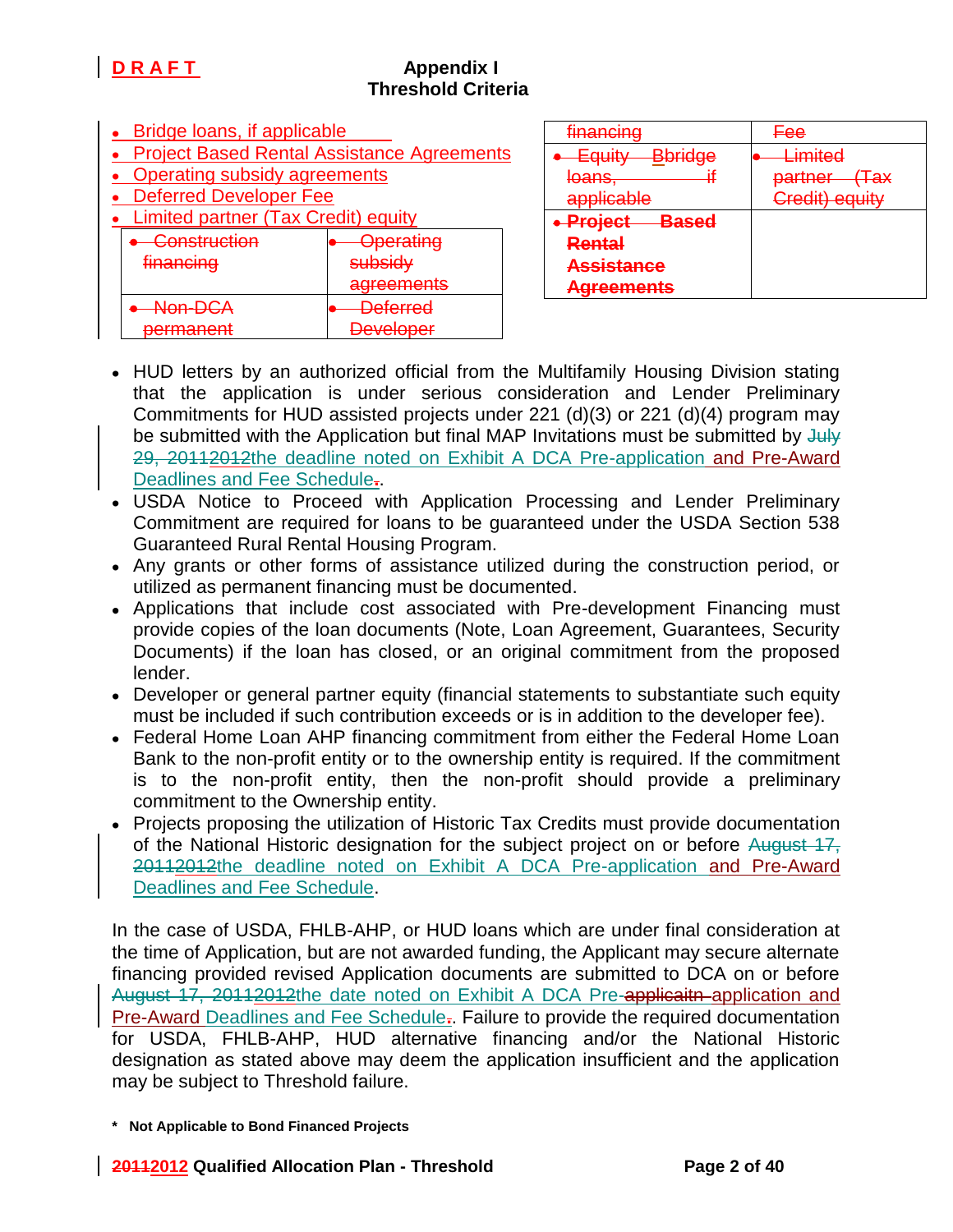

The preliminary commitments must disclose, at minimum, the following:

- The purpose of the loan and use of proceeds,
- The property address,
- The loan amount,
- The interest rate applicable to the construction period. If the construction period rate is floating, the rate index, spread and the frequency of adjustment must be clearly identified,
- The interest rate applicable to the permanent period. If the interest rate is to be fixed at the time of funding, the rate index and credit spread must be clearly identified and the indicative rate as of the date of the preliminary commitment must be provided,
- All "add-ons" to the base interest rate, including but not limited to MIP, USDA annual guarantee fee, servicing fees, Ginnie Mae guarantee fees, trustee fees, issuer fees, must be clearly identified in the commitment letter,
- The general and specific terms and conditions of the loan,
- The amortization period and term of the loan,
- All reserves by the lender/syndicator including, but not limited to, replacement reserve, operating deficit reserve, HUD required program reserves and USDA required program reserves,
- In the case of a preliminary commitment from a tax credit syndicator to provide equity: the amount of the asset management fee, and whether or not the asset management fee will be increased annually; if increased, the rate of increase and the priority of payment of the Asset Management Fee,
- All financing and related conditions and fees, including but not limited to, loan origination fees, loan placement fees, mortgage insurance premiums (in case of HUD insured loans) and annual guarantee fees (in case of USDA 538 guaranteed loans),
- In the case of loans to be quaranteed under the USDA Section 538 Guaranteed Rural Rental Housing Program, the lender must specify if the annual USDA guarantee fee will be paid out of the Lenders principal and interest payments<sub>1</sub>.
- Applicants that propose financing structures with government programs loans are responsible for correctly reflecting the terms of the loan,

**JK. Assumption of Existing Debt**. The supporting documentation must disclose, at minimum, the following:

- A letter signed by an officer of the lender whose debt is being assumed which certifies, as of May 31,  $20112012$ , (1) the original principal balance of the loan, (2) the current outstanding principal balance of the loan, (3) the current accrued and unpaid interest (4) the current effective interest rate applicable to the loan, (5) the original date of the loan (6) the maturity date of the loan, (7) annual debt service (8) the amortization period applicable to the original loan, (9) that the loan is not currently in default, or if there exists an event of default, or an event that with the passage of time will constitute an event of default, all of the factual data pertinent to said default or said potential default and (10) that the loan has, or has not, been modified (if said loan has been modified and/or restructured in any way, copies of
- **\* Not Applicable to Bond Financed Projects**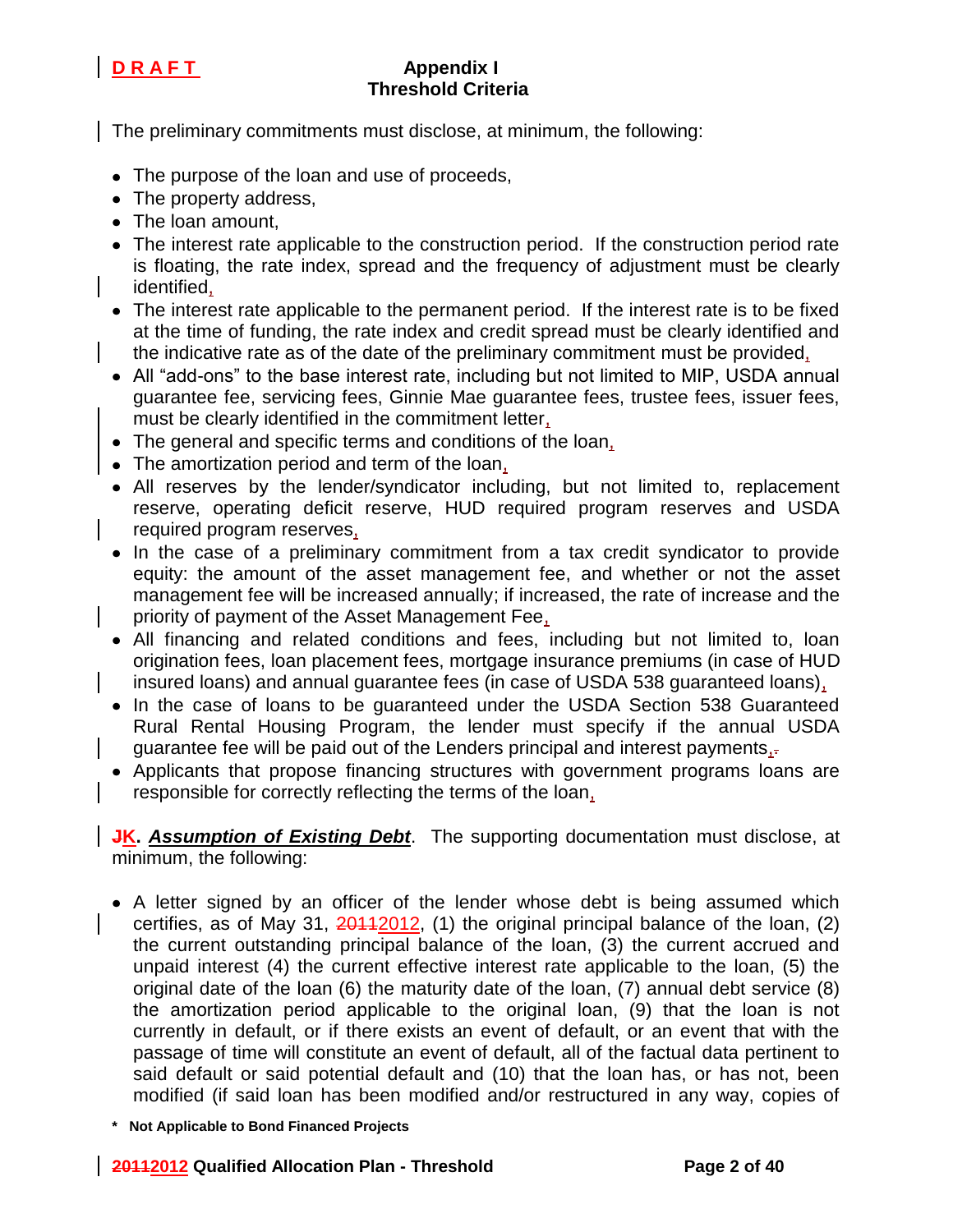

said modification/restructure documents must be provided), (11) the type and current balances of any outstanding reserve accounts-

- A copy of the original Promissory Note and any amendments and/or modification to said Promissory Note
- A copy of the original Loan Agreement and any amendments and/or modification to said Loan Agreement
- A copy of the original Mortgage, Deed to Secure Debt, Deed of Trust or such other security instrument providing security for the loan, and any amendments and/or modification to said security instruments

(DCA requires that existing DCA HOME loans receiving 9% credits be paid in  $\bullet$ full)

**KL. Deferred Developer Fee**. Any owner's equity shown in the Application, excluding the general partner's contribution required by the Limited Partnership Agreement will be included as a source of funding in the calculation of Credit. This policy will apply at application, carryover, and final allocation. A developer should either take the deferred Developer Fee in the form of a note, or incorporate the deferred Developer Fee into the limited partnership agreement along with a detailed repayment schedule and specific terms. Deferred Developer fee must be payable within fifteen years from available cash flow. The deferred portion cannot exceed 50% of the total amount of Developer Fee at initial application.

DCA will accept either method as long as the terms of the deferred Developer Fee meets the requirements as set forth in the Plan. For purposes of calculating the project's annual debt service coverage ratio, the deferred Developer's Fee will not be included as debt service.

For purposes of calculation DCA will consider the terms and conditions contained in the debt and equity commitments in determining the project's debt service coverage and its ability to pay the deferred Developer's Fee within 15 years.

For Scattered Site Projects, all units must be developed under one master plan of financing and considered as a single project by all funding sources. The requirements of this threshold category are applicable to the project as a whole**.**

## **LM.** *Gross Rent Restrictions*

**DCA will evaluate all proposed rents for reasonableness.** Considerations include but are not limited to: the recommended rents per the market study, market information available to DCA, including any historical data and/or forecast or projections. In general, **underwritten** rents will be based on the specific area rents, without consideration of National Non-metropolitan Area Median Income Rents.

**Tax Credit (only) Rents.** For low-income units receiving Credits, the gross rents may not exceed 30% of 60% of the effective AMI table for the appropriate bedroom size. Applicants should assume 1.5 persons per bedroom.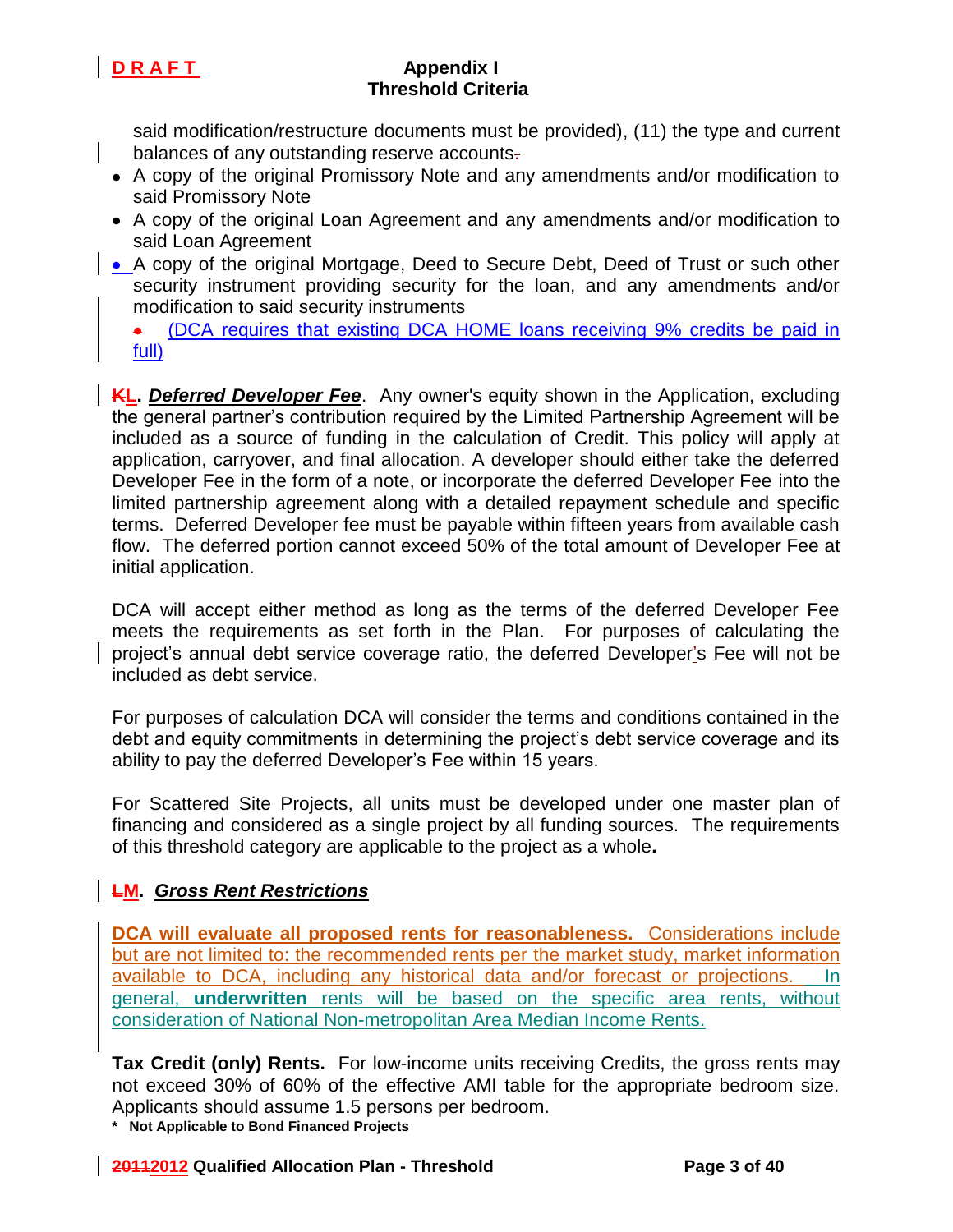

**HOME Rents with Tax Credits.** For low-income units receiving HOME funds and tax credits, the gross rents may not exceed 30% of 50% of the effective AMI for at least twenty percent (20%) of the low income units, with the balance of low income units not exceeding 30% of the 60% AMI. It is important to note that *all* low income units are limited to HUD's Fair Market Rent for the appropriate bedroom size should it be less than the applicable rent at the proposed AMI. Applicants should assume 1.5 persons per bedroom. For HOME Loans, rents must be affordable at initial lease-up and must remain affordable over the term of the HOME Loan.

Dwelling unit rents must conform to the LIHTC and/or the HOME regulation's gross rent (contract rent and tenant UA) restrictions. Tenant UA must conform to the requirements set forth in the Plan and the Manual. In the event Credit, HOME, or other funds are requested, the most restrictive gross rents will govern.

For Scattered Site projects, all units must meet the gross rent restrictions.

**MN.** *Unit Cost Limitations***.** The per unit cost limits are intended to reflect a cap on the maximum costs which would be approved as reasonable and necessary to develop a project in the State of Georgia for purposes of determining tax credit allocations and developer fees. Projects that have estimated costs below these cost limits may still be determined to have costs that are not reasonable.

The maximum allowable developer fee will be calculated based on the allowable total development cost utilizing the Base Per Unit Cost Limits. The maximum amount of tax credits allocated to a project will be calculated using these limits. DCA will not accept any requests for unit cost limit waivers at the pre-application or Application**.** 

For new construction and acquisition/rehabilitation projects, Tthe **Base Per Unit Cost Limit** for both Tax Credit and HOME funding must not exceed the following:

|            | <b>New Construction</b> |                   | <b>Historic Rehabilitation</b> |  |
|------------|-------------------------|-------------------|--------------------------------|--|
|            | and Acquisition/        |                   | Projects that qualify for      |  |
|            | <b>Rehabilitation</b>   | <b>Brownfield</b> | scoring point(s) under         |  |
|            | <b>Projects</b>         | <b>Projects</b>   | <b>Historic Designations</b>   |  |
| Unit Type  | <b>Cost Limit</b>       | <b>Cost Limit</b> | <b>Cost Limit</b>              |  |
| Efficiency | \$110,481               | \$132,577         | \$121,529                      |  |
| 1 Bedroom  | \$126,647               | \$151,976         | \$139,312                      |  |
| 2 Bedroom  | \$154,003               | \$184,804         | \$169,403                      |  |
| 3 Bedroom  | \$199,229               | \$239,075         | \$219,152                      |  |
|            | <del>4 Bedroom +</del>  | \$218,693         |                                |  |

For Brownfield projects, the unit cost limit is the following:

### Unit Type **Cost Limit**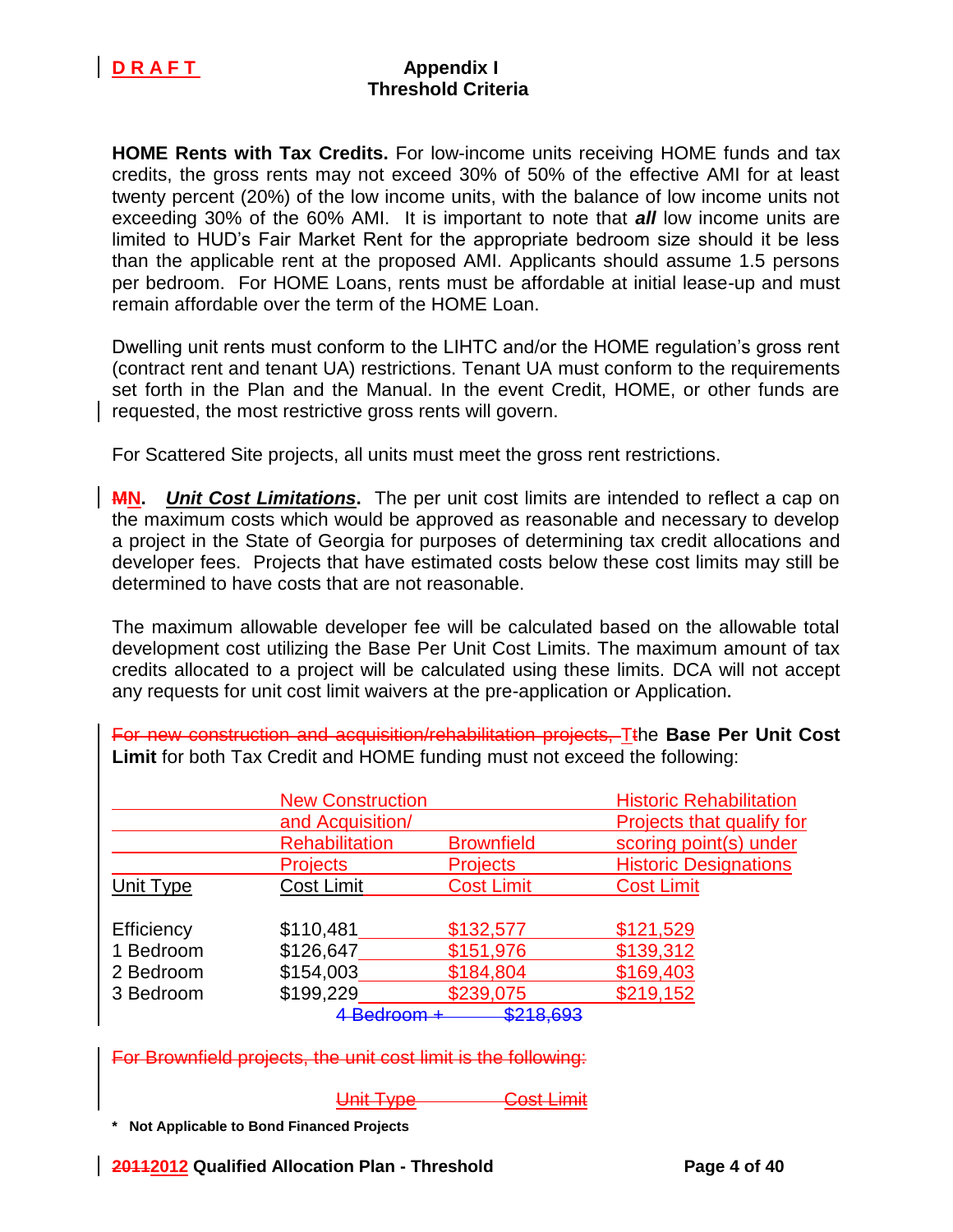| Efficiency           | \$132,577 |
|----------------------|-----------|
|                      |           |
| 1 Bedroom            | \$151,976 |
| <del>2 Bedroom</del> | \$184,804 |
|                      |           |
| 3 Bedroom            | \$239,075 |
| 4 Bedroom +          | \$262,432 |
|                      |           |

For Historic Rehabilitation projects that qualify for scoring point(s) under Historic Designations, the unit cost limit is the following:

| <del>Cost Limit</del> |
|-----------------------|
| <del>\$121,529</del>  |
| \$139,312             |
| \$169,403             |
| \$219,152             |
| \$240,562             |
|                       |

The increased limits for historic rehabilitation projects will only be applicable to that portion of the project that qualifies as a historic development.

The total development cost for the project at the time of the Application cannot exceed the DCA per unit cost limitations unless the Applicant obtains funding from a foundation or other not-for-profit charitable organization in the amount equal to or greater than the development cost that exceeds DCA's unit cost limitations, in which case a funding commitment letter from such foundation or charitable organization must be included in the Application and such funds must be included as part of the project sources of funds in the Application and final cost certification if applicable. In calculating the maximum of credits which can be allocated to the project, DCA will not include these funds in the gap calculation.

For Scattered Site projects, all units must meet the per unit cost limitation requirements.

**N.** *Operating Utility Allowance (UA)***.** Applicants must establish utility allowances for the property prior to placing the first building in service through the compliance period or through the period of affordability. In Georgia, the following methods may be used:

- **B.***USDA–Assisted Buildings*. If a building receives assistance from the USDA (formerly called the Farmer's Home Administration, or FmHA), the USDA-prescribed utility allowance applies to all rent-restricted units in the building. The USDAapproved allowance applies even if the building is assisted by any other program or agency. Examples of USDA assistance include assistance provided under the USDA Section 515 rural rental loan program and USDA rental assistance. Projects funded with USDA 538 loan guarantee must use the DCA Utility allowance.
- **C.***Buildings with USDA-Assisted Tenants*. If any resident of a building receives USDA rental assistance, the USDA-approved utility allowance applies to all rent-
- **\* Not Applicable to Bond Financed Projects**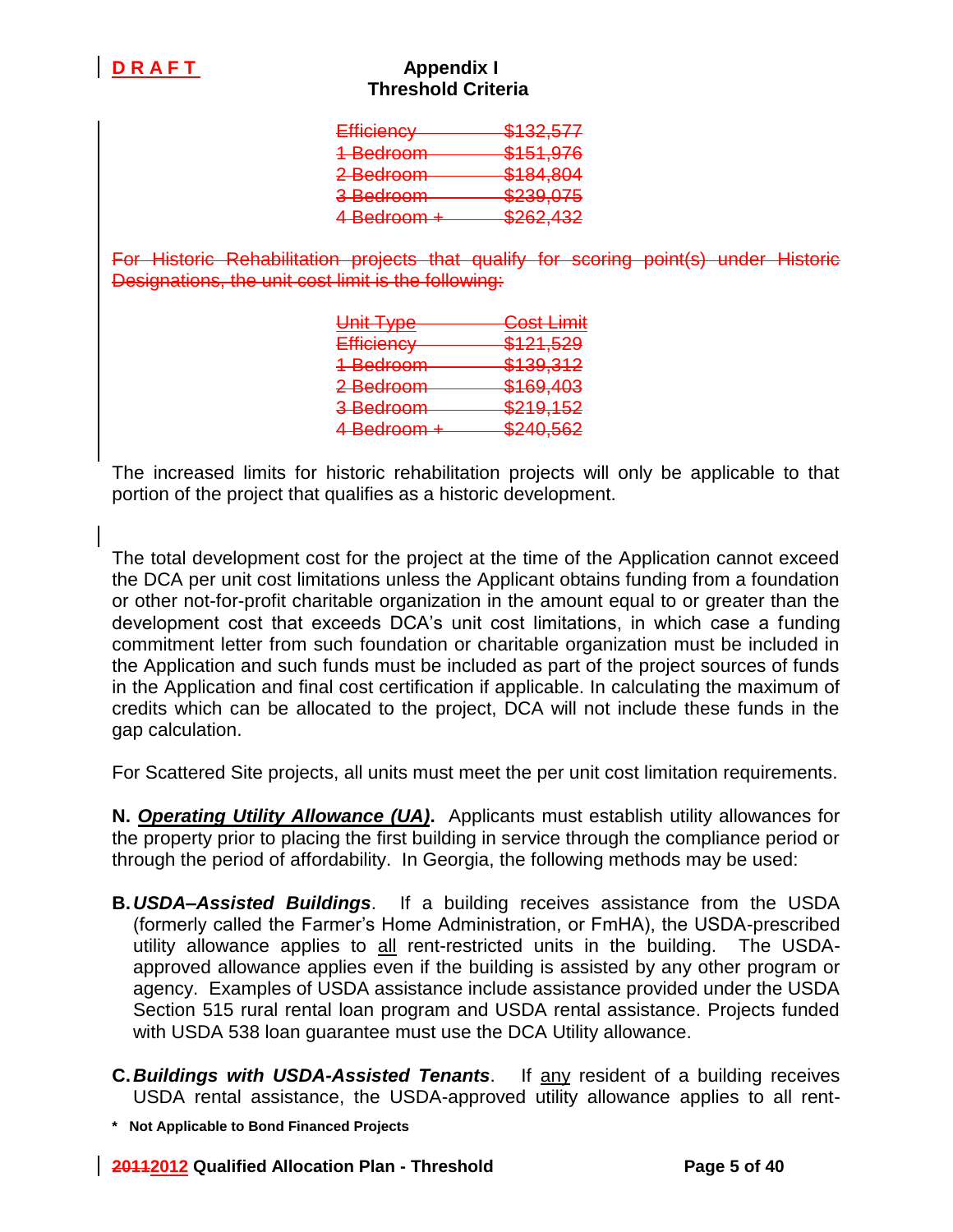

restricted units in the building. This is even the case if residents of some units receive rental assistance from the U.S. Department of Housing and Urban Development (HUD).

- **D.***HUD-Regulated Buildings*. If neither a building nor any resident in the building receives USDA assistance, and HUD annually reviews the rents and utility allowances for the property (such as for Section 8 and Section 236 projects), the HUD-prescribed utility allowance is used. This rule doesn't apply to buildings that have only FHA-insured mortgages.
- **E.** *Other Buildings*. If a building is neither an USDA-assisted nor HUD-regulated property, and no tenant in the building receives USDA rental assistance, there are two possible methods for establishing the utility allowance. These include:
	- A.a.The utility allowance established by the Public Housing Agency (PHA) that administers the Section 8 Program in the locality where the property is located. However, the electric allowances may be calculated as outlined in Section B below.

**B.b. HUD Utility Schedule Model, or** 

Local Utility Provider Estimates/Estimates Based on Actual Usage, or

Energy Consumption and Analysis Model (licensed engineer or qualified professions providing this model must be approved by DCA prior to submission of the Model.

### **Please note that for purposes of underwriting the 20112012 Application, only method A (a) above will be accepted for purposes of completing the Application pro forma.**

On July 29, 20082009, the IRS issued amendments to the utility allowance regulations. This regulation does not include Internet, cable and phone service under the definition of "utility". On May 5, 2009<del>2010</del>, the IRS released Notice 2009<del>2010</del>-44 to clarify that utility costs paid by a tenant based on actual consumption in a sub-metered rentrestricted unit are treated as paid directly by the tenant for purposes of IRC  $42(q)(2)(B)(ii)$ , which requires that the rent for low income units include a utility allowance if the tenant pays the utilities. Additional guidance may also be found in the "8823 Guide".

### **II. TENANCY CHARACTERISTICS**

All Applicants must designate the proposed project as either a Family Project, or a Senior Project.

**\* Not Applicable to Bond Financed Projects**

**20112012 Qualified Allocation Plan - Threshold Page 6 of 40**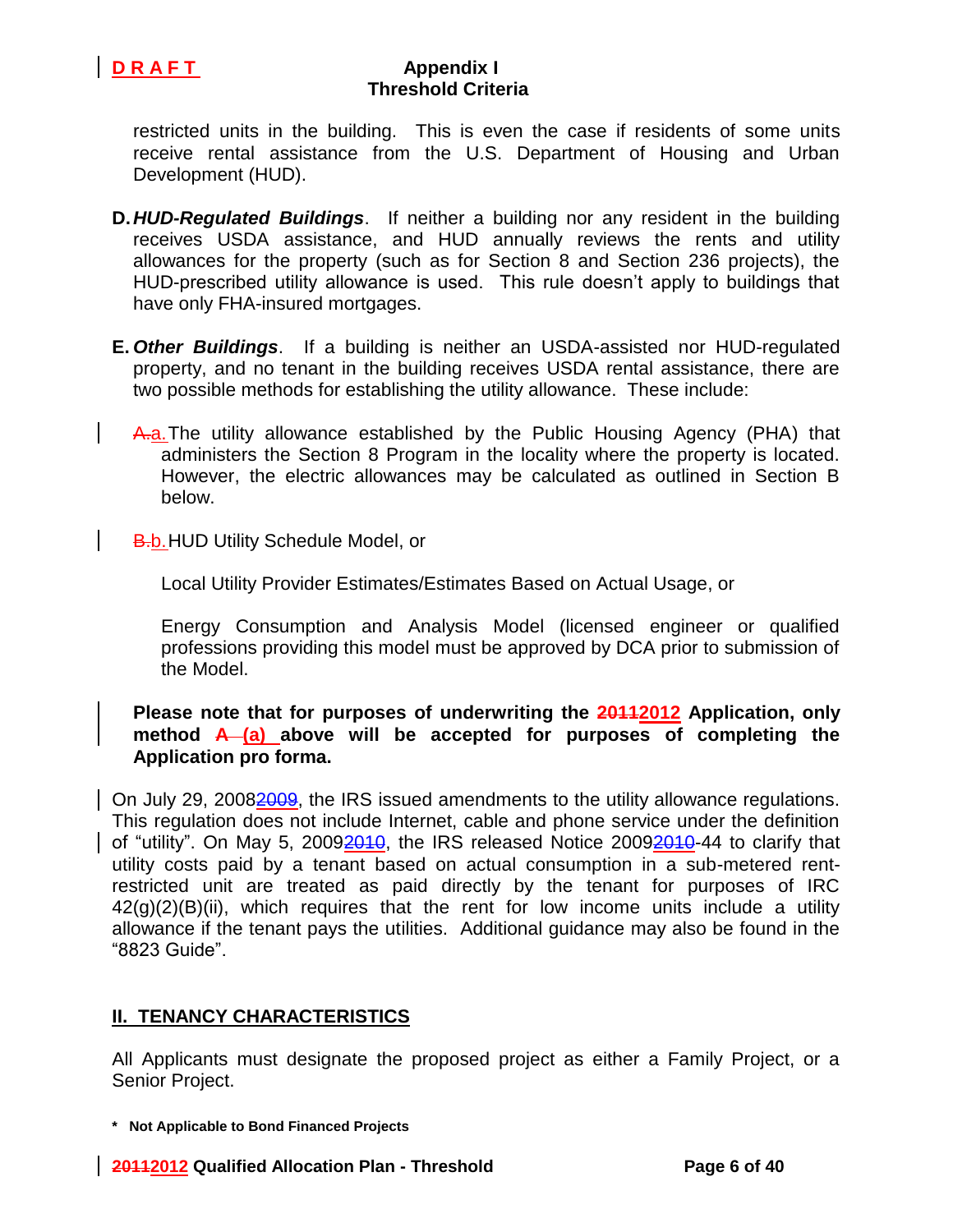

- **A.** *Family Project*. A Family project is designed to foster development of housing for families and to encourage community activities from within the neighborhood.
- **B.** *Senior Project*. A Senior project meets one of the following requirements:

**1.** It is intended for, and solely occupied by, individuals 62 years of age or older; **or**

**2.** It is intended and operated for occupancy by at least one individual 55 years of age or older per Unit, where at least 80% of the total housing Units are occupied by at least one individual who is 55 years of age or older; and where the Owner publishes and adheres to policies and procedures which demonstrate an intent by the owner and manager to provide housing for individuals 55 years of age or older

**C.** *Other*. Projects that have funding from a program which has a different tenancy definition than those set forth above should contact DCA for instructions on this section. Projects that combine senior housing and special needs housing must meet all architectural requirements of senior housing.

# **III. REQUIRED SERVICES**

All Family Projects must include at least one (1) basic ongoing service from the following categories and Senior Projects must include two (2) basic ongoing services from two different categories below:

- Social and recreational programs planned and overseen by the project manager (semi-monthly birthday parties/holiday dinners or parties/potluck dinners, movie nights, bingo, etc); or
- Semi-monthly classes conducted on site (example: arts and crafts, exercise, computer tutoring, gardening);
- Other services as approved by DCA.

Applicants must certify at Application Submission that they will designate the specific services and meet the additional policies related to services. These required services must be identified in the Threshold Criteria Tab on the Core Application Form.

### *Additional Policies Related to Services*

A final, binding contract for all proposed services must be submitted to the DCA Compliance Manager before issuance of IRS form 8609.

- Services must be committed for the Compliance Period or the Period of Affordability, whichever is greater.
- Services may be provided at a charge sufficient to cover the cost of the supportive services only, but the services must be clearly optional to the tenants.

**<sup>\*</sup> Not Applicable to Bond Financed Projects**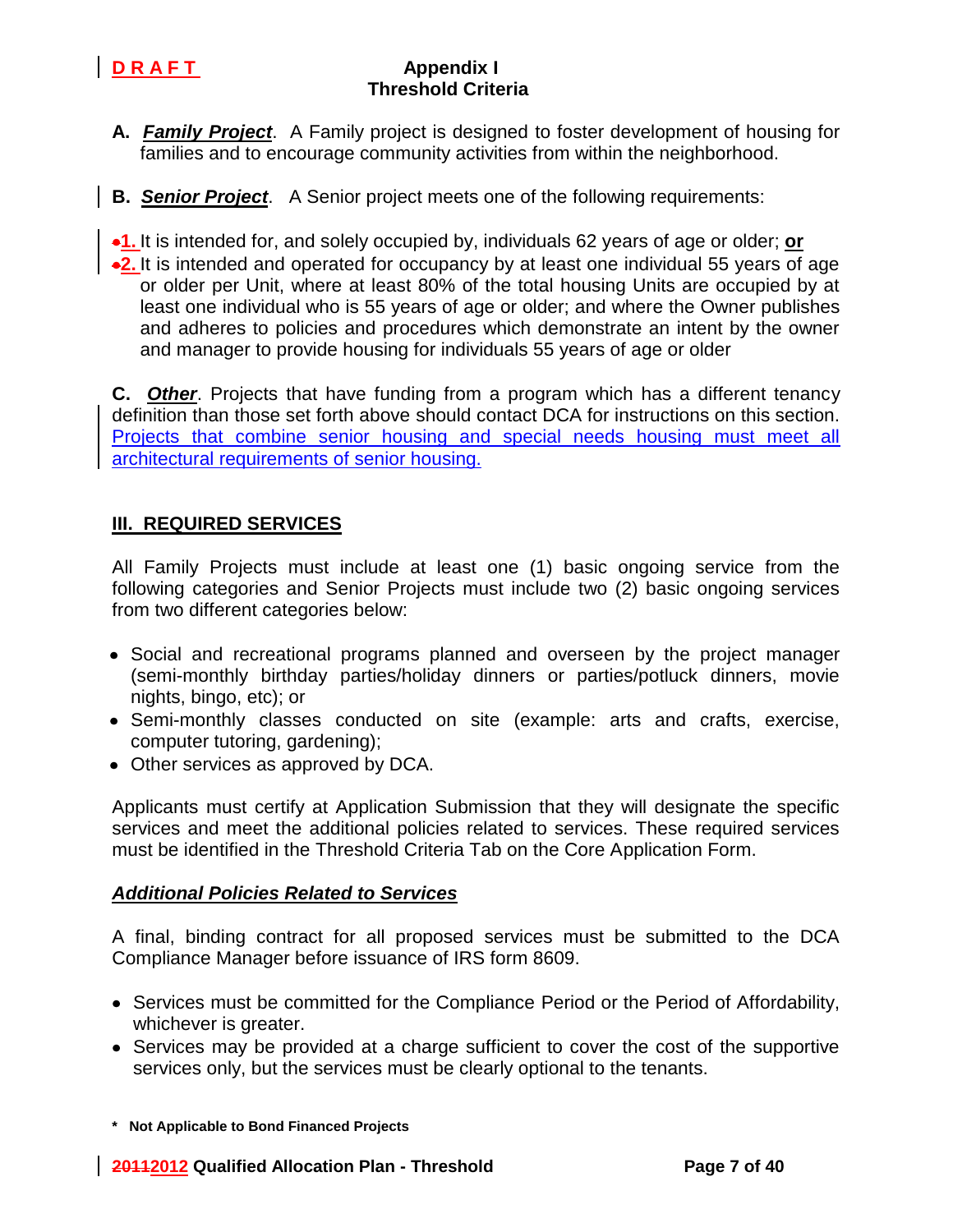

- A full-time activities manager will be allowed in the operating budgets for those properties that are 100 units or more in size.
- Temporary staffing during lease-up to handle activities set-up and sign-up will be considered on a case-by-case basis.
- Part-time (on a proportional basis) activity managers will be allowed in the operating budgets for smaller projects.
- Owners will be required to submit annual certifications and documentation regarding the ongoing provision of the supportive services.
- For very small rural projects, Applicants may request a waiver of service requirements if there is insufficient participation in a service.

# **IV. MARKET FEASIBILITY (MARKET STUDY)**

Applicants must submit a market study by a DCA approved analyst showing that there is adequate market demand for the project. The study must be prepared by a market analyst approved by DCA and clearly state that there is sufficient demand for the project and the project will stabilize within DCA requirements. The market study must be prepared in accordance with DCA guidelines and must be in the format required by the DCA Market Study Manual. Market studies must accurately reflect the rental structure and unit mix of the proposed project. It is applicant's responsibility to ensure that the market study accurately reflects the submitted application and meets all DCA requirements. The accuracy and outcomes of the Market study will be considered in the scoring of applications. While DCA will use the conclusions of the analyst in determining whether the project is marketable, DCA will not be bound by the opinion or conclusions reached by the market analyst. DCA will review the market study, rent rolls and project data of similar projects located in close proximity to the proposed project in determining whether the project will be able to achieve the desired lease up to be feasible.

DCA will also carefully analyze existing DCA projects located in close proximity to the proposed project to determine if selection of the project will have significant adverse financial impact on existing affordable housing inventory.

The following factors will generally be considered by DCA to be indicative of Market feasibility for HOME, 4% tax exempt Bond projects, and 9% Tax Credit projects.

- Market capture rates 30 percent or less for **all** 1 bedroom units, 30 percent or less for **all** 2 bedroom units, 40 percent or less for **all** 3 bedroom units and 50 percent or less for all 4 or more bedroom units in the project
- In Rural areas (as defined), market capture rates of 35 percent or less for **all** 1 bedroom units, 35 percent or less for **all** 2 bedroom units, 40 percent or less for **all** 3 bedroom units and 50 percent or less for all 4 or more bedroom units in the project

**<sup>\*</sup> Not Applicable to Bond Financed Projects**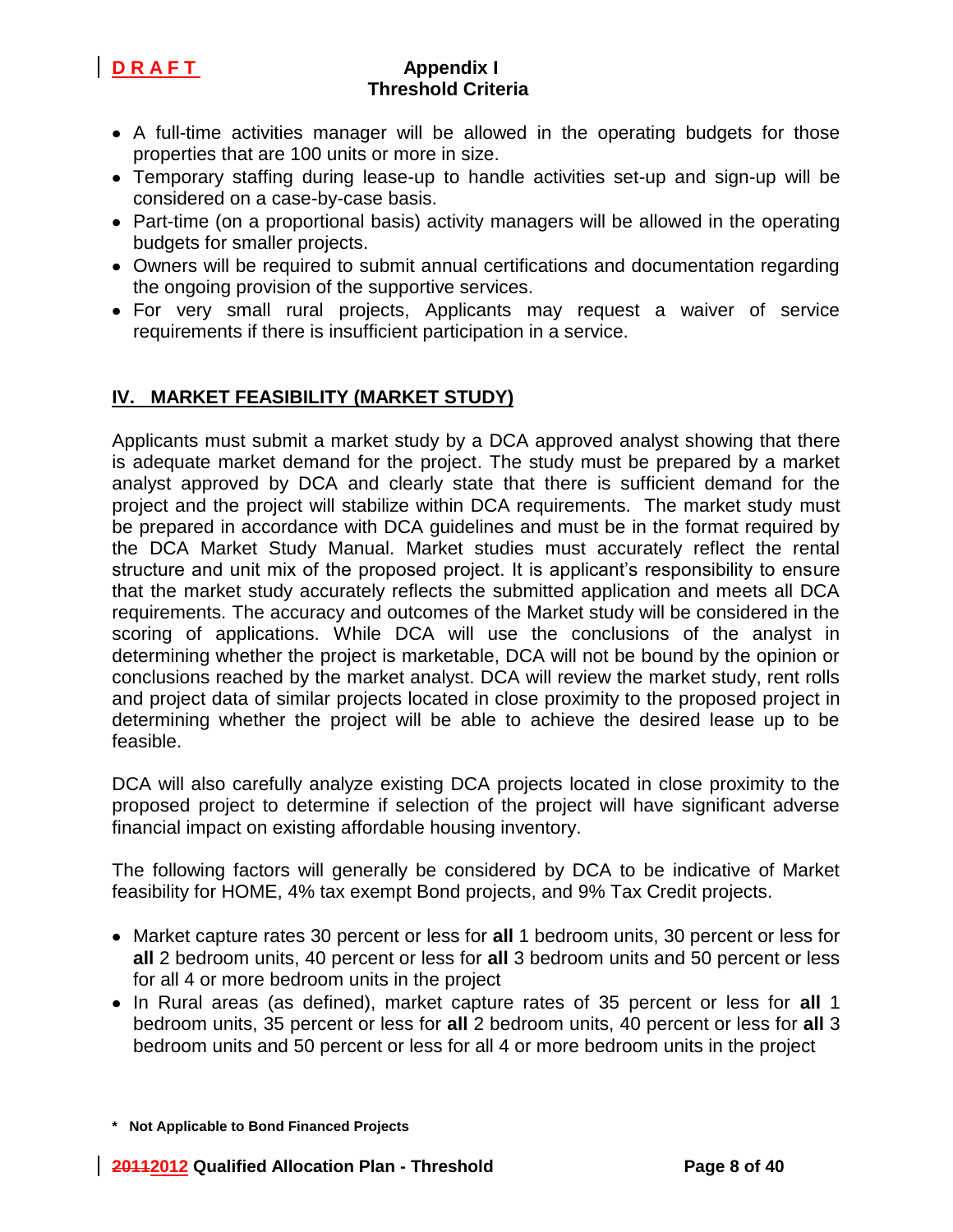- The overall capture rate for **all** Tax Credit Units shall not exceed 30 percent for Urban Counties and 35 percent for Rural areas and the overall capture rate for **all** Market Rate Units shall not exceed 30% for Urban Counties and 35% for Rural areas
- Market capture rates for each AMI market segment type (i.e. 30%, 50%, 60% & market) for each **bedroom type** shall not exceed 70% for **all** bedroom types proposed in each segment
- An absorption period less than 24 months to reach stabilized occupancy
- Stabilized occupancy rate of 93% or above
- Unit mixes or target populations supported by the market
- No adverse impact to the occupancy and financial health of existing assisted rental housing properties in the market area. Assisted rental housing properties include those financed by Credits, USDA, HUD 202 or 811 (as appropriate), DCA or locally financed HOME properties, HTF, and HUD 221(d)(3) and 221 (d) (4) and other market rate FHA insured programs. DCA does not consider public housing properties in the adverse impact determination
- Competing proposed projects in the same geographic market area where, in part, location, unit mix, rent structure, market demand, and other factors favor one project compared to another;
- Units with project based rental assistance (PBRA)
- Ability of market rate units to lease at the projected rents
- All requirements as outlined in the Market Study Guide.

For existing occupied properties that are going to be rehabilitated, market analysts shall consider retention of current occupants in their demand calculations. Retention is measured by the number of tenants that are not rent burdened or over-income that are projected to reside at the property during and after the proposed renovations.

For Senior projects (Elderly and Housing for Older Persons), demand may include residents from outside the market area, converting from homeownership and seniors living with and/or supported by their children as documented by the market analyst. DCA reserves the right, in its sole and absolute discretion, to independently evaluate the demand for additional affordable rental housing in the geographic/market area. DCA's judgment will be the final determination. All requests for a DCA ordered market study for 4% tax credits submitted in May through September will need to have all pending 9% tax credit applications considered in demand calculations.

DCA may, but is not required, to retain the services of its own market analyst to review the conclusions of the market study submitted by the applicant. For scattered site projects, the market study requirements must be met for the project as a whole.

# **V. APPRAISALS**

# *A. DCA Commissioned Appraisals*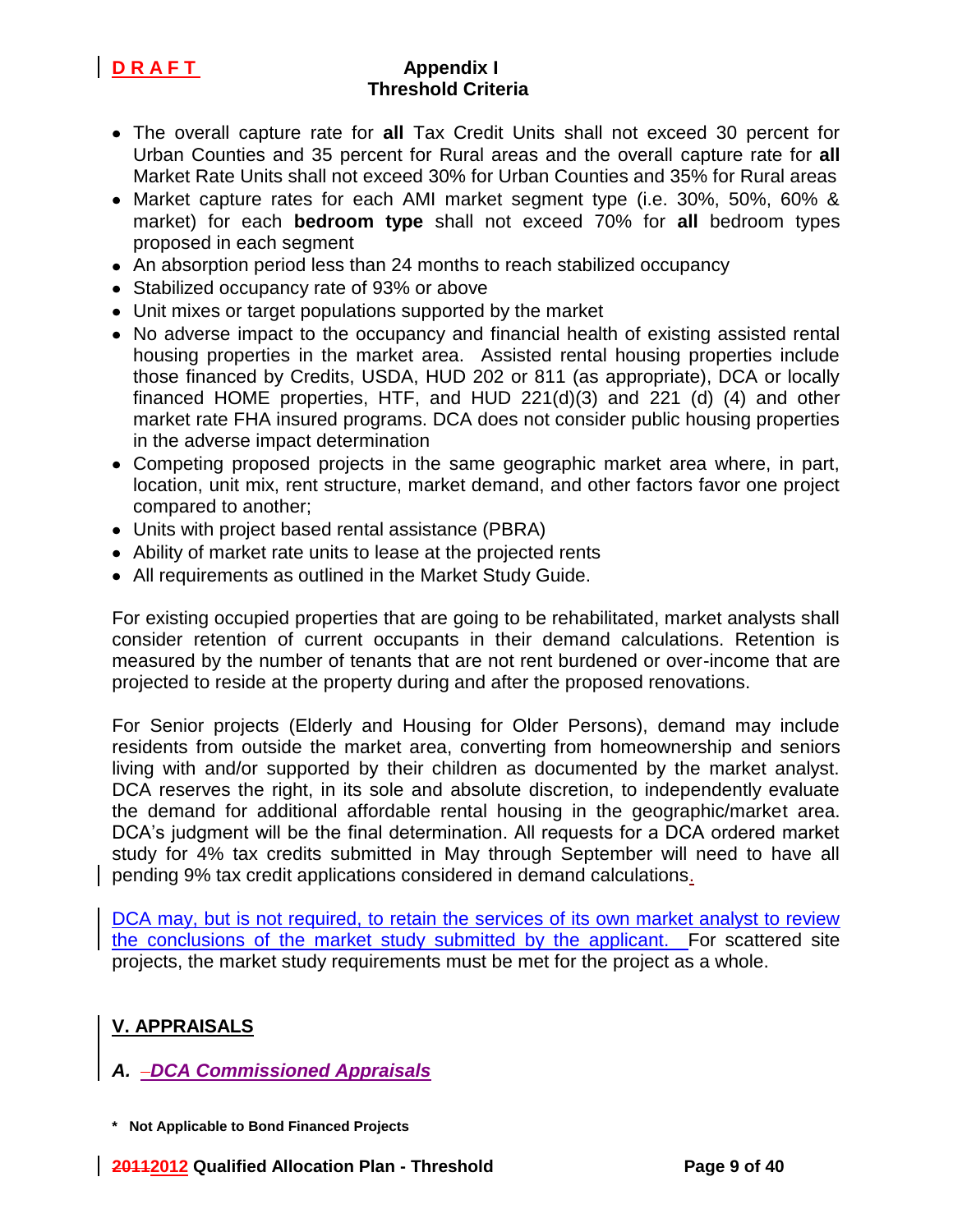For all projects awarded HOME Loans, DCA will commission an appraisal prepared in accordance with DCA policies. DCA's determination is final with respect to the appraised value of the project. DCA may also commission an appraisal for a tax credit only project in order to confirm that the proposed purchase price is reasonable.

HOME Applicants will be charged a fee equal to the cost of the appraisal report. The fee will be due on the date specified in the HOME commitment letter. The commissioned appraisal reports shall include the "as is" value, "as built/as complete" (encumbered), "as built/ as complete " (unencumbered) values of the proposed subject property and, tax credit value. The "as is" value shall delineate the value of the land and building. The appraisal shall conform to USPAP standards. The appraisal will provide an estimate of the market value (unencumbered) of the property at loan maturity. The total hard cost of any project may not exceed 90% of the as completed unencumbered appraised value of the property. Upon completion of the commissioned appraisal, any project found not to meet this requirement will have their funding award revoked.

**The DCA appraisal may be assignable to other lenders. In instances where the senior lender obtains the appraisal, DCA will accept such appraisal as long as DCA's guideline requirements are met and DCA is given the right to rely on the appraisal by the appraiser.** 

## *B. A. Applicant Commissioned Appraisals*

**1.** *Identity of Interest.* DCA policy requires that the Applicant obtain an appraisal of the value of a property if there is an identity of interest between the buyer and the seller. This appraisal must be submitted with the Application. DCA will carefully scrutinize the sales price of land between related parties to ensure that the value has not been inflated. While the appraisal will be an indication of fair market value, DCA will consider tax values as well as actual sales price established as indicative of the value of a property. All property values shall associate a land value as well as a value for the improvements. The appraisal shall conform to USPAP standards.

Properties which have been in the control of the Applicant or a related party for a period of three (3) years or less will generally be valued at the acquisition cost at the time the related party obtained initial site control. Properties that have been rezoned, subdivided or modified will not be deemed to be of higher value based on the actions taken by the Owner/ Applicant or any related party.

For Scattered Site Projects, an appraisal establishing "as-is" value will be required for each non-contiguous parcel where an identity of interest exist between the buyer and seller.

**2.** *Selected Projects*. DCA may also require that all tax credit only projects selected for funding provide an appraisal commissioned by a lender or a DCA approved

**<sup>\*</sup> Not Applicable to Bond Financed Projects**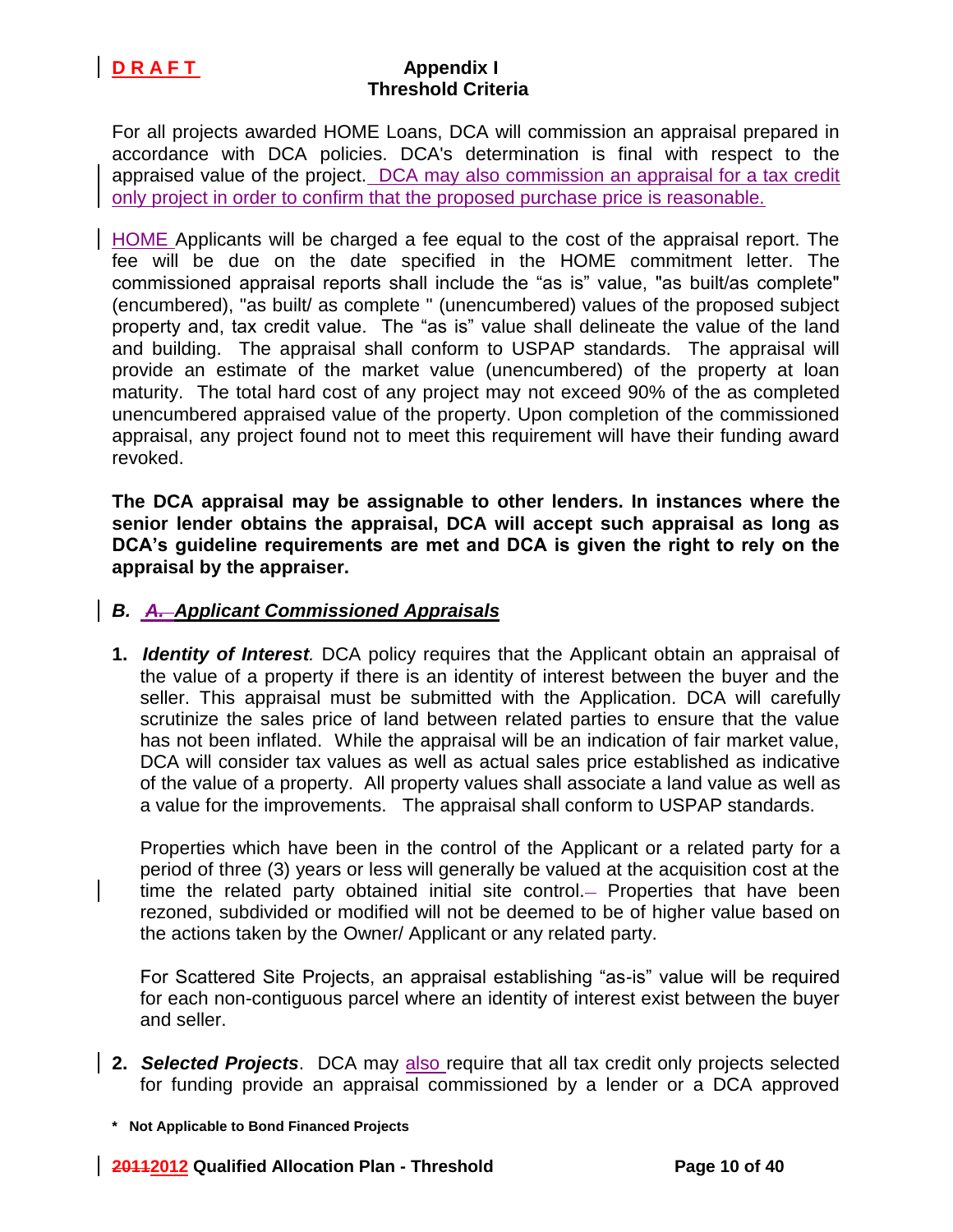

appraiser on or before closing. This appraisal must support the purchase price as well as the value of the property upon completion.

# **VI. ENVIRONMENTAL REQUIREMENTS**

 $\vert$  (Applicants should note that many of the environmental requirements from the QAP have been included in the Environmental Manual and are incorporated herein by reference.)

### **A.** *General*

On-site and off-site specific environmental concerns identified in an environmental study are to be considered in the context of the criticality of the housing to be provided. DCA shall consider the public benefits of the housing and then weigh the benefits against the costs to mitigate the hazard, the potential health risks, and other financial and public policy implications. The project will not pass Threshold until all environmental matters are resolved in a manner satisfactory to DCA, in its sole and absolute discretion.

For Scattered Site Projects, the environmental requirements must be met for each noncontiguous parcel.

### **B.** *Environmental Study*

Applicants must include a Phase I and all required Phase II environmental studies in the Application. These studies must be prepared in accordance with the DCA 20112012 Environmental Manual. The Applicant and the Qualified Environmental Professional must sign the environmental certification form and include it in the Application.

The Phase I Environmental Study must fully address all recommendations of the consulting environmental engineer. If a Phase II is recommended, all testing must be completed prior to Application Submission.

The Phase I (and Phase II when recommended by the Environmental Professional) Environmental Study must have been conducted within six (6) months of the Application Submission. If an Environmental Study was completed prior to this six-month period, a copy of this earlier Environmental Study (and any others that are available) must also be included in the Application along with a new Environmental Study.

In addition to compliance with the standards developed by the American Society for Testing and Materials' ("ASTM") and set forth in the "Standard Practice for Environmental Site Assessments, Phase I Site Assessment Process.", ASTM 1527-05, DCA requires the following non-scope items be investigated:

**<sup>\*</sup> Not Applicable to Bond Financed Projects**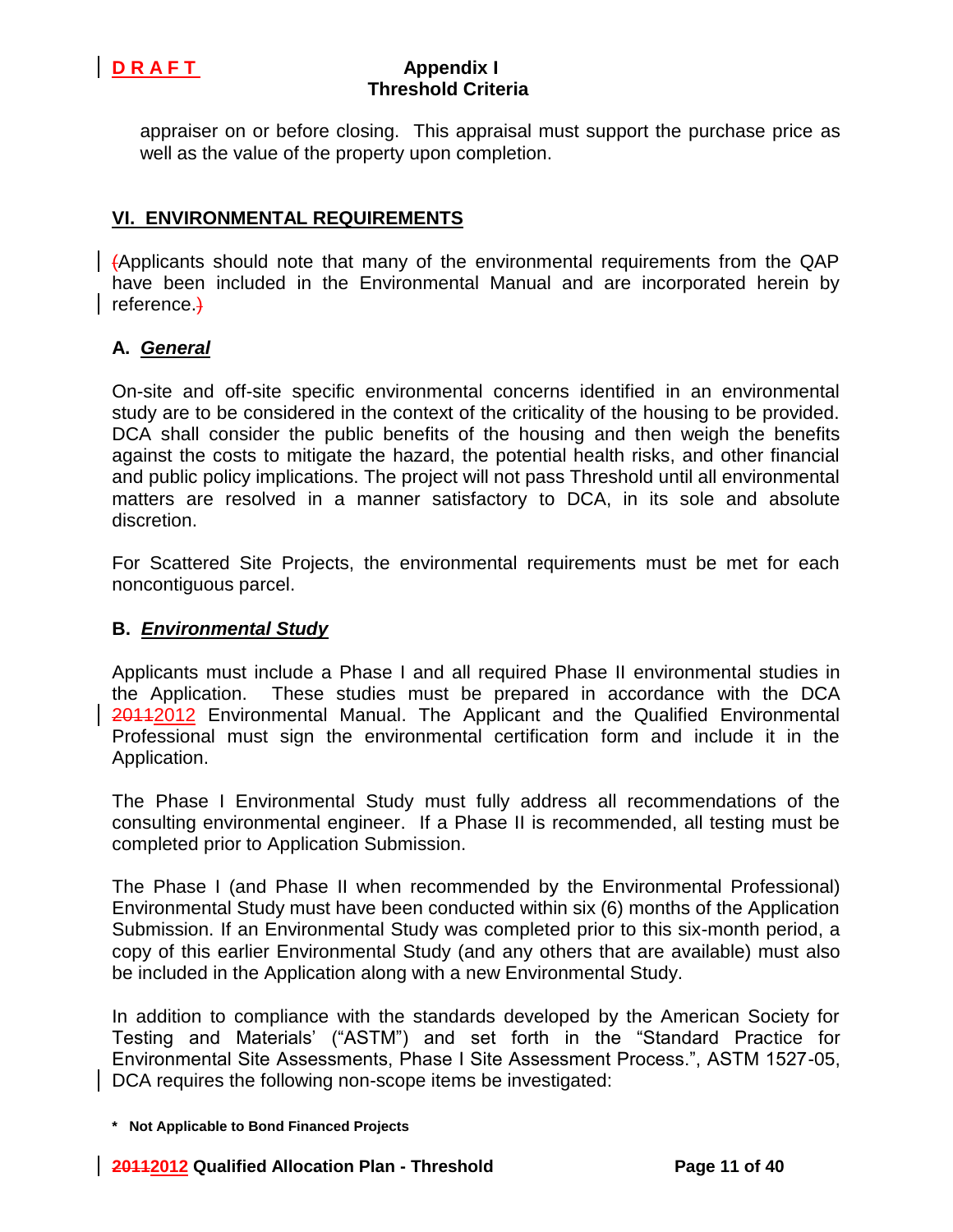

- a. Flood Plains/Floodways
- b. Wetlands
- c. State waters/streams/buffers & setbacks
- d. Lead based paint
- e. Asbestos containing materials
- f. Noise
- g. Water leaks , mold and lead in drinking water
- h. PCBs
- i. Radon
- j. Endangered species
- k. Historic designation

## **Additional Environmental Requirements for HOME/HUD funded Projects, including but not limited to PBRA**

All developments utilizing HOME or HUD funds are required to assess the environmental effects of that activity in accordance with the provisions of the National Environmental Policy Act of 1969 (NEPA) and HUD regulations at 24 CFR Part 58. DCA requires applicants to conduct various activities required for the environmental review process at HOME application, including a Phase I Environmental Assessment (EA), as outlined in the Environmental Manual.

The Applicant, as outlined in the HOME/HUD Environmental Questionnaire, must complete additional requirements for HOME/HUD funded projects including, but not limited to, the Eight-Step process and HUD publication procedures. Evidences of the commencement of the Eight Step process must be submitted either in the Application or no later than August 17, 20112012the date noted in Exhibit A DCA Pre-application Deadlines and Fee Schedule.

- **1.** *Eight-Step Process*: Projects located within a flood hazard area or designated wetland are subject to Executive Order 11988 (Floodplain Management) and Executive Order 11990 (Protection of Wetlands) respectively. HUD's implementing regulations at 24 CFR Part 55 -- "Floodplain Management" prescribe measures for protecting floodplains, and when amended, for protecting wetlands. Under the provisions of these Executive Orders, HUD must avoid financial support for covered activities, unless it can demonstrate that there are no practicable alternatives outside the floodplain or wetland. Therefore, if jurisdictional wetlands will be filled or impacted and/or construction and landscaping activities will occupy or modify a floodplain/floodway, documentation that the Eight-Step process has been followed as mandated by 24 C.F.R. §55.20 for wetlands and floodplains must be provided as a part of the HOME and HUD Environmental Questionnaire. The decision making process for compliance with this part contains eight steps, including public notices and an examination of practicable alternatives. The steps to be followed in the decision making process are outlined in the 20112012 Environmental Manual. **Applicants should note that the 8-step process must be commenced prior to Application and completed no later than September 15, 20112012the date**
- **\* Not Applicable to Bond Financed Projects**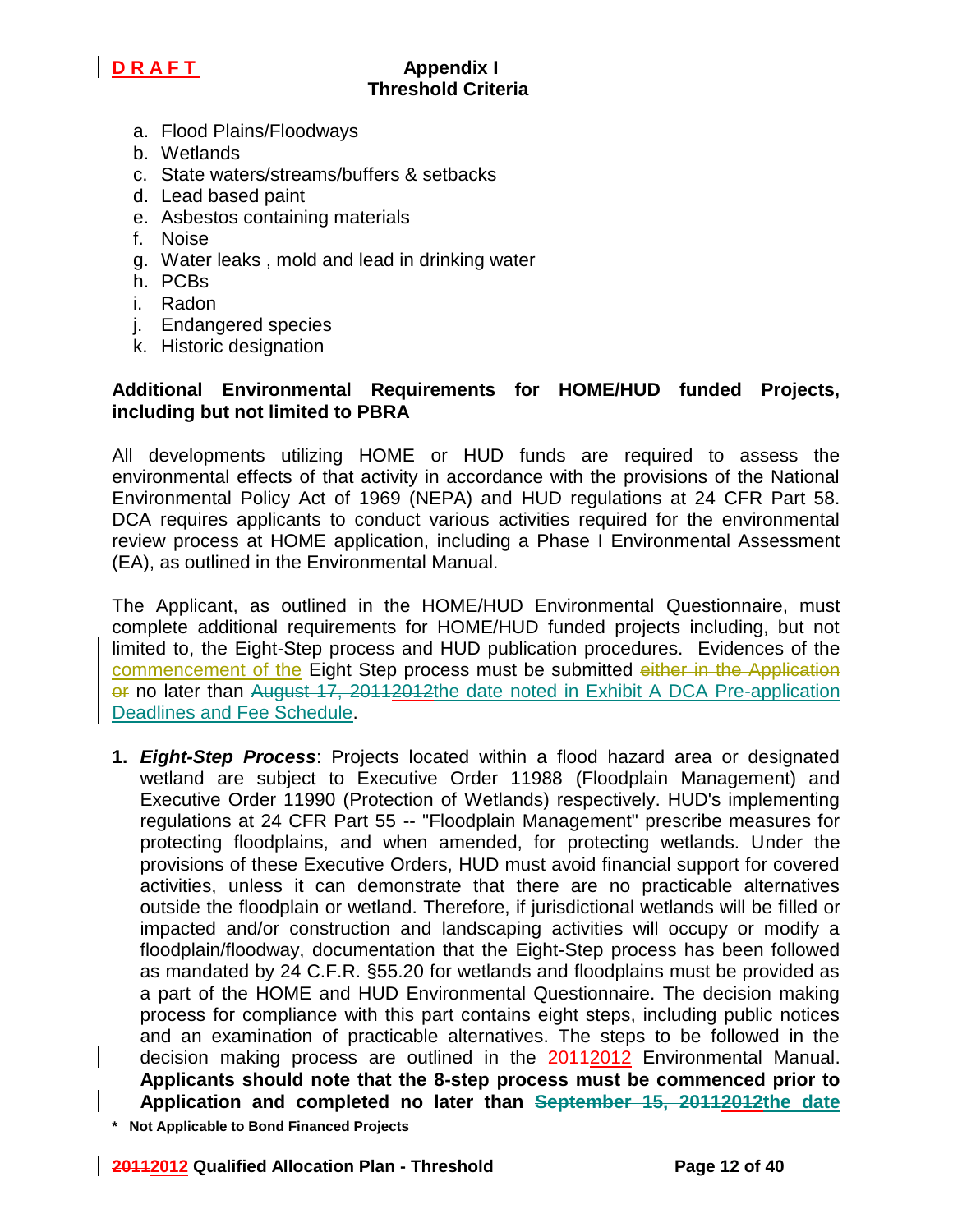**noted in Exhibit A DCA Pre-application Deadlines and Fee Schedule. The process also now has a new requirement regarding FEMA notification. Applicant is responsible for providing documentation to DCA upon completion of the process.**

**2.** *HUD Environmental Clearance & Publication Requirements*: DCA, as the responsible entity (RE) referred to in 24 CFR §58.43, Environmental Review Procedures for Entities Assuming HUD Responsibilities, is responsible for undertaking environmental reviews for proposed HOME projects. In this capacity, DCA must ensure that the environmental review process is satisfied before certain HUD funds are committed to specific projects. Therefore, when initial awards of HOME funds are announced, DCA will publish notices of its intent to allocate HOME funds in local newspapers in the proposed project's areas. After comments, if any, have been received, HUD will review the comments to determine if there has being a finding. Once that process is complete and there has been no finding, DCA will seek HUD's approval of its commitment of HOME funds to the proposed project. In order to ensure that the environmental review process is not challenged, Owners and/or Developer of proposed projects must, once applications are submitted, refrain from undertaking activities that could have an adverse environmental impact prior to the receipt of an environmental clearance letter from DCA removing the stipulated conditions. Such activities include: acquiring, rehabilitating, converting, leasing, repairing, or constructing property. As a result, an Applicant can not commit or expend HUD or non-federal funds until the environmental review process has been completed.

For Scattered Site Projects, the environmental requirements must be met for each noncontiguous parcel.

## **VII. SITE CONTROL**

Site control must be in the form of (1) a warranty deed that conveys title to the subject property to the current General Partner or proposed LP or 2) a legally binding contract to purchase the proposed project site in the name of the General Partner or proposed LP (or which provides for an assignment to the General Partner or proposed LP), or (3) a binding long-term ground lease or an option for a binding long-term ground lease, with a minimum term of forty-five (45) years. For competitive applications, contracts must be executed prior to Application Submission deadline, must include a discernable contract price, must be signed by the purchaser and seller, must include a legal description of the property and must provide legal control of the site to the proposed General Partner or proposed LP at least through October 31, 20112012. Site control must be in place through estimated bond closing date for a 4% tax credit project.

In the event the contract provides the Applicant with the option to renew the contract for specific periods of time, with the initial period ending prior to October 31, 20112012, the renewal option in such contract must be enforceable by the Applicant until October 31,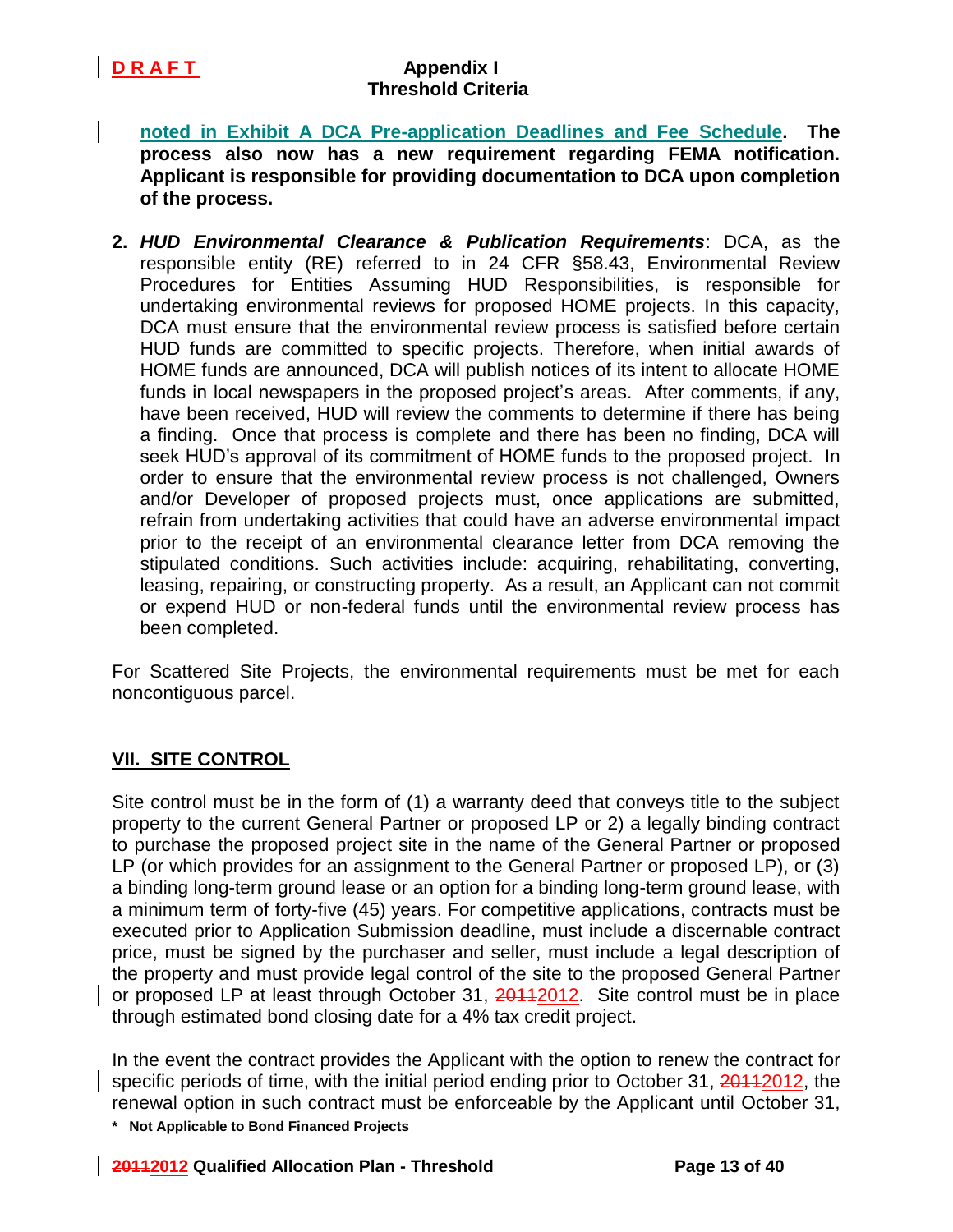

20112012. A copy of a recorded warranty deed or a fully executed contract must be submitted with the Application. All Contracts evidencing site control must meet the specifications set forth in the Manual.

For Scattered Site Projects, evidence of site control is required for each non-contiguous parcel.

## **VIII. SITE ACCESS**

All sites proposed for development must be legally accessible by paved roads. The Application must include the appropriate drawings, survey or other documentation that reflects such paved roads. If such paved roads are not in place at the time of the Application Submission, documentation evidencing a local commitment for funding and the timetable for completion of such paved road must be included in the Application. This restriction does not apply to private driveways accessing only the proposed project through property that is not part of a proposed site. However, if the use of such a private drive is proposed, site control of the private drive must be documented by proof of ownership or by a properly executed easement on the private drive, and the plans for paving the private drive, including associated development costs, must be adequately addressed in the Application.

For Scattered Site projects, each non-contiguous parcel must meet the above criteria.

## **IX. SITE ZONING**

Zoning must be in place on or before the Application Submission deadline. Zoning of the development site must conform to the site development plan and must be confirmed, in writing, by the authorized Local Government official. The letter from the authorized Local Government official must be included in the Application. The letter must include the zoning and land use classification of the property and be accompanied by a clear explanation of the requirements (copy of the applicable sections of the zoning ordinance for the stated classification) and all conditions of these zoning and land use classifications. If the project is requesting HOME or HUD funds, the Local Government official must also comment on whether the project will include the development of prime or unique farmland (Please see the HOME and HUD Environmental Guidance for additional information). If the Local Government does not have or enforce a zoning ordinance, the Applicant must include a letter from a local government official to that effect.

The Applicant must provide documentation that demonstrates that the site layout conforms to any moratoriums, density, setbacks, or other imposed requirements of the Local Government. This documentation must be demonstrated on the Architectural Site Conceptual Development Plan either graphically or in written form.

**<sup>\*</sup> Not Applicable to Bond Financed Projects**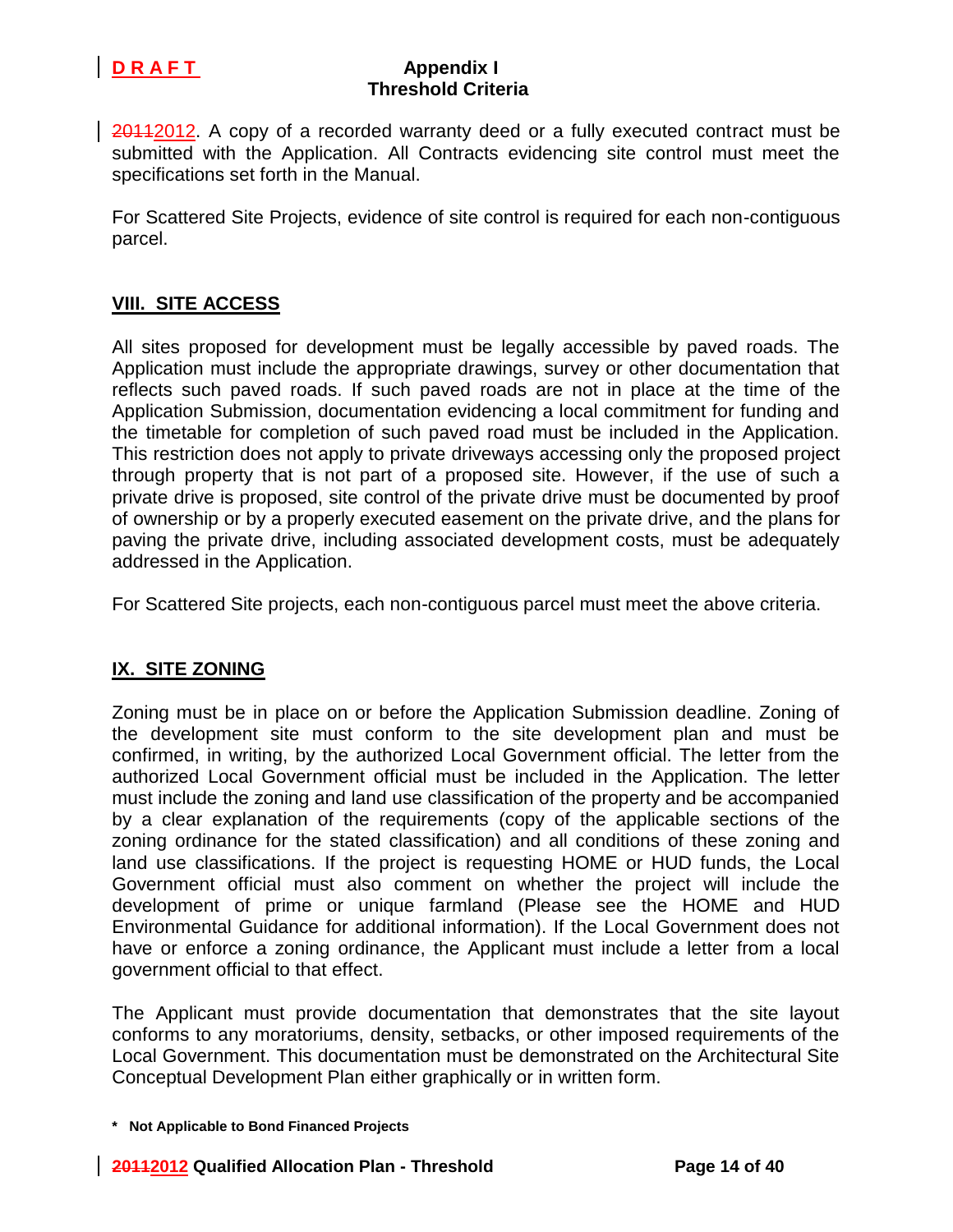

It is the responsibility of the Applicant to ensure that all issues and questions surrounding the zoning and land use classification of a proposed site are clearly defined prior to Application Submission. Any unclear or unresolved issues of zoning and land use could result in Threshold failure of the Application.

For Scattered Site Projects, site zoning requirements must be met for each noncontiguous parcel.

# **X. OPERATING UTILITIES**

Required project operating utilities (gas and electric service), as applicable, must be available to the proposed development site as of the Application Submission. To be considered "available" for the purposes of this section, all easements necessary for the utility providers to extend utilities to the property, and commitments from the utility providers to extend utilities to the property must be secured at the time of Application submission. Evidence of such easements and commitments from the utility provider must be included in the Application.

The Application must include a letter from the appropriate utility company confirming the availability and capacity of operating utilities at the proposed development site. The letters must be on letterhead, bear signatures from the appropriate utility companies must be included in the Application. Any charges for the off-site extension of utility services are not eligible for funding as project costs under the funding resources in the Plan. The requirements for Operating Utilities must be met for each non-contiguous parcel or each non-contiguous multifamily property.

Operating utilities cannot be contingent on annexation of the property, improvement of infrastructure or funding to the utility provider from an outside source. Verification of the annexation and improvements must be submitted with the Application. Any unclear or unresolved issues regarding operating utilities may result in Threshold failure of the Application.

For Scattered Site Projects, operating utilities requirements must be met for each noncontiguous parcel.

### **XI. PUBLIC WATER/SANITARY SEWER/STORM SEWER**

Public water and sewer service must be available at the proposed development site as of the Application Submission. To be considered "available" for the purposes of this section all easements necessary for the water and sewer authorities to extend the existing water and sewer services to the project, and commitments from the water and sewer authorities to extend the existing water and sewer services to the property must be secured at the time of Application Submission. Evidence of the easements and commitments from the water and sewer authorities must be included in the Application.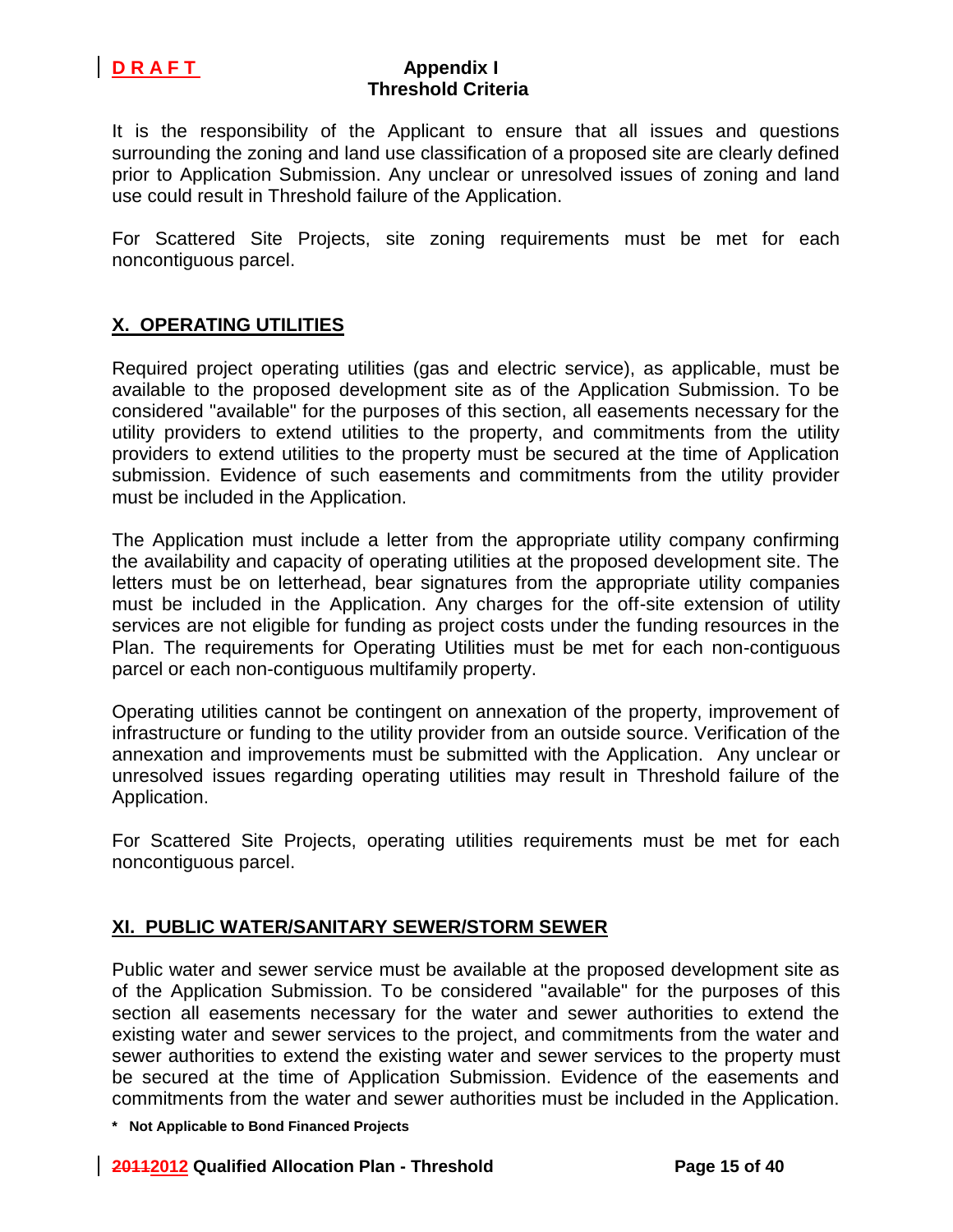A commitment can be subject only to conditions within the control of the Applicant. Letter(s) from the local public water and sewer authorities must document the availability and capacity of the existing public water and sewer service to the site. These letters from the appropriate public water and sewer authorities must be on letterhead and be included in the Application. Any charges for the extension of off-site services are not eligible for funding as project costs under the funding resources in the Plan. Public water and/or sewer availability cannot be contingent on the construction of a water/sewer system, annexation of the property or funding to the utility provider from an outside source. Verification of the annexation and improvements must be submitted with the Application.Any unclear or unresolved issues regarding the public water/sanitary sewer/storm sewer may result in threshold failure of the Application.

Applicants may request a waiver of these requirements for the development of single family detached units located in rural areas where no existing public water or sewer systems are available. Waivers will only be considered where each single family home is served by a separate system. No shared systems will be permitted and the waiver request must be accompanied by an engineering report confirming the availability of water and the percolation of the soil. The report must provide an opinion on the suitability of the location to make these options a viable alternative.

For Scattered Site Projects, Public Water/Sanitary Sewer/Storm Sewer requirements must be met for each noncontiguous parcel.

## **XII. LOCAL GOVERNMENT SUPPORT AND COMMUNITY ENGAGEMENT**

No proposed project shall be entitled to receive a tax credit allocation unless the local government and residents of the community are notified and provided with a reasonable opportunity to comment on the proposed project. Local government support and community participation in the decision process are important to the long term sustainability of a project. DCA will consider the response of the local government in determining whether there is sufficient local government support to ensure the success of the proposed project. Local governments that oppose the funding of a project should provide the specific basis for the opposition. Local Government opposition that appears to be discriminatory or -violate fair housing laws will not be grounds for failure of a project.

### **Documentation**

- should include Eevidence of public meetings and presentations regarding the proposed project to local government and residents of the community
- Additional documentation such as Rresolutions of support or letters of support from local government officials (may also be included but are not required).

DCA will also-give each local government an opportunity to comment on the project during the formal review process.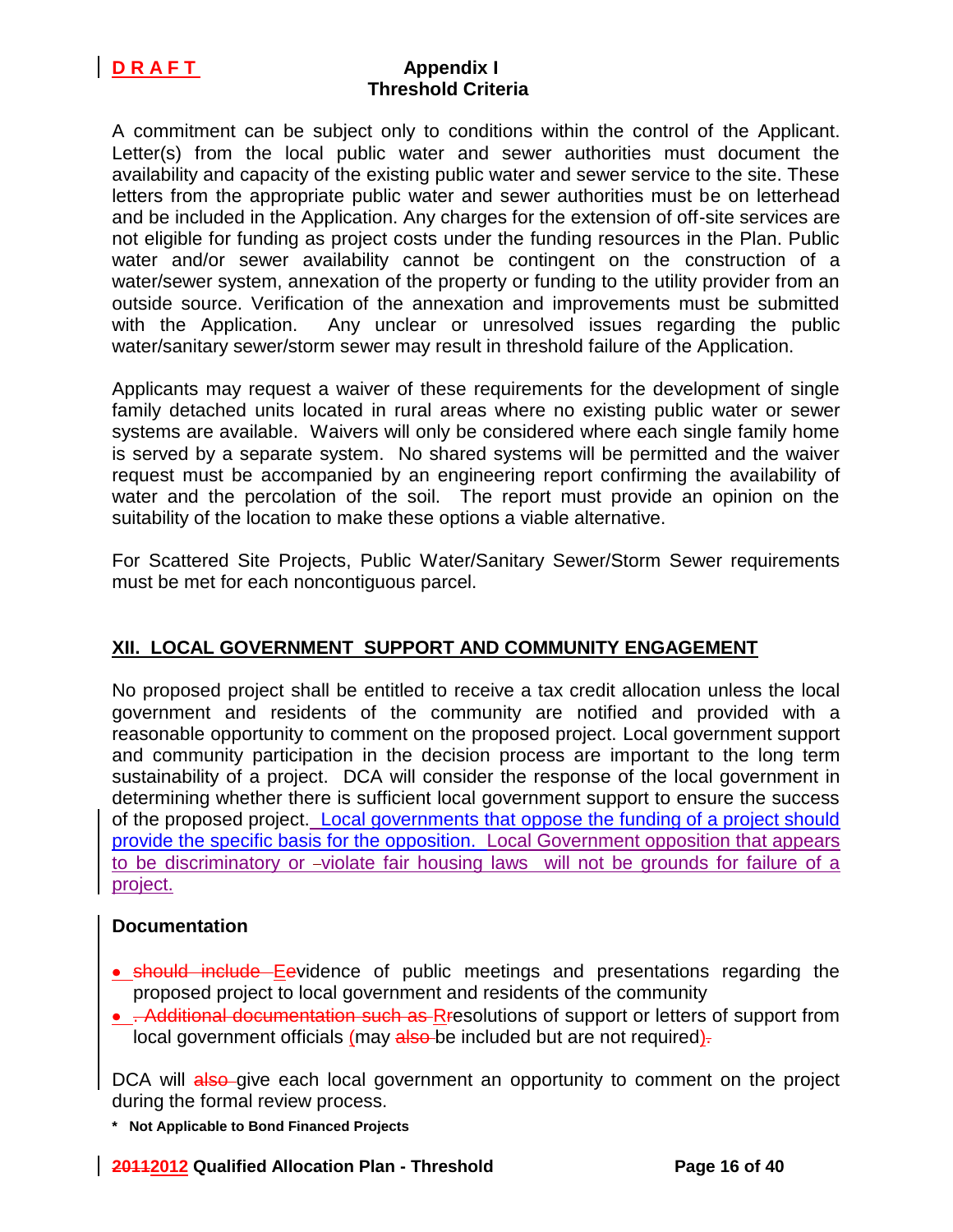## **XIII. REQUIRED AMENITIES**

### **A.** *Standard Site Amenities*

All properties must include the following on-site amenities**:**

- A community room or building,
- An exterior gathering area such as a gazebo or exterior covered porch located in a central area,
- An on-site laundry (1 washer and 1 dryer per every 25 units) or washers and dryers installed and maintained in every unit.

All the above amenities, with the exception of the on-site laundry, must be available to the tenants at no additional charge.

A Phased Tax Credit project with a previously funded phase generally should not share amenities. In limited circumstances, DCA may grant a waiver of this requirement.

### **B.** *Additional Site Amenities*

All properties must include at least two Additional Site Amenities for projects that have 125 units or less. Properties with more than 125 units must include at least four Additional Site Amenities.

A Phased Tax Credit project with a previously funded phase may be able to share some additional amenities. Applicants must contact DCA prior to Application Submission to determine the number of additional amenities that must be included in the new phase. DCA will consider the proximity and quality of the shared amenities in determining whether some amenities may be shared.

All amenities must meet the criteria set forth in the Architectural Manual. menities Guidebook which can be found on the DCA website under the architectural manual section.

### *Additional Amenity Pre-Approvals*

Additional amenities not contained in the Architectural Manual menities Guidebook must be approved by DCA prior to Application Submission. Applicants should submit a request for approval of additional amenities in accordance with **Exhibit A DCA Pre-Application Deadlines and Fee Schedule** to the Core Plan: Requests for approval of additional amenities must include a detailed description of the amenity following the description format of the Amenities Guidebook and must include justification of the appropriateness of the option for the targeted population.

### **20112012 Qualified Allocation Plan - Threshold Page 17 of 40**

**<sup>\*</sup> Not Applicable to Bond Financed Projects**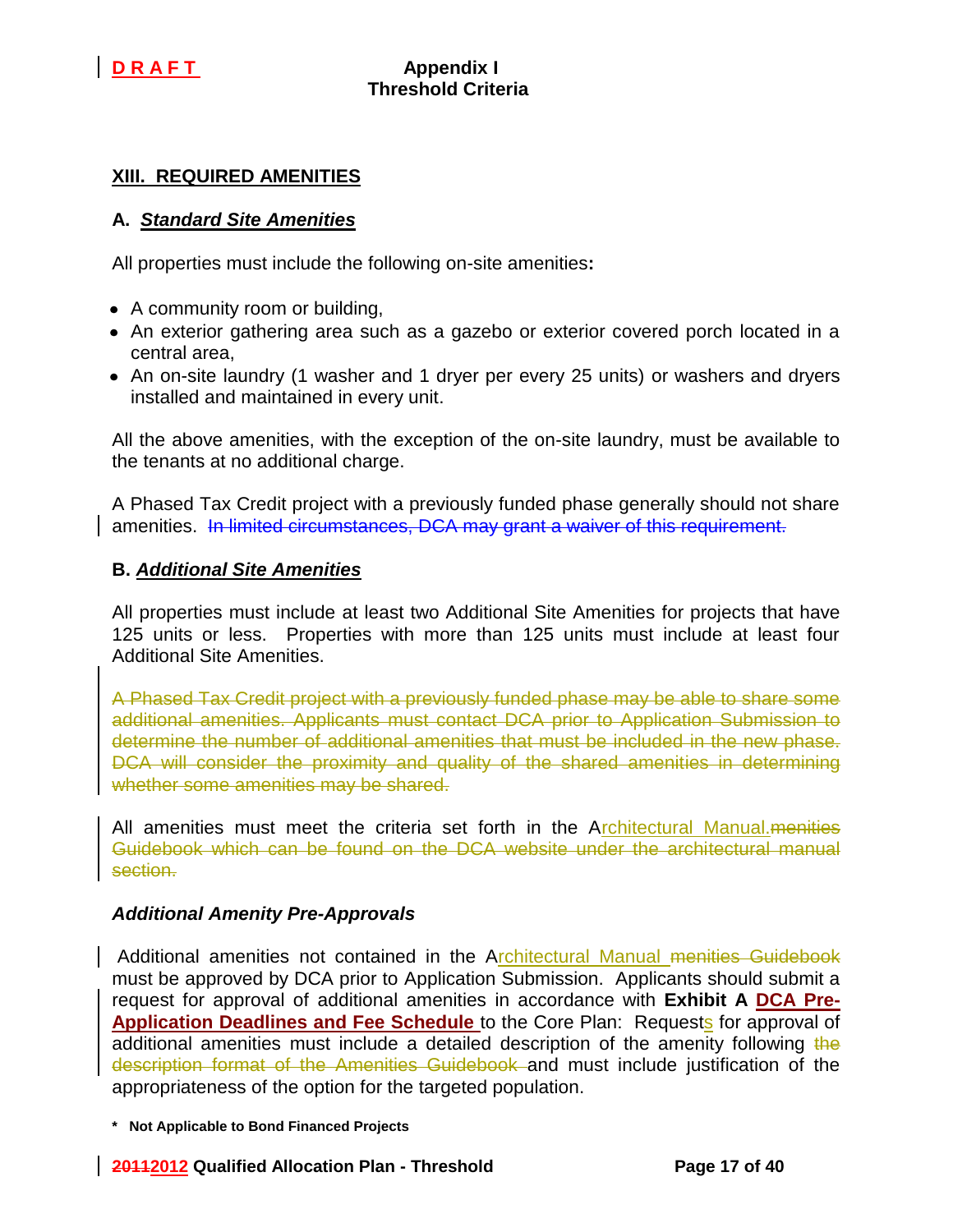

# **C.** *Unit Amenities*

All units must include the following:

- HVAC systems
- EnergyStar refrigerators
- EnergyStar dishwashers
- Stoves
- Powder-based stovetop fire suppression canisters installed above the range cook top, or electronically controlled solid cover plates over stove top burners

### **D.** *Additional Requirements and Amenities for Senior and Special Needs projects (Elderly and Housing for Older Persons)*

- Elevators must be installed for access to all units above the ground floor
- Buildings more than two story construction must have interior furnished gathering areas in several locations in the lobbies and/or corridors
- 100% of the units must be accessible and adaptable, as defined by the Fair Housing Amendments Act of 1988

Applicants must enter all selections in the Threshold Criteria tab on the Application Form.

For Scattered Site Projects, required amenities must be met for each noncontiguous parcel unless a waiver is granted by DCA.

## **XIV. REHABILITATION STANDARDS**

## **A.** *Rehabilitation Construction Hard Costs*

The Code requires that all low-income units in a project receiving Credits remain rentrestricted and income-restricted for the 15-year Compliance Period and for 15 years after the close of the Compliance Period. Projects that propose rehabilitation must present a scope of work that will position the property to meet the entire extent of its statutory obligations. The Fannie Mae Expected Useful Life Tables should be used as guide to determining the components and systems that need to be replaced in order to meet the duration of all tax credit program obligations. It is expected that all work scopes will propose:

- A minimum per unit hard cost budget of \$25,000, excluding the construction of new community buildings and community building additions.
- A substantial gut rehabilitation where drywall is removed and only the structure remains in place.
- **\* Not Applicable to Bond Financed Projects**

**20112012 Qualified Allocation Plan - Threshold Page 18 of 40**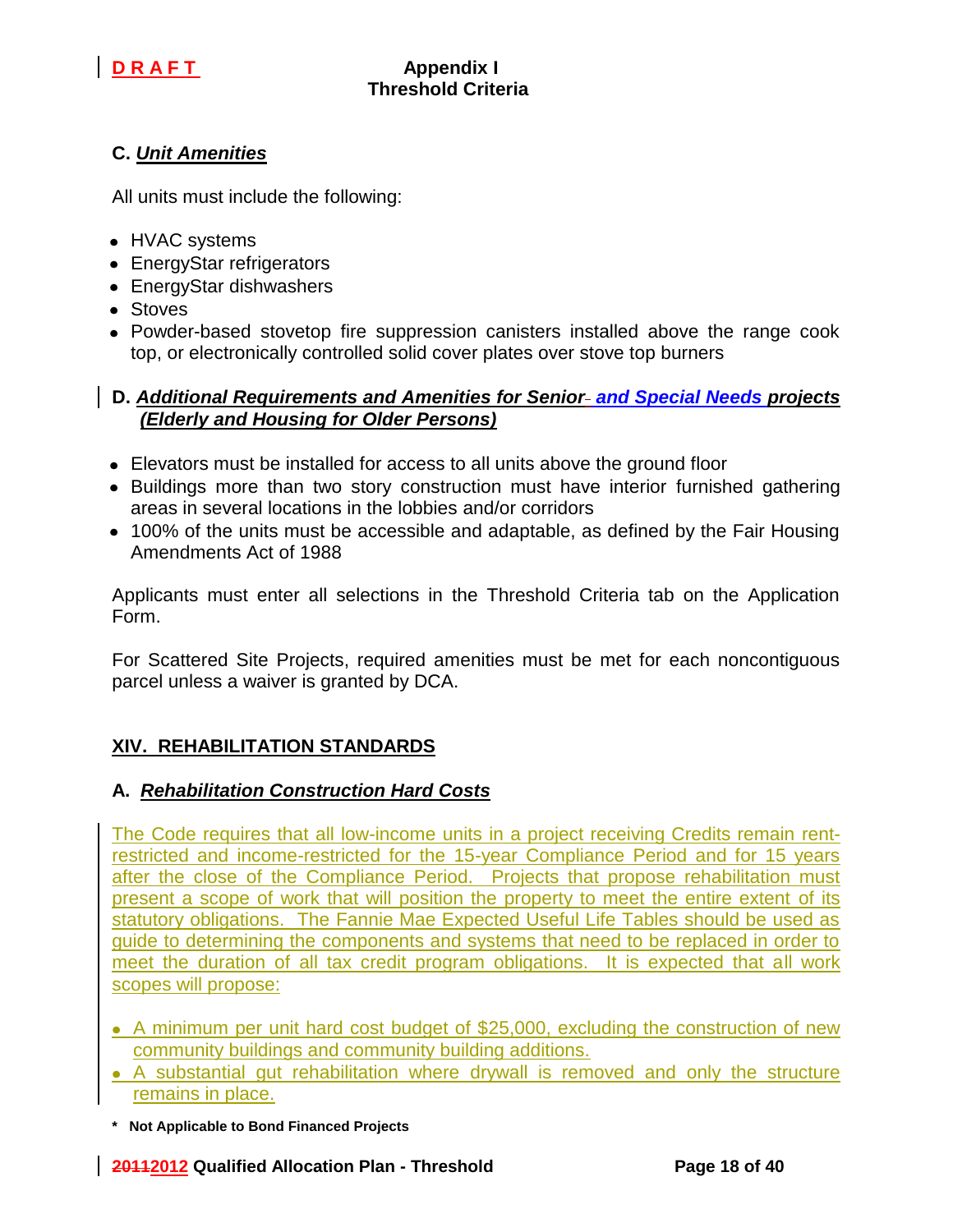- The replacement of existing exterior stairs, breezeways, and handrails that have no roof cover with covered vertical circulation.
- Materially the same scope of work in all units.
- The investigation and, if found deficient, the repair of all major interior and exterior systems including site services such as storm water and sewer.
- Compliance with the Architectural Manual upon completion of work.
- Compliance with all current building codes upon completion of work.
- Compliance with all DCA accessibility requirements upon completion of work. DCA does not distinguish between new construction and rehabilitation in its accessibility requirements.
- Compliance with UPCS upon completion of work.

DCA will review the type of construction and associated hard construction costs. Applications for the rehabilitation of a substandard property will not be funded if, in the opinion of DCA, the rehabilitation will not result in improved, safe and decent long-term housing, the proposed rehabilitation does not meet DCA standards, or if new construction would be more appropriate.

The minimum review standards for rehabilitation projects are as follows:

|                                                                  | ∓he               |
|------------------------------------------------------------------|-------------------|
| expected life of the completed property must be fifteen years    |                   |
|                                                                  | Al                |
| construction must meet the requirements set forth in the Manual. |                   |
|                                                                  | Avera             |
| ge per unit rehabilitation hard costs equal or exceed:           |                   |
|                                                                  | <del>\$25.(</del> |
| 00 for properties 20 years old or less                           |                   |
|                                                                  | <del>\$30,0</del> |
| 00 for properties that exceed 20 years old                       |                   |
|                                                                  |                   |

costs of community buildings and common area amenities are not included in these amounts.

The total hard cost of any rehabilitation project must not exceed 90% of the as-completed unrestricted appraised value of the property. (DCA may commission or request an appraisal of a proposed property for purposes of determining whether this requirement has been met.)

DCA

may grant a waiver to projects that will not meet the above per unit average rehabilitation hard cost only if there is an overriding public policy or historic preservation need and physical needs assessment clearly documents that the existing property does not require a comprehensive rehabilitation. A certification from the architect must also be provided documenting that the proposed work scope is sufficient to ensure that the completed project will be viable and meet the DCA Useful Life Requirements. DCA may

**\* Not Applicable to Bond Financed Projects**

Ä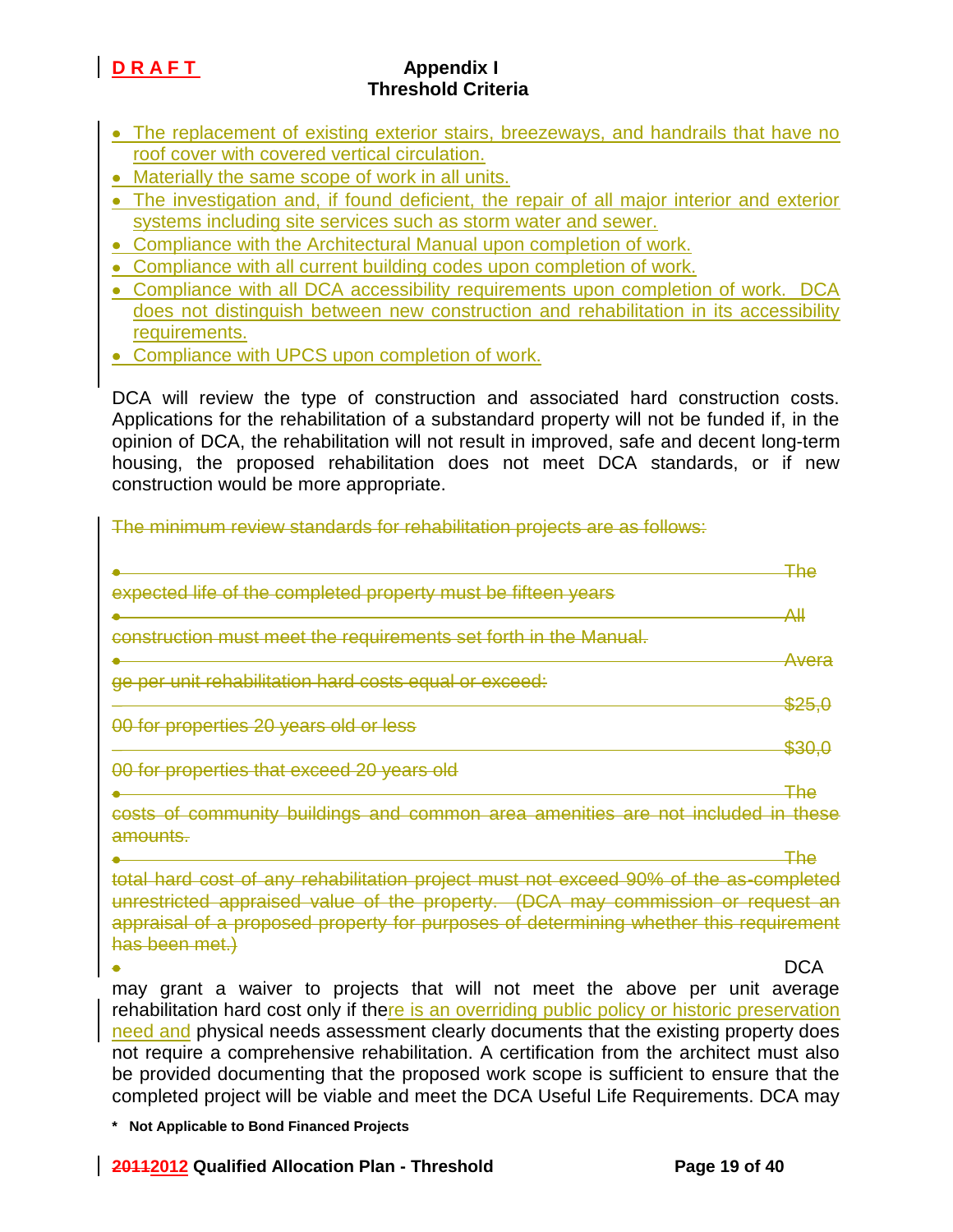

require as a condition of the waiver, that the financial pro forma clearly provide for the full funding of the capital replacement reserve.

- All projects that propose rehabilitation must comply with building codes for new construction Life Safety Code regarding stairs, handrails, guardrails, smoke detectors, fire alarms, and unit fire separation (attic draft stops, fire separation, rated party walls and floor/ceiling components, and caulking of all penetrations in the fire assemblies). Life Safety items that do not meet current codes will not be 'grandfathered' in.
- DCA does not distinguish between new construction and rehabilitation regarding accessibility requirements. This may include moving partitions to accommodate required clearances.
- Upon completion of rehabilitation activities, the property will be in full compliance with the Uniform Physical Conditions Standards (UPCS). This may include significant investment in asphalt paving and concrete sidewalks.

## **B.** *Physical Needs Assessment*

For rehabilitation projects, a Physical Needs Assessment (PNA) completed by a DCA qualified consultant must be included in the Application, and prepared in accordance with instructions set forth in the Rehabilitation Guide in the Architectural Manual. Physical Needs Assessments are also required for adaptive reuse projects.

In the event DCA determines that the PNA does not address a major structural issue, Building Code, health, safety and/or marketing issues, DCA reserves the right to perform its own PNA andexpense and the Application may fail this Threshold requirement.

## **C.** *Work Scope and Budget*

A comprehensive work scope with budgeted construction costs including must be included in the same tab with the Physical Needs Assessment. The work scope shall be presented in the format required in the Rehabilitation Guide of the Architectural Manual and will include materials quantities and line item costs. DCA will not allow material changes in the scope of work after tax credit award. If awarded, final construction documents must be submitted to DCA in accordance with the timelines outlined in Exhibit A of the Core QAP that confirm the scope of work submitted with the Application.

DCA must be able to determine that the work scope addresses:

- all immediate needs identified in the PNA-and
- all application threshold and scoring requirements
- all applicable architectural and accessibility standards
- all remediation issues identified in the Phase I Environmental Site Assessment Ä.

**<sup>\*</sup> Not Applicable to Bond Financed Projects**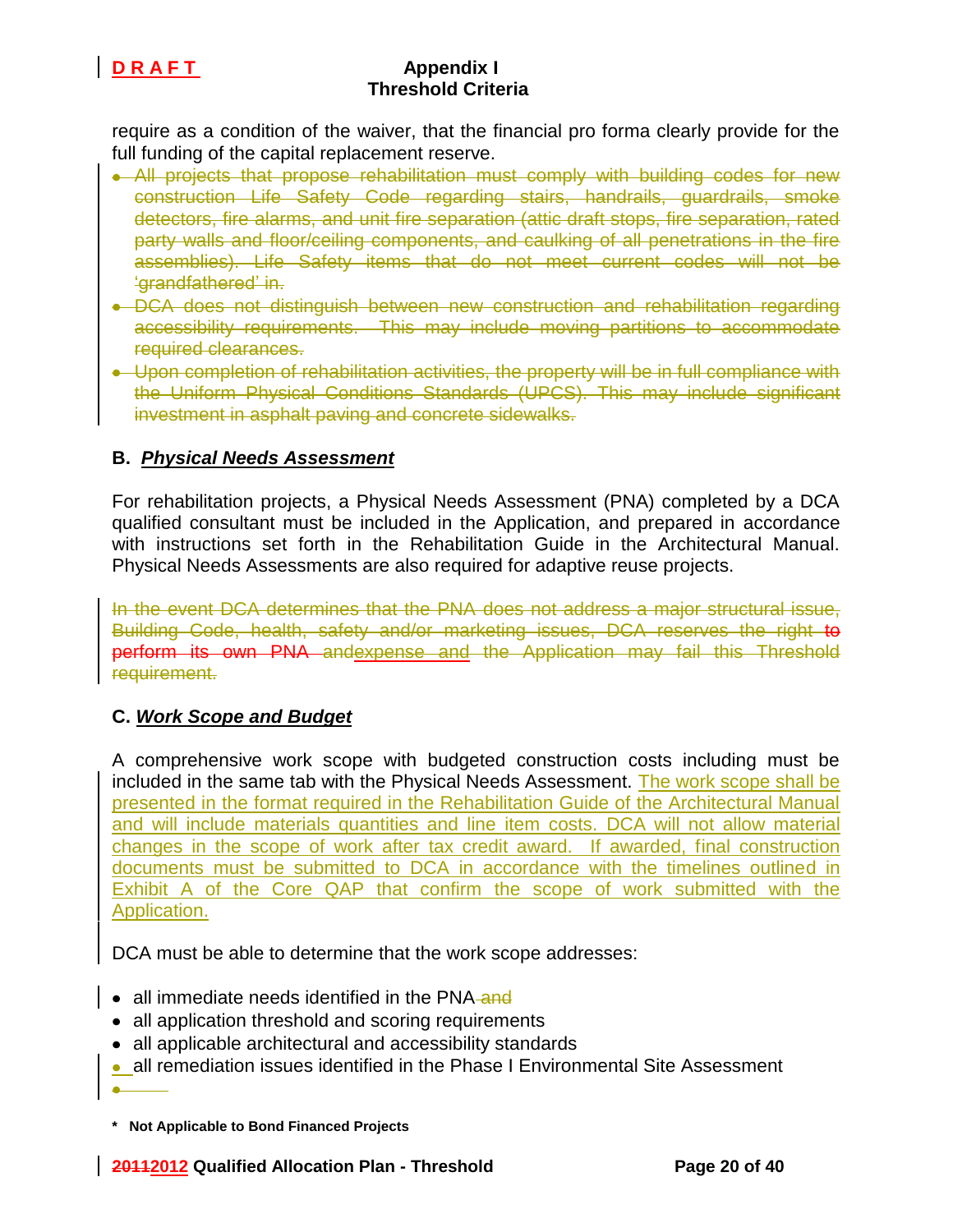- This comprehensive work scope should be completed by the Owner/Applicant, Architect and Contractor. DCA must be able to determine that all major issues identified in the PNA and Environmental Reports are included in the work scope and construction budget.
- The work scope shall be presented in the format included in the Rehabilitation Guide which will include materials quantities and line item costs.
- Scope of work shall not include repairs on an "as needed" basis.
- The final construction documents outlining the scope of work must be submitted to DCA in accordance with the timelines outline in the Core section of the QAP.
- DCA will not allow material changes in the scope of work between selection and the commencement of construction.

In the event DCA determines that the PNA or work scope and budget fails to address a major structural issues, Building Code, health, safety, and/or marketing issues, accessibility, storm water retention, crawl space moisture, or other building system issue, DCA reserves the right to require additional third party reports to investigate existing conditions and provide solutions or to perform its own PNA and the Application may fail this Threshold requirement.

For Scattered Site Projects, Physical Needs Assessment requirements must be met for each noncontiguous parcel.

## **XV. SITE INFORMATION AND CONCEPTUAL SITE DEVELOPMENT PLAN**

A Conceptual Site Development Plan must be included in the Application, and prepared in accordance with instructions set forth in the Architectural Manual. The Conceptual Site Development Plan must be at least 11"x17" and include the following:

- Easements to be defined and indicated on plan;
- Topographic contours at appropriate vertical intervals
- Finish floor elevations of each building
- Wetlands, floodplains, and state waters located with areas of disturbance calculated for the Wetlands;
- Use of all adjacent properties clearly defined both graphically and in written form;
- Zoning setbacks and restrictions graphically indicated;
- Indication of all existing structures, tanks, slabs and any other improvements existing on the property;
- Indication of any other items, physical or otherwise that would affect the development of the subject property;
- Indication of the entrance access to the property and a layout of all buildings, roads, and parking areas defined all site development amenities; and,
- All site amenities indicated in the Scoring Criteria on the Application Form must be located on the site plan;
- All areas of tree and vegetation preservation must be defined.
- **\* Not Applicable to Bond Financed Projects**

### **20112012 Qualified Allocation Plan - Threshold Page 21 of 40**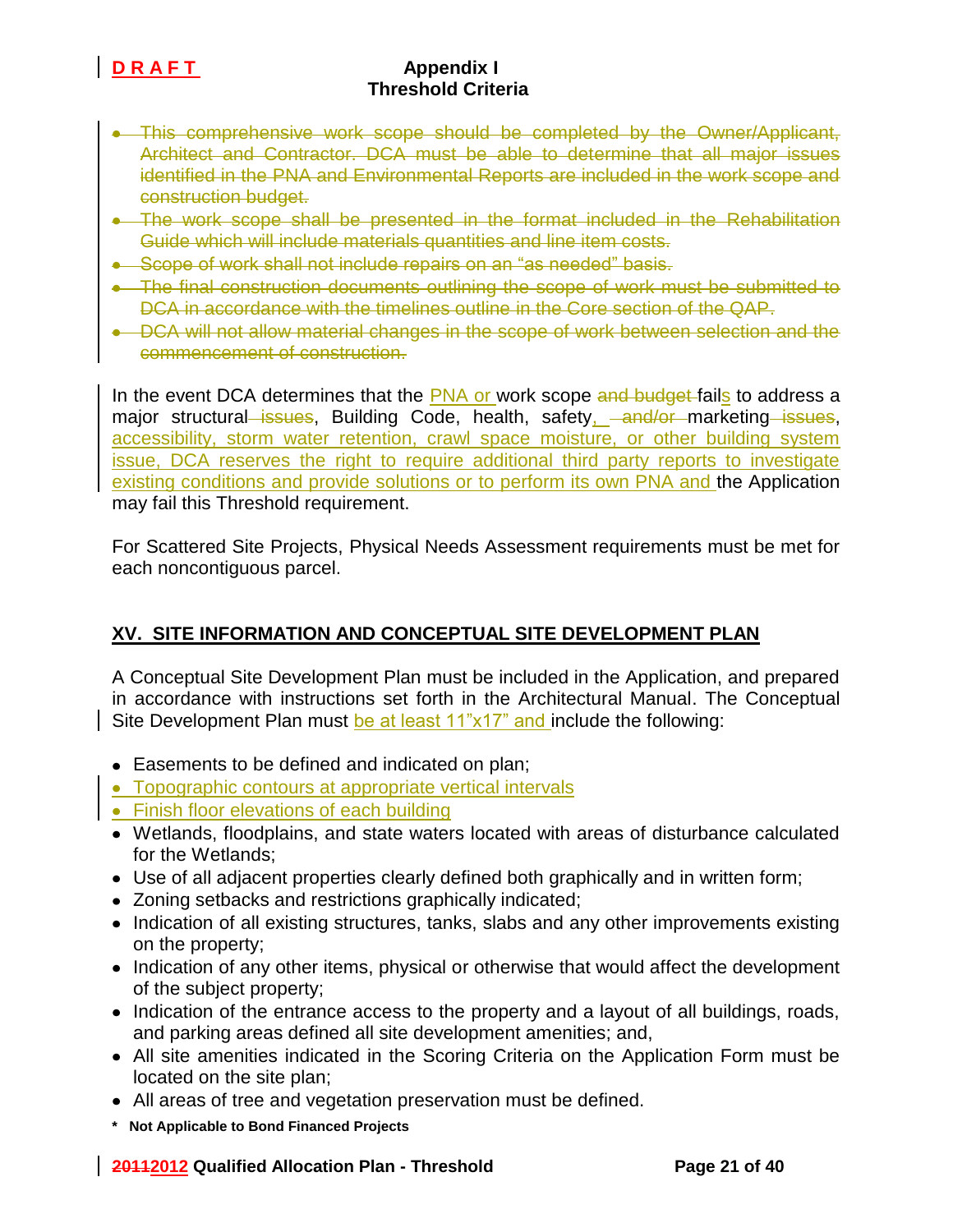

DCA does not require an ALTA Survey for purposes of developing the conceptual site development plan. DCA may require a boundary survey if the precise location of the subject project is in question.

Waivers for variances from any architectural standard in the Architectural Manual must be submitted to DCA prior to the Application Submittal in accordance with Exhibit A to the Core Plan: DCA Pre-Application Deadlines and Fee Schedule.

For Scattered Site Projects, Site Information and Conceptual Site Development Plan requirements must be met for each noncontiguous parcel.

## **XVI. BUILDING SUSTAINABILITY**

All completed properties must achieve a minimum standard for energy efficiency and sustainable building practices. At minimum, all units at all projects must comply with the following**.** (Historic properties may apply for an exemption when compliance means loss of historic character-defining features and finishes)

- HERS rating of 85 or less. Obtain verification by a certified HERS rater that the worst case unit has a pre-construction index of 85 of less. Written verification of compliant energy modeling must be provided with Step II design documents submittal. The HERS Index is a scoring system established by the Residential Energy Services Network (RESNET) in which energy modeling software compares a proposed home design to a home built to 2006 International Energy Conservation Code specifications. The lower a home's HERS Index, the more energy efficient it is in comparison to the code modelCompliance with 2009 International Energy Conservation Code (IECC). Proof of compliance must be submitted with the Permit Set of documents as required in Exhibit A of the Core QAP.
- Measured duct and building envelope leakage. Verification by certified HERS rater of a HVAC system duct leakage rate and dwelling unit air infiltration rate that meets or exceeds the EnergyStar Qualified Homes, Version 3 National Program BOP (Builder Option Package) Rrequirements for the appropriate project specific climate zone (the duct leakage rate for all climate zones in Georgia is < 4 cfm/100 square feet; dwelling unit air infiltration rate to outdoors for climate zone 2 is an ACH 50 of  $67$  and for climate zones 3 and 4 is an ACH 50 of  $\frac{56}{6}$ . Verification testing must follow the EnergyStar testing protocol. If the project is not seeking a green building certification, t**Testtest** reports verifying compliance must be submitted at either the LIHTC final certification or HOME Loan final construction draw, whichever comes first. Projects that plan to utilize Packaged Terminal Air Conditioners (PTAC's) or mini-splits for all units are exempt from the duct leakageis requirement.
- Attic insulation R-38
- Wall insulation R-15

**<sup>\*</sup> Not Applicable to Bond Financed Projects**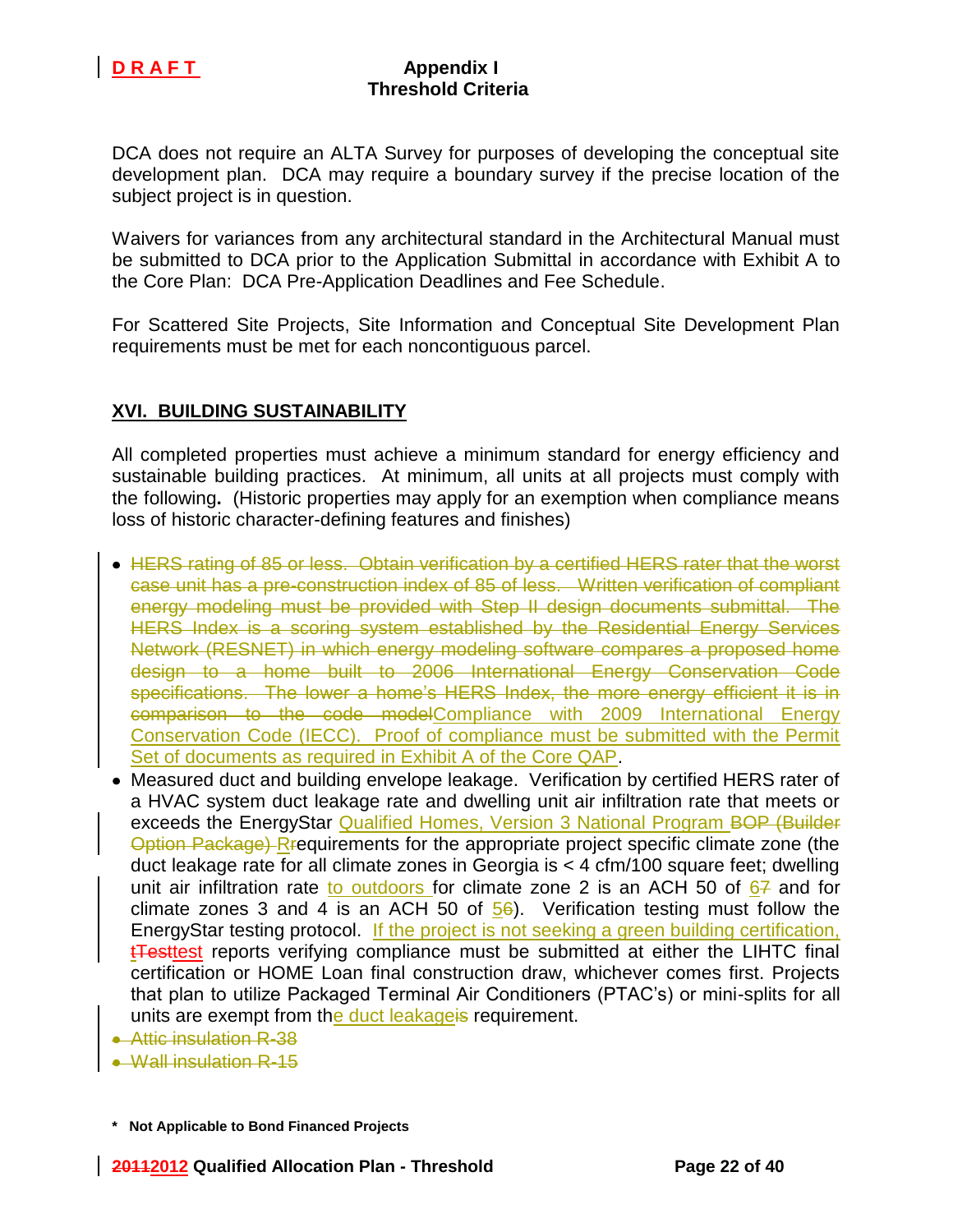

- Bathroom fans. Maximum allowable sound level of 2.0 sones, minimum 80 cfm, minimum efficiency level of 1.4 cfm/watt. Connect fans to the light switch or provide fans with motion sensor.
- Lighting. Install fluorescent lights for at least 80% (by fixture count) of the required indoor lighting
- Glazing. Install double-pane low-e windows and door glazing with U-Value <0.4,  $SHGC < 0.4$ .
- Plumbing fixtures. In all units: shower heads < 2.0 gpm, bathroom faucets <  $1.52.0$ gpm, and kitchen faucets <2.2 gpm
- Community Laundry. All washers in community laundry are front-loading, EnergyStar rated
- Low VOC wall and floor finishes
- Water heaters:
	- For gas tanks, Energy Factor 0.62 for gas
	- For .93 for electric 40 gallon and smaller electric tanks, Energy Factor 0.93
	- For larger than 40 gallon electric tanks, Energy Factor 0.92
- EnergyStar appliances (refrigerators, dishwashers, washing machines provided by owners in units

The final construction documents must clearly indicate all components of the building envelope and all materials and equipment that meet these requirements. Refer to the Architectural Manual for additional information on basic design, appliances, and equipment

For 4% LIHTC Bond financed properties only, each project must also include additional sustainability items as outlined in the Exhibit A to Appendix I Building Sustainability Certification. The Building Sustainability Certification must be submitted with the Step II architectural documents submission detailing how the minimum standard will be achieved.

# **XVII. ACCESSIBILITY STANDARDS**

## **A.** *All projects funded under the Plan must meet the following accessibility standards at the time of project completion***:**

All projects that receive allocations or funding under the Plan must comply with all applicable Federal and State accessibility laws including but not limited to: The Fair Housing Amendments Act of 1988, and Americans with Disabilities Act, Georgia Fair Housing Law and Georgia Access Law as set forth in the 20112012 Accessibility Manual. All New Construction projects that receive allocations or funding under the Plan must comply with Section 504 of the Rehabilitation Act of 1973. When two or more accessibility standards apply, the applicant is required to follow and apply both standards so that a maximum accessibility is obtained, and

**<sup>\*</sup> Not Applicable to Bond Financed Projects**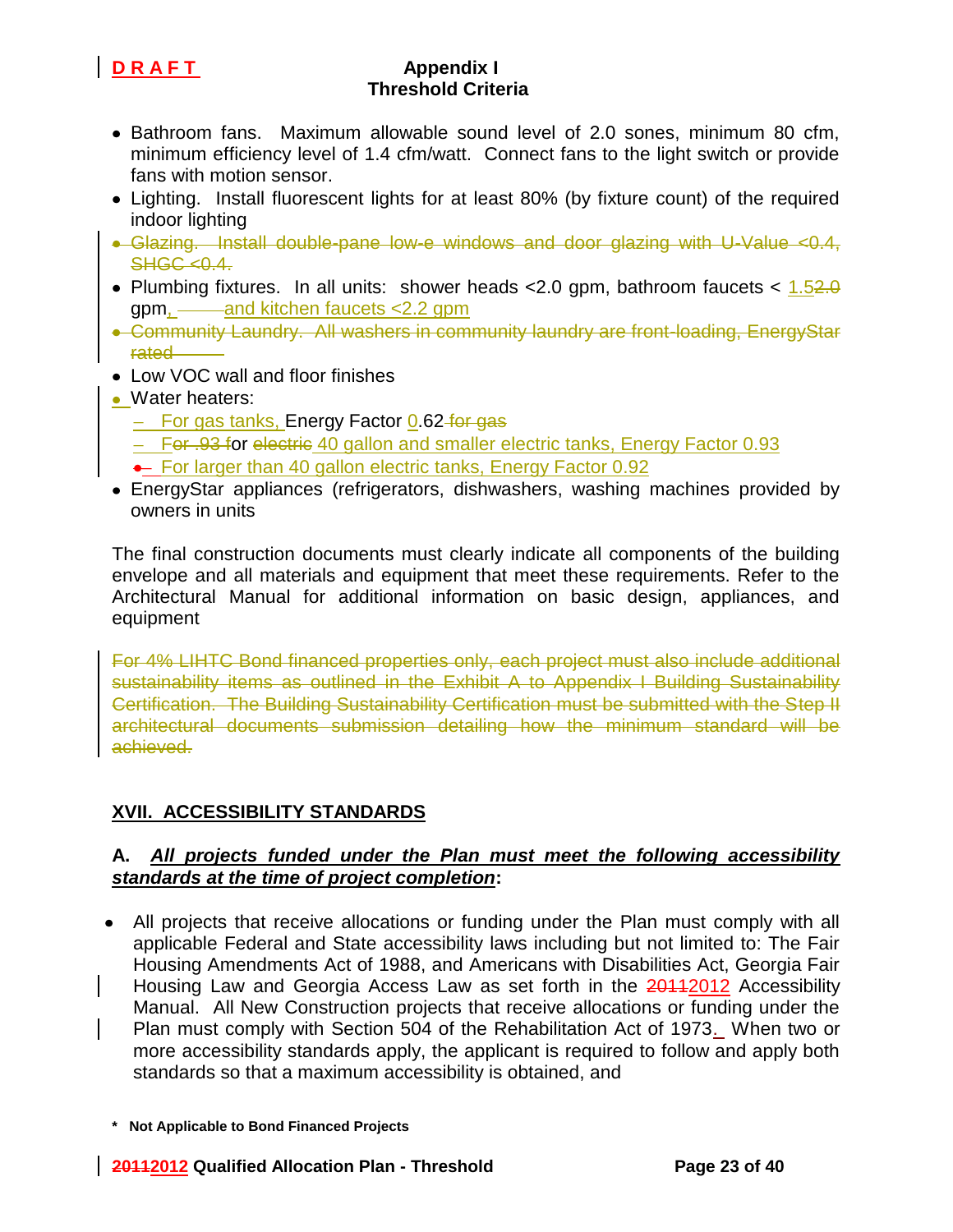All applicable DCA accessibility requirements detailed in the Architectural Standards of the 20112012 Architectural and Accessibility Manuals.

## **B.** *Regardless of whether a project anticipates using federal funds as a funding source, all proposed projects must include the following DCA requirements:*

- At least 5% of the total units (but no fewerless than one unit) must be equipped for the mobility disabled, including wheelchair restricted residents. Roll-in showers must be incorporated into 2% of these units (but no fewer than one unit); and
- At least an additional 2% of the total units (but no fewerless than one unit) must be equipped for hearing and sight-impaired residents.
	- DCA does not distinguish between new construction and rehabilitation regarding accessibility requirements. This may include moving partitions to accommodate required clearances.

The same unit cannot be used to satisfy the 5% and 2% requirement.

**C.** *Each project selected for allocation is required to retain a DCA Qualified consultant to monitor the project for accessibility compliance.* The consultants must perform a pre-construction plan review and inspect the project at least 3 times during construction, presumably to monitor grading operations, framing, and final compliance. DCA must be copied on all reviews/reports.

Any exemptions to the applicable federal, state and local accessibility laws must be supported by a legal opinion that supports such exemptions. In addition, DCA will review requests for exemptions from the DCA Accessibility Standards set forth in the Accessibility Standards section of the Application Manual.

For Scattered Site Projects, the 5% and 2% requirements are applicable to the project as a whole; however, distribution of the units must be across the non-contiguous parcels.

# **XVIII. ARCHITECTURAL DESIGN & QUALITY STANDARDS**

All applications must meet the Architectural Standards contained in the Architectural Manual for quality and longevity. The standards are intended to promote the integration of new construction/rehabilitation into the existing community and to promote sustainable design and the protection of resources. The marketability of the property and appearance of the site are important components in the final product.

## **A.** *Constructed and Rehabilitation Construction Hard Costs*

**\* Not Applicable to Bond Financed Projects** DCA will review the type of construction and associated hard construction costs. Applications for the rehabilitation of a substandard property will not be funded if, in the opinion of DCA, the rehabilitation will not result in improved, safe and decent long-term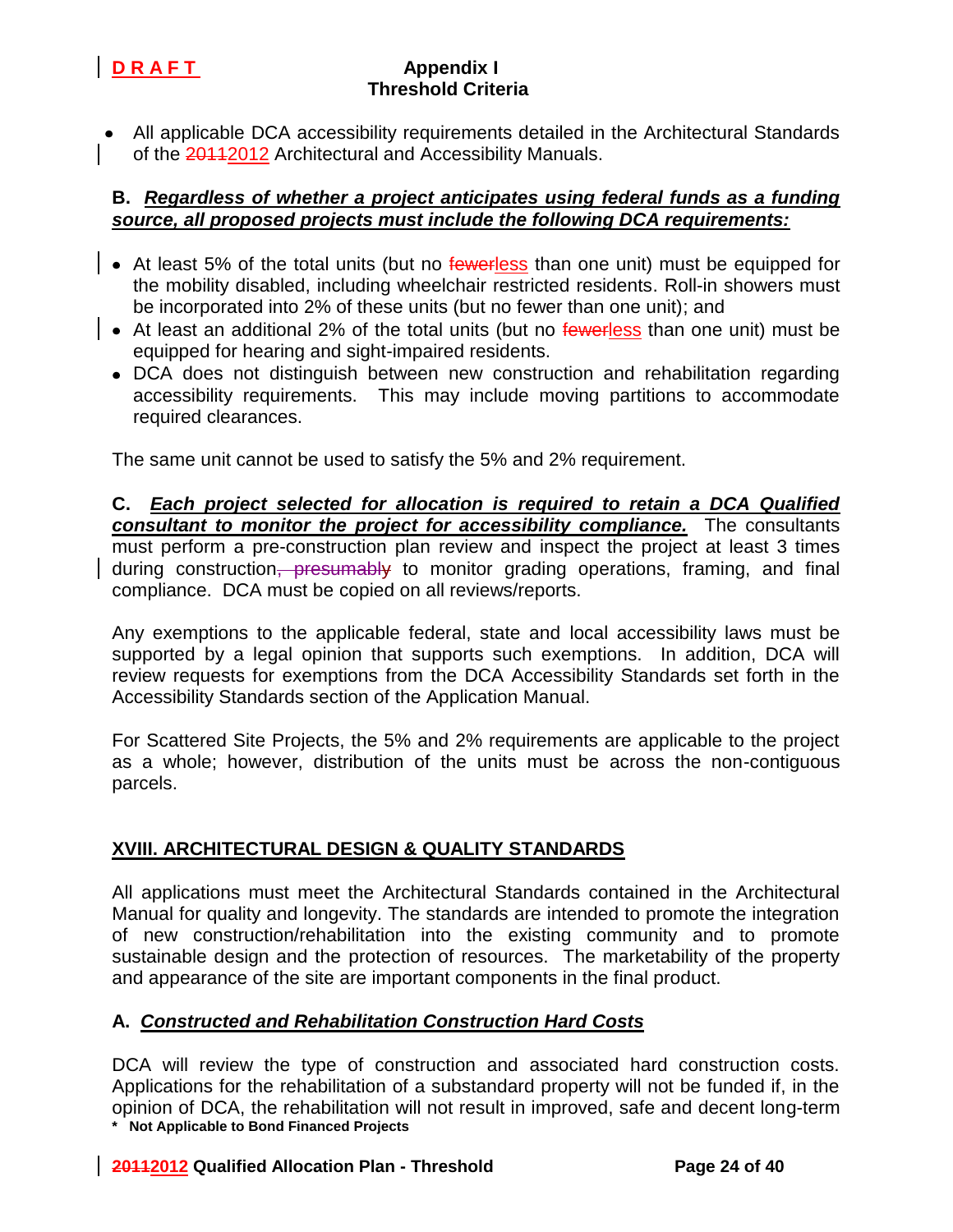

housing, the proposed rehabilitation does not meet DCA standards, or if new construction would be more appropriate. A similar review of project financial feasibility and economic viability will be conducted for all Applications proposing new construction to ensure that each project's construction hard costs will produce high quality housing for the targeted tenant market**.**

**The minimum review standards for rehabilitation projects are as follows:**

- The expected life of the completed property must exceed by five years the greater of the Compliance Period or the Period of Affordability; and
- All construction must meet the requirements set forth in the Manual.
- Rehabilitation projects will be considered for funding only if the average per unit rehabilitation hard costs equal or exceed \$25,000 for properties 20 years old or less and the average per unit rehabilitation hard costs equal or exceed \$30,000 for properties that exceed 20 years old.
- The total hard cost of any rehabilitation project must not exceed 90% of the ascompleted unrestricted appraised value of the property.
- . The costs of furniture, fixtures, construction of community buildings and common area amenities are not included in these amounts.
- . DCA may grant a waiver to projects that will not meet the above per unit average rehabilitation hard cost only if the physical needs assessment clearly documents that the existing property does not require a comprehensive rehabilitation. A certification from the architect must also be provided documenting that the proposed work scope is sufficient to ensure that the completed project will be viable and meet the DCA Useful Life Requirements. DCA may require as a condition of the waiver, that the financial pro forma clearly provide for the full funding of the capital replacement reserve.

## **B.** *Standard Design Options for All Projects*

Projects must choose from the standard design options as detailed below and enter each selection in the Threshold Criteria tab of the Application.

### **1***. Exterior Wall Finishes*

Select and enter in the Threshold Criteria tab of the Application **one** category from this list:

- Exterior wall faces must have an excess of 40% brick or stone on each of the total wall surfaces. This is applicable to all sides of the buildings including the front wall face, each side's wall face and the rear wall face of the buildings. On all exterior walls the brick/stone must extend to all areas of grass, landscaping and other areas of soil or mulch.
- For the rehabilitation of buildings that are eligible for historic preservation credits, maintain and, if necessary, replace with matching materials, the existing or original

**<sup>\*</sup> Not Applicable to Bond Financed Projects**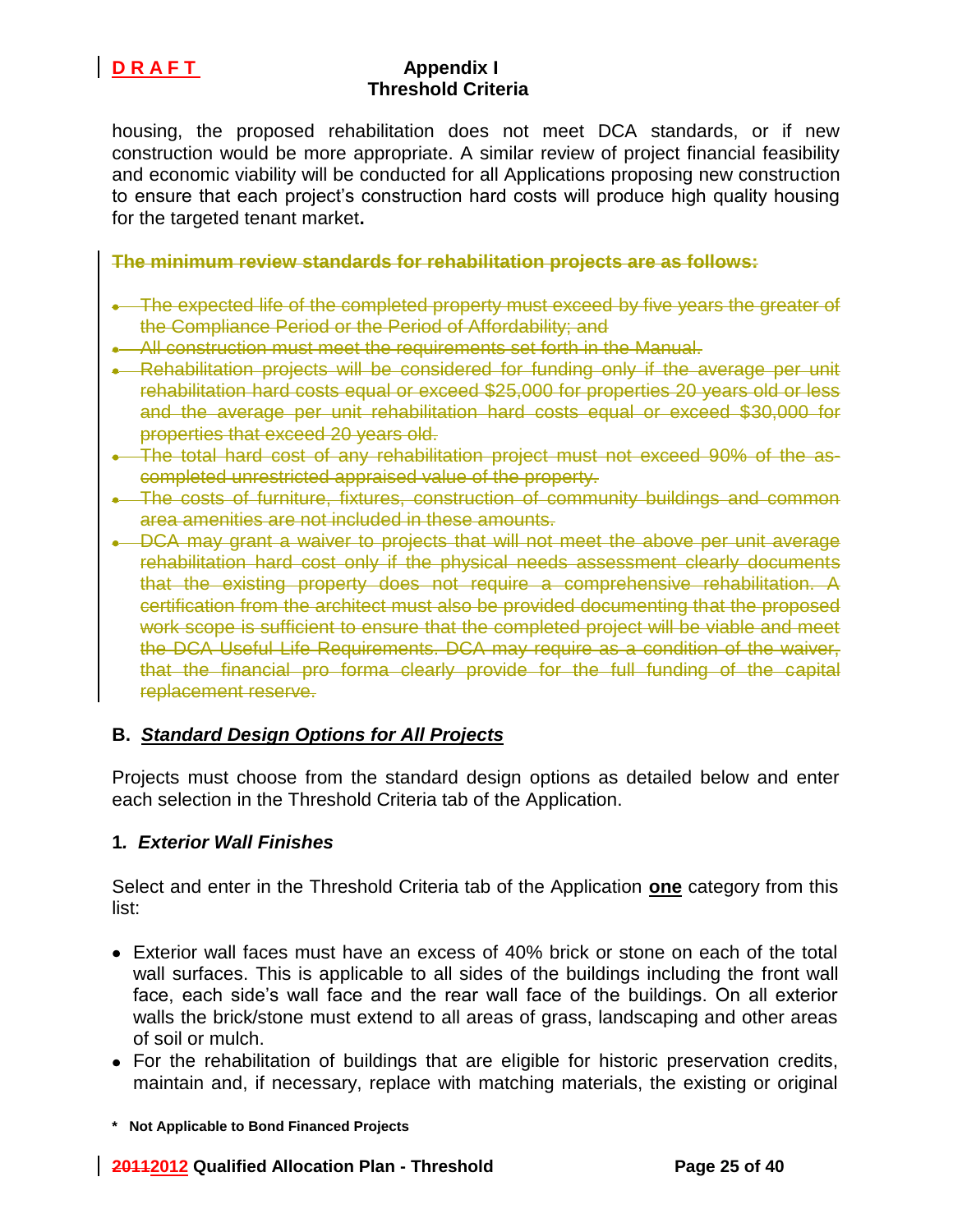

exterior finish surfaces including the front wall face, rear wall face and both side wall faces.

- For the rehabilitation of buildings that do not have existing brick or stone in excess of 40% (and are not eligible for historic credits), replace and upgrade the existing exterior finish surfaces on all wall faces including the front wall face, rear wall face and both side wall faces with brick or a product that provides a 40 year warranty.
- For single family story buildingsunits, the total building envelope shall have 35% minimum brick coverage; remaining 65% must be fiber cement siding or other 40 year warranty productstucco.

Additional materials with proven longevity may be approved by DCA prior to Application Submittal. Applicants should submit a request for approval in accordance with Exhibit A to the Core Plan:

## **2. Attractive Features**

**Construction must exhibit attractive features that must be included on all sides and rear of all buildings. Select two of the following features and enter in the Threshold Criteria tab of the Application:**

**The recreation of existing or missing known historic decorative elements on all sides of existing historic or non-designated buildings. (Note: The addition of conjectural decorative elements is not eligible for this option)** 

**The addition of decorative elements such as new shutters and ventilation elements for both new and non-historic existing construction.**

**The addition of or the redesign of existing covered entries to all buildings and units for both new and existing construction.** 

**The addition of new or redesign of existing durable attractive stair and railing elements at stairs and porches/patios for both existing and new construction.** 

## **2***3. Major Building Component Materials and Upgrades*

For all construction types major building component materials may be upgraded from the minimums as delineated in the Architectural Manual. Select **one** from the following list and enter in the Threshold Criteria tab of the Application:

- Fiber cement siding or other 40 year warranty product, hard stucco and/or wood siding installed on all exterior wall surfaces not already required to be brick (Rehabilitation projects that do not propose adding 40% brick or maintaining existing 40% brick are not eligible for this option.)
- Upgraded roofing shingles, or roofing materials (warranty 3025 years or greater) **Interior package upgrade:**

upgraded interior doors with lever hardware (Doors must have paneled facing with superior core construction)

**\* Not Applicable to Bond Financed Projects**

### **20112012 Qualified Allocation Plan - Threshold Page 26 of 40**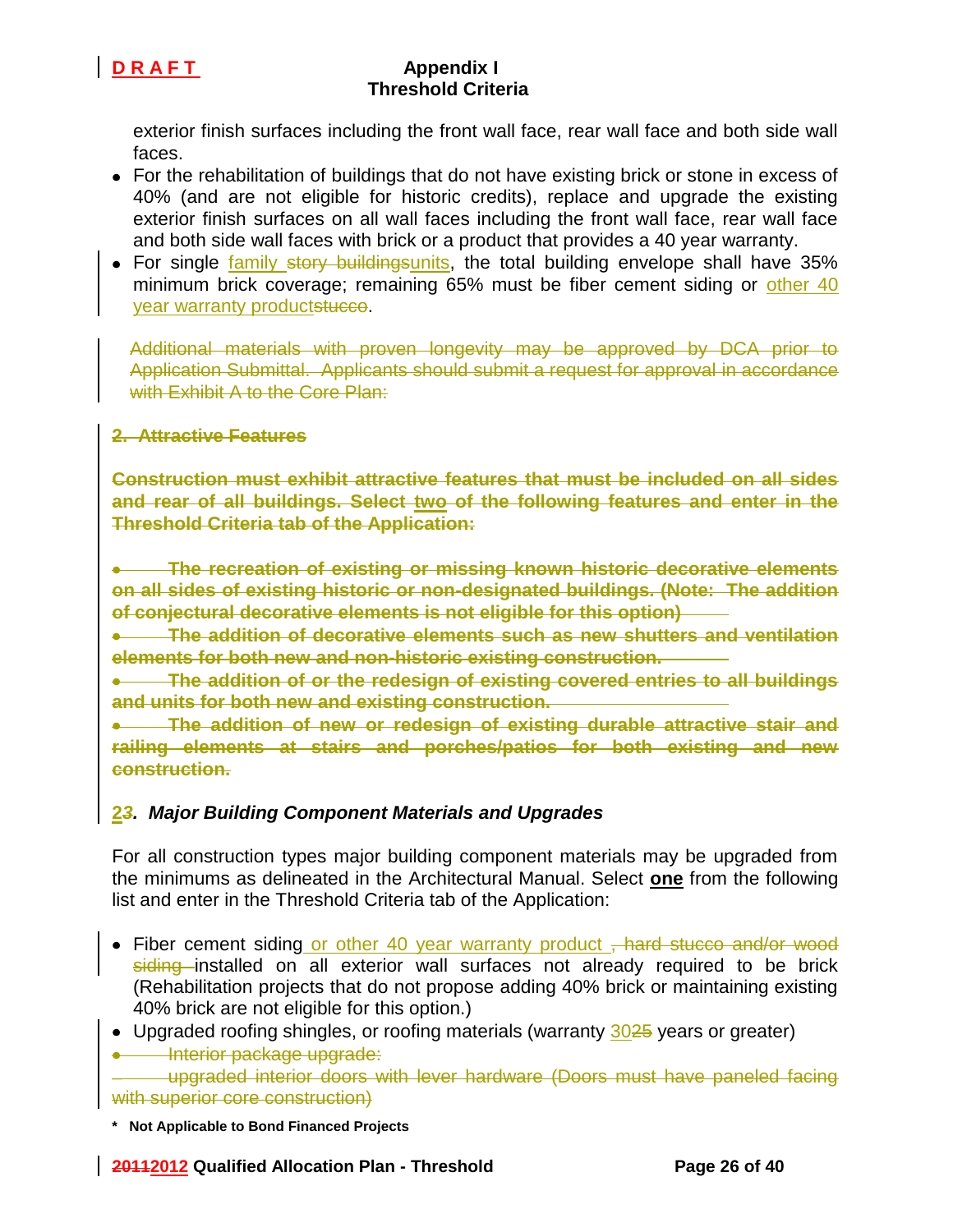upgraded interior cabinetry. (All wood construction. Exterior finishes may be wood or plastic laminate)

upgraded flooring materials, both carpet and other resilient flooring materials. (All flooring materials must be upgraded to qualify. The installation or restoration of wood flooring with a high impact sealed finish would qualify)

## *4. Landscaping and Site Design Features*

Select **two** landscaping and site design features from the following list and enter in the Threshold Criteria tab of the Application:

Site entry location(s) delineated with permanent, illuminated entry sign and decorative fence and seasonal plantings

Freestanding shelters (not included in the amenities requirements), such as mail pickup areas and transportation stops

Preservation of existing trees and vegetation covering at least 25% of the  $\bullet$ acreage of the site, and integration of these areas within the new landscaping layout. This must include existing major trees and areas of vegetation within the body of the property as well as that existing at the edges of the property to qualify for this option

• Where there are no existing trees or vegetation on the property that can be preserved, there must be substantial replanting of trees and integrated vegetation. The trees must be a minimum of two-inch (2") diameter and at a ratio of one tree for every 8 units. For properties where the density is greater than 20 units per acre, a ratio of one tree for every 16 units will be acceptable. The trees must be integrated with other areas of planting throughout the property.

Consideration will be given to additional design options not listed above if proposed by the Applicant prior to the Application Submittal in accordance with Exhibit A to the Core Plan: DCA Pre-Application Deadlines and Fee Schedule. Proposals must include a detailed description of the design option and justification of the appropriateness of the option for the targeted population.

# **XIX. QUALIFICATIONS FOR PROJECT PARTICIPANTS (Performance)**

## **A.** *Overview of Qualification Requirements*

Each Project Participant TeamProject team (general partner and developer, or their principal(s) thereof) must demonstrate the qualifications necessary to successfully own, develop and operate the proposed tax credit project. DCA will undertake a comprehensive review of the proposed Project Participant teamProject team as a whole to determine that it has the financial capacity, credit history, technical skill, and performance history to successfully own and develop a tax credit project that receives an allocation of credits under the **2011**2012 Qualified Allocation Plan. While DCA recognizes the importance of developing capacity in the development community,

### **20112012 Qualified Allocation Plan - Threshold Page 27 of 40**

**<sup>\*</sup> Not Applicable to Bond Financed Projects**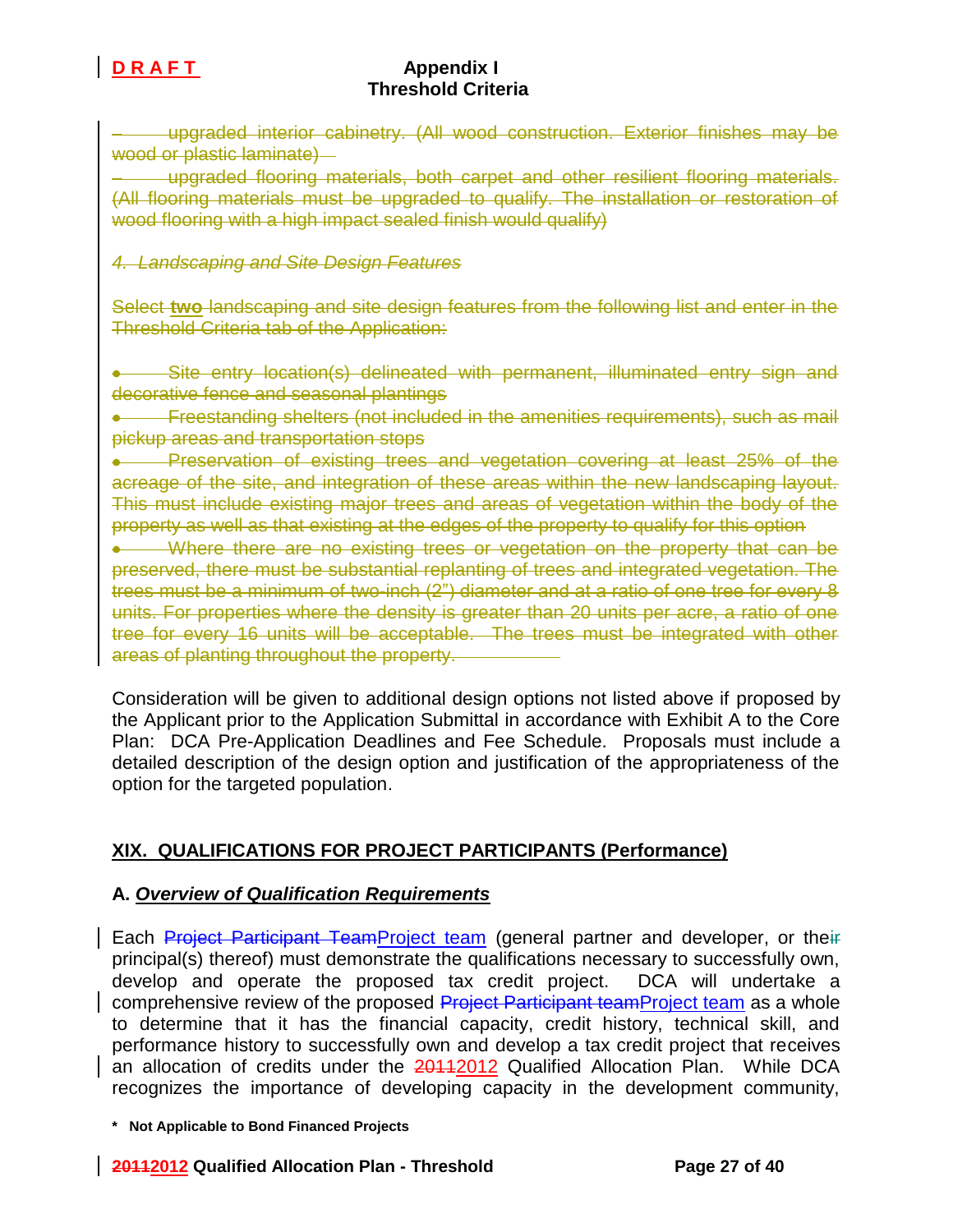current economic conditions require that Project Participant TeamProject teams as a whole demonstrate proven ability to develop a project concept and financing structure, complete a competitive application for tax credits, obtain financing and syndicator commitments quickly, close on the financing, negotiate and contract with general contractors for the construction or rehabilitation of the project, oversee construction, comply with tax credit program regulations, meet statutory deadlines and successfully lease up and operate the completed project. For purposes of reviewing the qualifications of the proposed Project Participant TeamProject team, DCA will review the proposed project team's experience and capacity to perform all of these functions. Further, DCA discourages the structuring of projects solely for the purpose of points. DCA will look beyond the submitted documentation to determine the real parties involved in the owner and development organizational entities for each proposed project.

## *Full Disclosure* **- DCA requires full disclosure of who is involved in a proposed tax credit development. The following are the rules of disclosures for this category.**

- 1. DCA requires complete disclosure of **all** entities and individuals in the Project Participant TeamProject team organizational structures.
- 2. DCA requires may require complete disclosure of all real estate and commercial loans for the project team through the submission of a complete and accurate real estate properties disclosure.
- 3. Any relationship between individuals or entities of the Project Participant TeamProject team that could constitute a conflict of interest or identity of interest between the parties must be disclosed.
- 4. Complete organizational charts must be submitted for the Owner and Developer entity that clearly show all principals down to individuals involved in the ownership and development of the project. Please note that no change to the project owner/developer structure can be made without the express consent of DCA.
- 5. **All** Development fee sharing arrangements must be disclosed. DCA considers all individuals or entities that receive a portion of the Development fee to be part of the Development structure.
- 6. **All** Guarantor agreements must be disclosed. DCA may determine that a Guarantor is actually a real party in interest to either the General Partner and/or Developer entities.
- 7. **All** consulting agreements direct or indirect, paid or unpaid shall be disclosed. DCA will review the amount of consulting fee to determine if a consultant is a real party in interest to either the General Partner and/or Developer entities.
- 8. Any Project Participant TeamProject team member that has withdrawn or been involuntarily removed from a HOME or Tax Credit project in the last thirty-six months must disclose this information to DCA as part of its eligibility submission.
- 9. All pending litigation.
- 10.Significant non performance in a government program must be disclosed.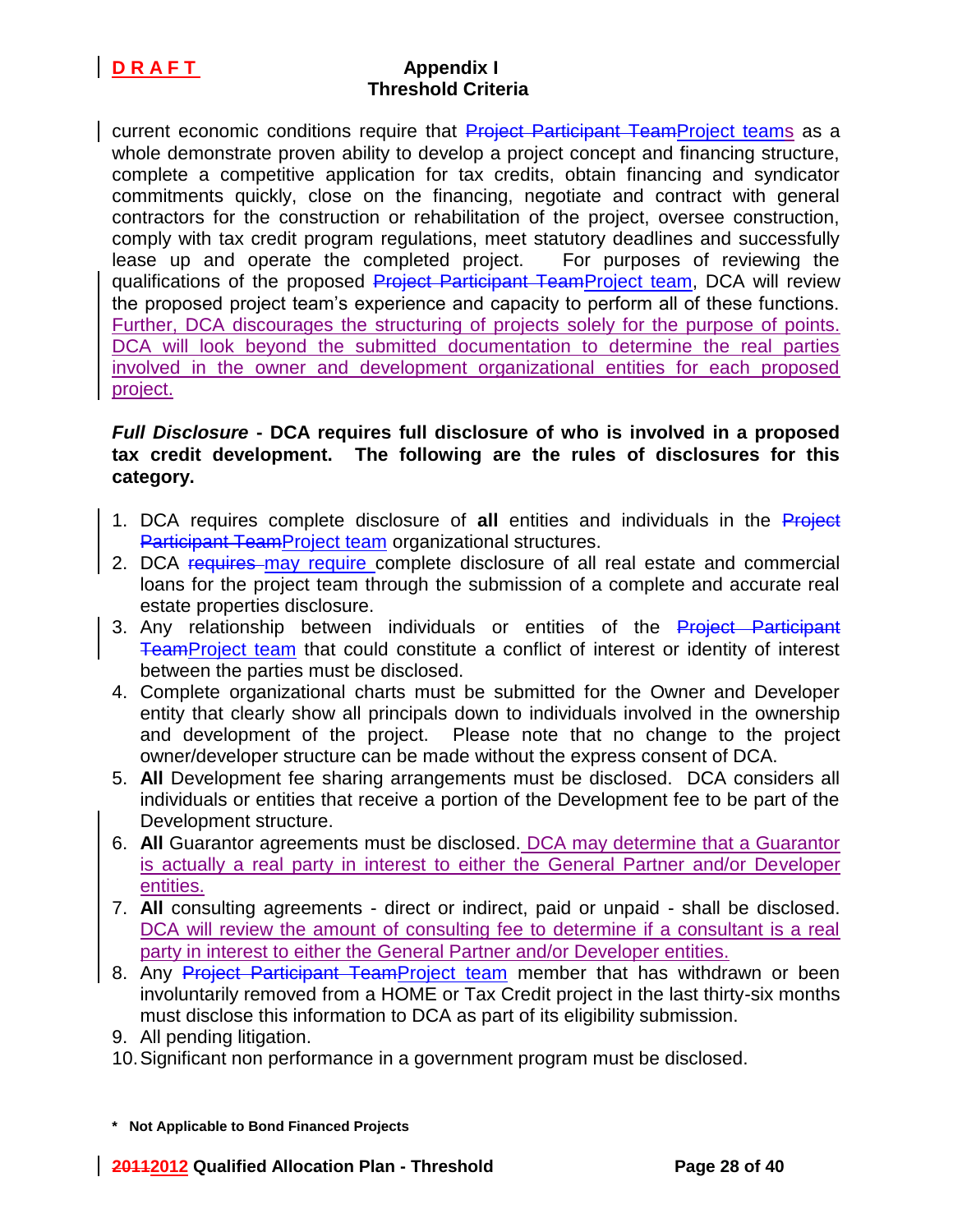11. Any Project Participant TeamProject team member that has an adverse credit history including but not limited to a default in the payment of any commercial or personal loan must disclose that information.

*Principal* shall generally be defined as an individual who has at least a direct ownership interest in the general partner and or developer entity and who materially participates in the ownership, development and operation of the project through regular, continuous and substantial involvement. For purposes of a non-profit entity, DCA will consider the executive director as a principal.

In the event a Project Participant TeamProject team undergoes a personnel change which results in the departure of key experienced staff, DCA at its discretion, may determine that previous projects owned and developed under the direct supervision of the departed staff will not be considered in this analysis.

### *Adverse Conditions*

In the event that DCA determines that there are adverse conditions which may effect affect any of the Project Team members as a result of their credit history or past involvement in real estate development, DCA may determine that a Project Team is not qualified. For purposes of determining whether adverse conditions will affect the qualifications of a project team, DCA may look beyond the principals to those within the sphere of influence as that term is defined by HUD.

The following are some, but not all adverse conditions that may affect the ability of a team to qualify for funding.

- Affordable Housing properties that have significant physical conditions or uncured Level 3 UPCS violations or life safety issues
- Outstanding flags in HUD's national 2530 National Participation
- Projects awarded tax credits in  $20092010$  or earlier (with or without ARRA funding) for which the construction financing or equity investment has not closed;
	- Adverse Credit history including bankruptcy, foreclosure or litigation.
	- Mortgage default or arrearage of three months or more within the last five years on any multifamily housing project.
	- Ineligible to participate in any government funding program.
	- Project Failure or closureclosure
	- The foreclosure of a property that is encumbered by a DCA HOME loan will be considered a serious adverse conditions. Foreclosure that occurs prior to completion of the statutory period of affordability may be grounds for debarment from DCA funding processes.
	- Failure to utilize allocated credits

### *Examples of Conditions*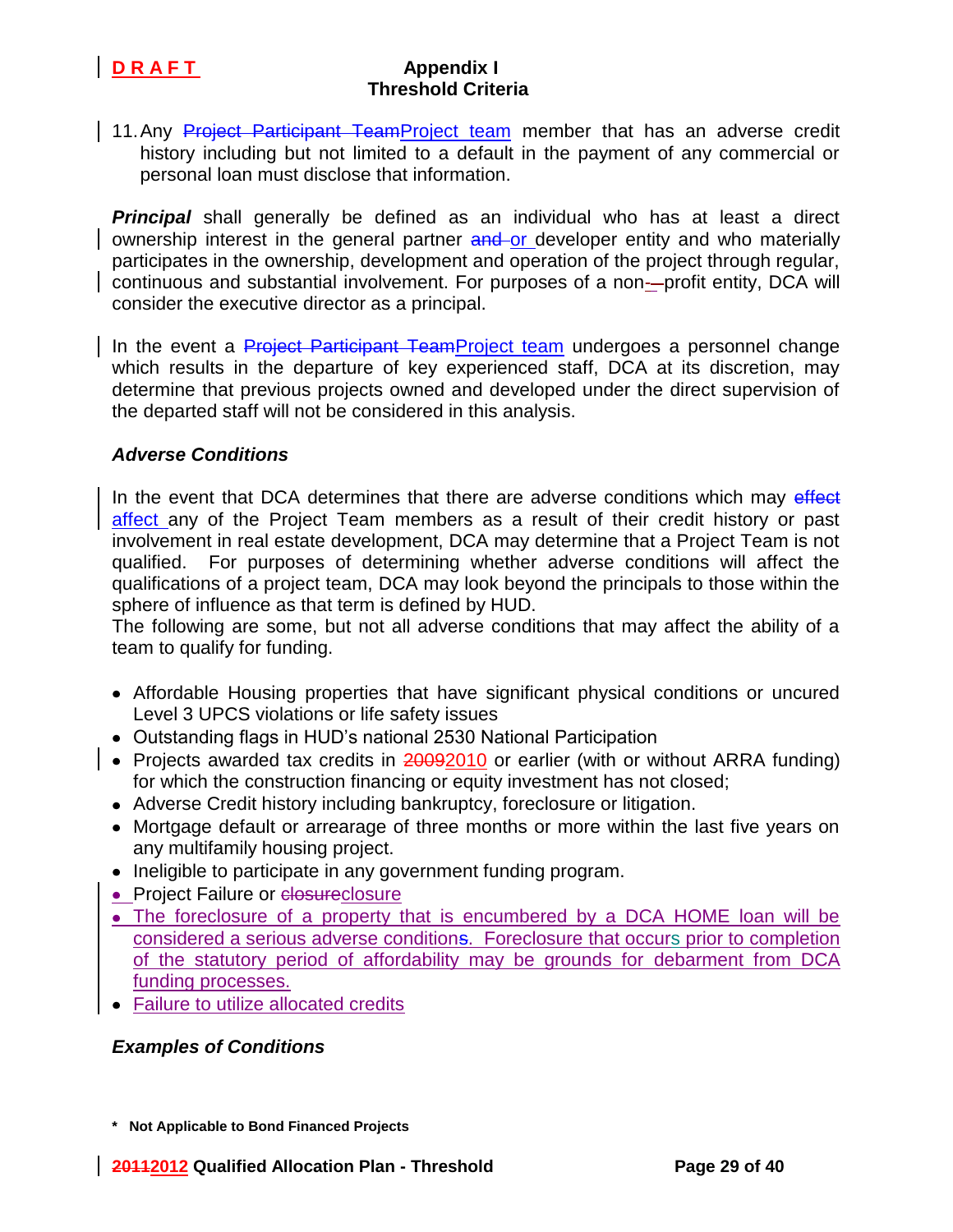

- Additional third party oversight of certain functions such as construction management.
- Front end analysis of proposed costs.
- Evidence that projects not completed are proceeding as scheduled.
- Reduced owner/developer caps
- Limitations on size of proposed projects.
- Limitations on ability to partner for purposes of meeting qualification requirements.
- Consultant or Partnership Requirements.
- Additional Documentation

# **B.***Overview of Qualification Categories*

After analysis of all submitted information, DCA will make a determination that a project team falls within one of the following categories:

- a. Qualified without conditions
- b. Qualified with conditions
- c. Not Qualified

# **B**. *Qualification Categories*

## **1***. Qualified without Conditions*

- **(a)** A Project Team that can conclusively demonstrate that they currently own and operate 5 (five) or more successful tax credit projects in or outside of Georgia in which they own a minimum 20% interest in the General Partner and Development entities will generally be deemed Qualified without Conditions if DCA determines that no adverse conditions affect any of the team members. Only projects which have been completed (including permanent loan conversion) and which are currently 90% occupied will be counted towards the requisite 5-project minimum. The Project Team must have been involved in each of the five projects from the initial allocation of credits.
- **(b)** A Project Team that can conclusively demonstrate that they currently own and operate 2 (two) or more successful tax credits projects in or outside of Georgia in which they own a minimum 20% interest in the General Partner and Development entities may be deemed qualified without conditions if DCA determines that no adverse conditions affect any of the team members. In making this determination, DCA will consider recent project history that reflects the ability to close equity deals, interests of less than 20% in tax credit projects where the team member has issued personal guarantees, and recent successful development experience. Only projects which have been completed and which are currently 90% occupied will be considered.

## **2.** *Qualified with Conditions*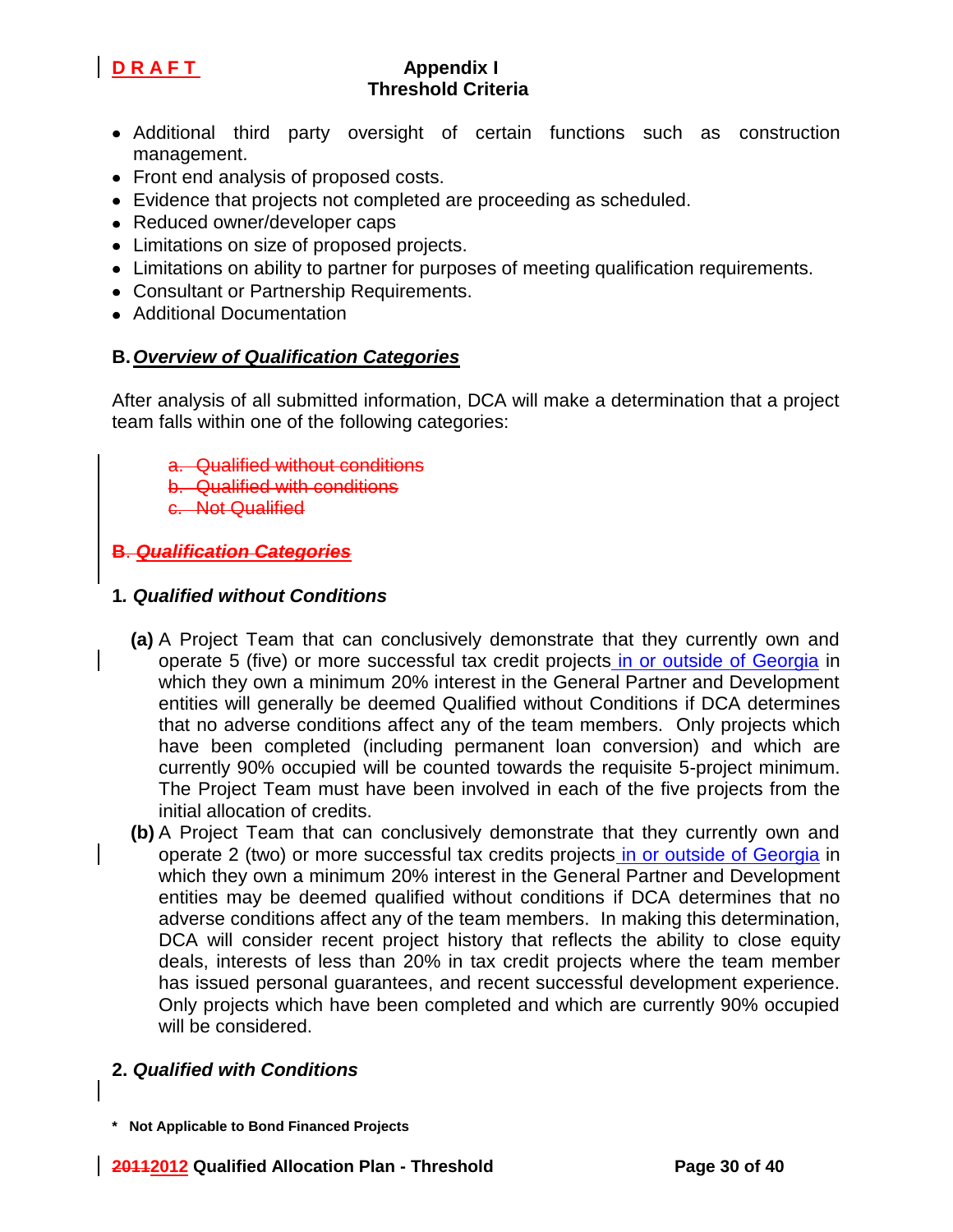

**(a)** A Project Team that can-not demonstrate that they meet the requirements to be deemed qualified without conditions or has experienced a material change in their key staff, organization structure or financial status, may be deemed qualified but subject to one or more of the conditions as determined by DCA. Project Participant TeamProject teams that are deemed qualified to participate will generally fall within the following categories:

- oa. The Project Participant TeamProject team has successfully developed multiple tax credit projects in the past, but does not currently own or operate the requisite number of projects.
- $\vert$   $\textup{e}$ b.The Project Participant TeamProject team successfully developed and owns the requisite number of tax credit projects, but does not have the required 20% interest in those projects.
- $\rightarrow$   $\circ$ . The Project Participant TeamProject team can demonstrate successful developer and ownership experience, but has one or more adverse conditions that might but will not conclusively affect the ability of the Team to complete the proposed project.
- od. The Project Participant TeamProject team has demonstrated successful developer and ownership experience, but has a material change in its key personnel or organization.

(b) A Project Participant TeamProject team that has extensive experience in the tax credit industry but who does not have the requisite successful tax credit development experience may also be deemed qualified under a probationary designation with conditions. In order to be deemed qualified under a probationary designation, the following additional documentation must be submitted:

**Evidence of full time employment in the tax credit industry for a minimum period of five years.** 

**Evidence of material participation in the successful development of at least two Tax Credit projects during that period. (Ownership interest is not required).** 

**e** Complete resume

**Completed release to allow DCA to perform a personal credit check and a criminal background check**

**Business Plan which outlines how the Project Team will address different areas required for successful development of tax credit project.**

**DCA reserves sole discretion to look at the totality of the experience of proposed teams in this category and determine whether a probationary designation will be granted.** 

(c) A non profitnon-profit entity or individual that has fostering of affordable housing as part of its mission in its organizational documents may also be allowed to participate if the following facts are found to exist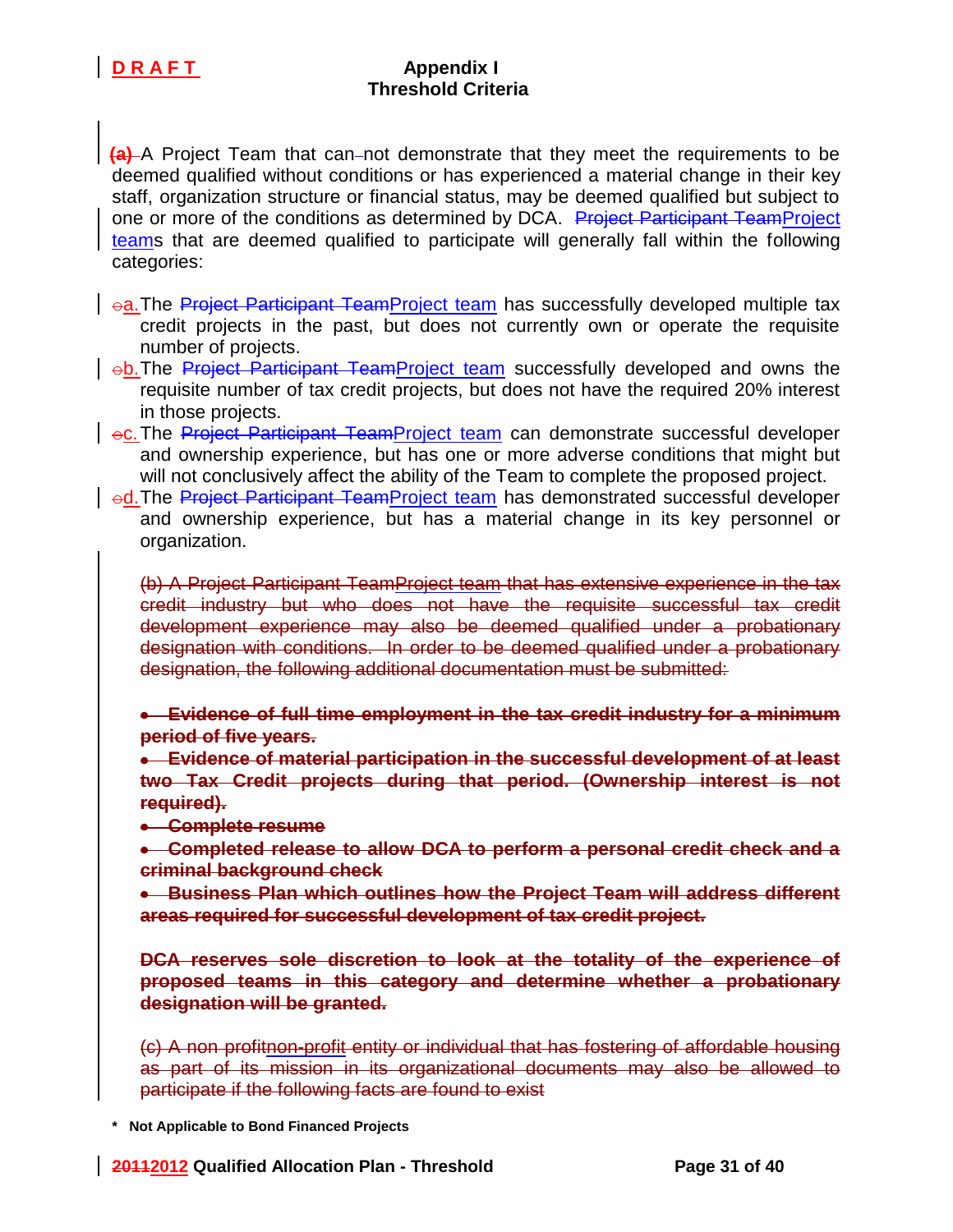

 $\circ$  The entity is a community based non profitnon-profit engaged in the primary business of providing housing for low income residents or engaged in the primary business of providing housing and counseling to residents with special needs.

 $\circ$  The entity has as its core mission the provision and development of affordable housing.

o The entity has had real estate experience in a government affordable housing program.

 $\circ$  The entity can provide evidence that it is financially secure and that it has financial support for multiple government sources, private foundations or charitable sources.

 $\circ$  The entity is supported by a qualified entity without conditions that is willing to act as a guarantor or partner. (In very limited circumstances, DCA at its discretion may waive the project cap for a qualified entity to partner with a non profitnon-profit under this exception).

o The entity has not had any failed affordable multifamily housing projects or projects that are in material non compliance with any government program or regulations.

## **3***. Not Qualified.*

DCA reserves the right to determine that, in its sole and absolute discretion, a Project Team is not qualified to participate in the Tax Credit Round. That determination may be based on the proposed **Project Participant TeamProject team**'s lack of capacity to successfully complete the proposed development due to the current condition or past performance of its portfolio of affordable housing projects. DCA may also consider projects in progress, prior performance in meeting construction commencement, projects with recaptured credits and completion deadlines, as well as the number of outstanding incomplete DCA-funded developments when determining qualifications and capacity. DCA may also determine that a proposed Project Team does not have sufficient credit history or financial strength to participate in the tax credit process.

## **4.C.** *Options for nNon-qualified eEntities*

## *1. Partnering with a Qualified Without Conditions entity*

DCA generally encourages entities that have insufficient technical expertise and/or experience to partner with qualified entities to gain experience and capacity in the tax credit program.

## *2. Capacity Building for industry professionals*

 A Project Participant that has extensive experience in the tax credit industry but who does not have the requisite successful tax credit ownership and/--or development experience may also be deemed qualified under a probationary designation with conditions. An Applicant seeking a probationary designation must show the following: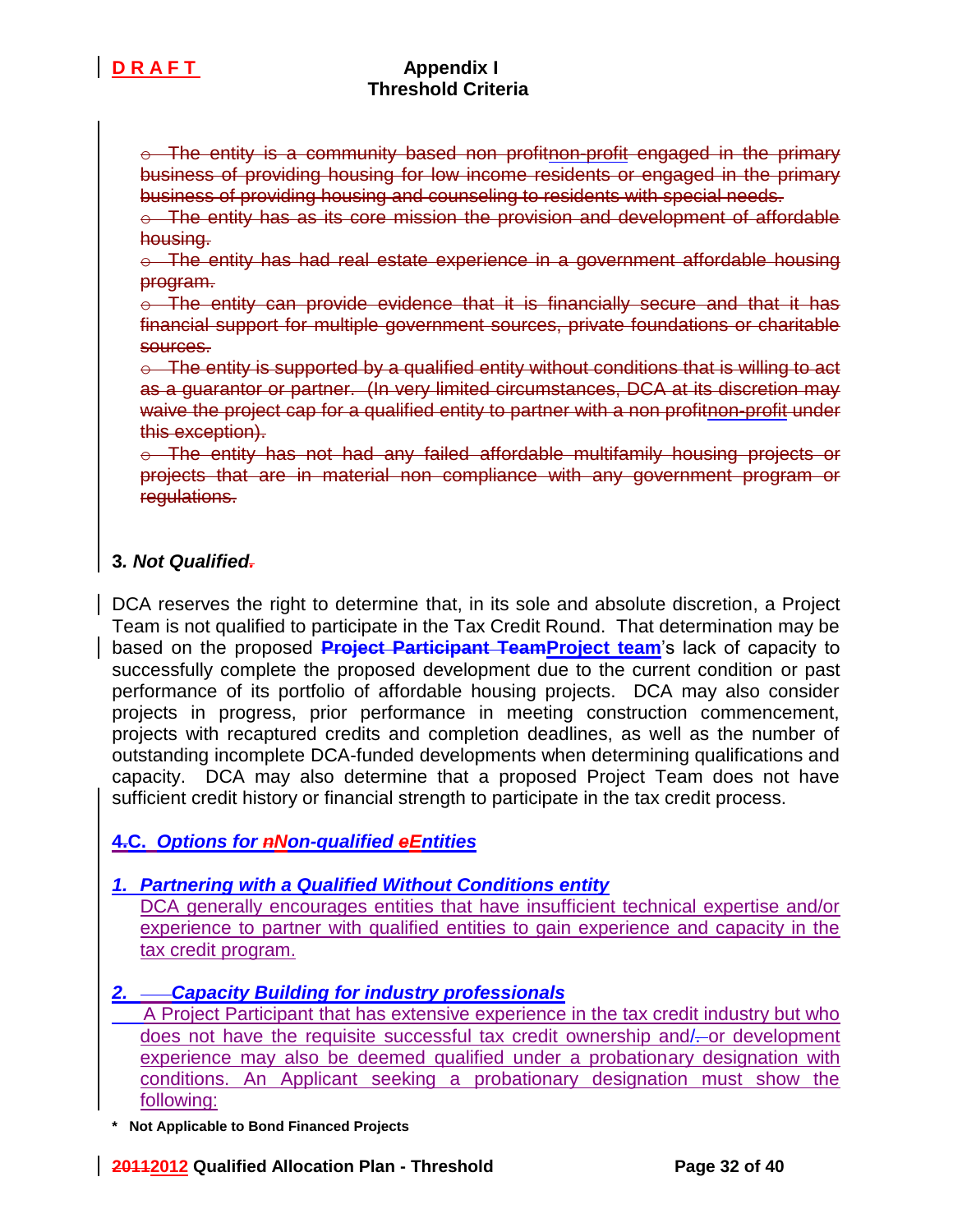- **Evidence of full time employment in the Tax credit industry for a minimum period** of five years.
- Evidence of material participation in the successful development of at least two Tax Credit projects during that period. (Ownership interest is not required).
- No participation in adverse development.
- Complete resume
- Completed release to allow DCA to perform a personal credit check and a criminal background check
- **Business Plan which outlines how the Project Team will address different areas** required for successful development of tax credit project.
- Evidence of sufficient liquidity to attract syndication either through the assets of the project team or through a guarantor may also be required.
- Narrative of proposed project and organizational structure
- Documentation of liquidity

If an Applicant granted probationary designation by DCA determines that a partner would increase the change of project success, DCA may but is not required to grant a waiver of project cap limitations for the proposed partner.

## **CD.** *Management Company's Experience*

A proposed property management company can meet this Threshold criterion by demonstrating successful property management experience as follows.

- 1. The proposed property management company must demonstrate prior experience in the management of at least four (4) Tax Credit multifamily rental housing projects of similar size (number of dwelling units) to the proposed project.
- 2. To be considered, the management company's experience with a project must extend for at least two (2) years and include project lease up experience and stabilization (90% occupancy within one year of placed in service date).
- 3. Only property management experience that occurred subsequent to January 1, 2002 will be considered under this criterion.
- 4. This Management Experience requirement may be met only through the experience of the Management Company or through the experience of its principal(s).
- 5. Management companies must maintain a regional office located in GA or one of the contiguous states to GA.

# **XX. COMPLIANCE HISTORY SUMMARY**

The principal and entities of each General Partner, Developer, Management Company and Project consultant (used to meet DCA experience requirements) must submit a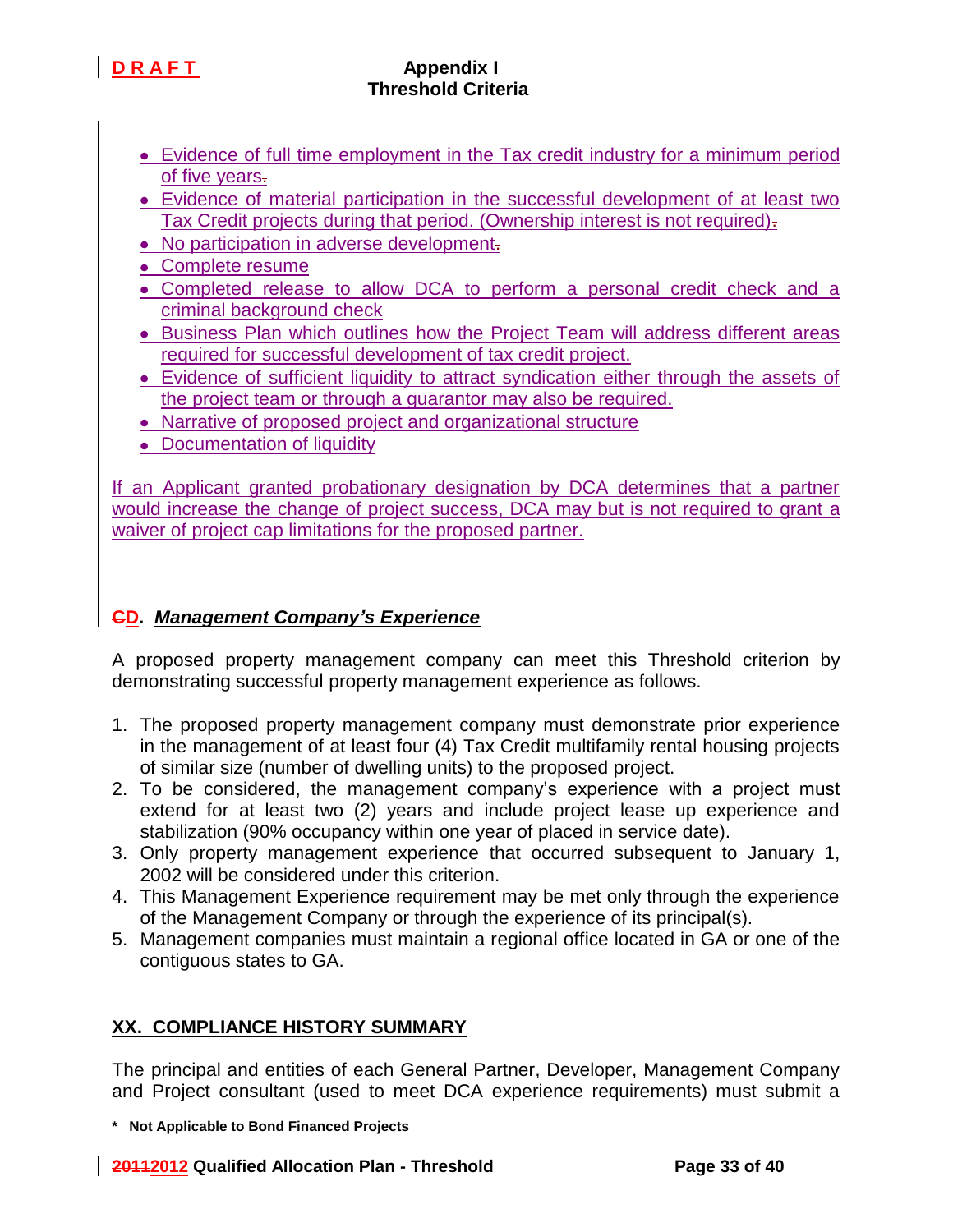

complete and correct DCA Performance Workbook, as required in the electronic core application. Each Compliance History Summary (CHS) form must list all projects in which an entity or principal has participated in the ownership, development or management in the State of Georgia and in any other state. Compliance audit detail should be completed for only the last three years. In addition, the following documentation must be included in the application as detailed in the Performance Workbook:

- Completed Compliance Questionnaire for each General Partner, Developer, Management Company and Project Consultant.
- Organizational Chart
- DCA Compliance history form executed by other State Housing Agencies pursuant to DCA instructions. In the event an Owner is unable to obtain documentation from another State Housing Agency, written documentation of the attempts should be submitted to DCA. DCA will contact the Agency directly to obtain the required information.

In the event an Applicant fails to provide correct and complete information, DCA may request additional clarification. Clarifications may be utilized to decrease an Applicant's Compliance History score, but will not be used to increase the score.

Note: Internal Revenue Service Form 8821 may be requested by DCA for any Project Participant listed on the Experience Summary or Organizational Chart at anytime during DCA's review of a Project Participant's compliance history.

Owners/Developers and Managers of Tax Exempt Bond projects must also complete these forms. DCA will score each entity in accordance with the scoring requirements set forth in Appendix II. Entities that do not meet DCA minimum scoring requirements will be deemed to have not met this Threshold requirement.

## **XXI. ELIGIBILITY FOR CREDIT UNDER THE NONPROFITNON-PROFIT SET-ASIDESET ASIDE**\*

To be eligible for Credit under the nonprofithon-profit set-asideset aside:

- The organization must be a qualified nonprofition-profit, defined as a 501(c)(3) or 501(c)(4) organization, which is not affiliated with or controlled by a for-profit organization and has included the fostering of low income housing as one of its taxexempt purposes.
- $\vert \bullet \vert$  The qualified nonprofithon-profit(s) must materially participate in the project as described in IRC Section 469(h).

**<sup>\*</sup> Not Applicable to Bond Financed Projects**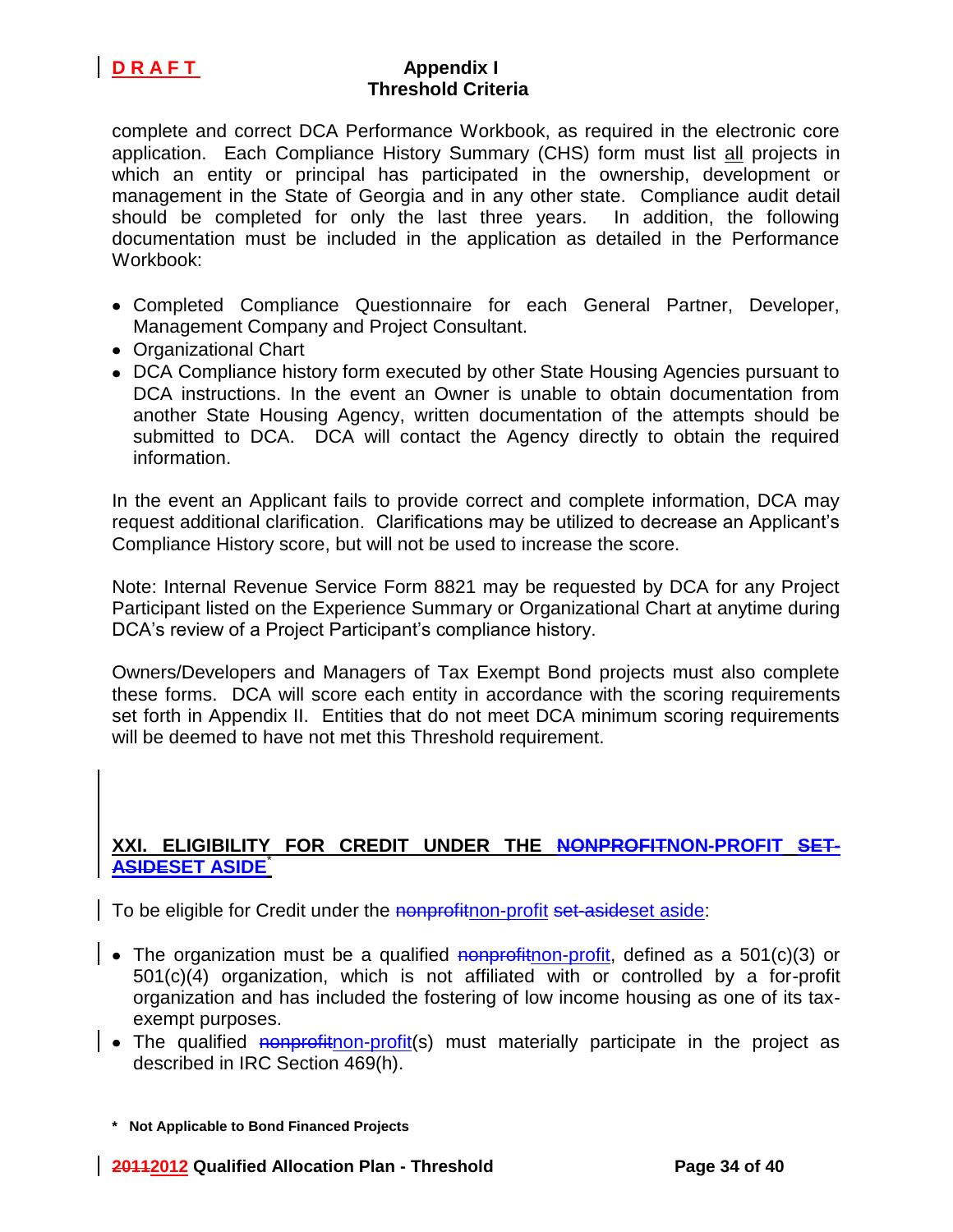- The qualified non profithon-profit(s) must own at least 51% of the general partner's interest in the proposed project and be the managing general partner of the ownership entity.
- For purposes of this set aside, the term "qualified non profit non-profit" includes any corporation if 100 percent of the stock of such corporation is held by one or more qualified non profithon-profit organizations at all times during the period such corporation is in existence.
- If the non-profit is also a developer of the project, tThe nonprofitnon-profit must receive a percentage of the Developer Fee greater than or equal to its percentage of its ownership interest.
	- A copy of the general partnership joint venture agreement that indicates the nonprofithon-profit's general partnership interest and Developer Fee amount must be included in the Application.

NonprofitNon-profit organizations applying for Credit under the nonprofitnon-profit setasideset aside must include in the Application an opinion of a third party attorney who specializes in tax law on the non-profit's current federal tax exempt qualification status in accordance with the prescribed format contained in the Manual. If such an opinion has been previously obtained, this requirement may be satisfied by submitting the opinion with documentation demonstrating that the non-profit's bylaws have not changed since the legal opinion was issued.

For Scattered Site projects, the eligibility for NonprofitNon-profit Set-asideSet aside requirements must be met by the project as a whole.

# **XXII. ELIGIBILITY FOR CREDIT UNDER THE PRESERVATION SET ASIDE**

The following existing affordable housing projects are eligible for inclusion in this set aside:

- An existing tax credit property which has met or will meet the 15-year Compliance Period prior to the earlier of the date of acquisition by the new development owner or the end of the year of the carryover allocation.
- Projects under development by a local public housing authority using replacement housing factor (RHF) funds or a loan secured by the assets and/or capital funds of the PHA as the primary source of financing.
- Projects that have a project-based Section 8 contract but are eligible to opt out of that contract with a one-year notice to tenants. To be eligible to opt out, the Contract must be out of its original term and in a renewal period of 5 years or less.
- Existing HUD 236 projects. The Interest Reduction Payment (IRP) must be decoupled from the Section 236 agreement if housing credits are awarded (exceptions permitted on case-by-case basis). The affordability requirements of the Section 236 agreement must also be maintained for the property.

**<sup>\*</sup> Not Applicable to Bond Financed Projects**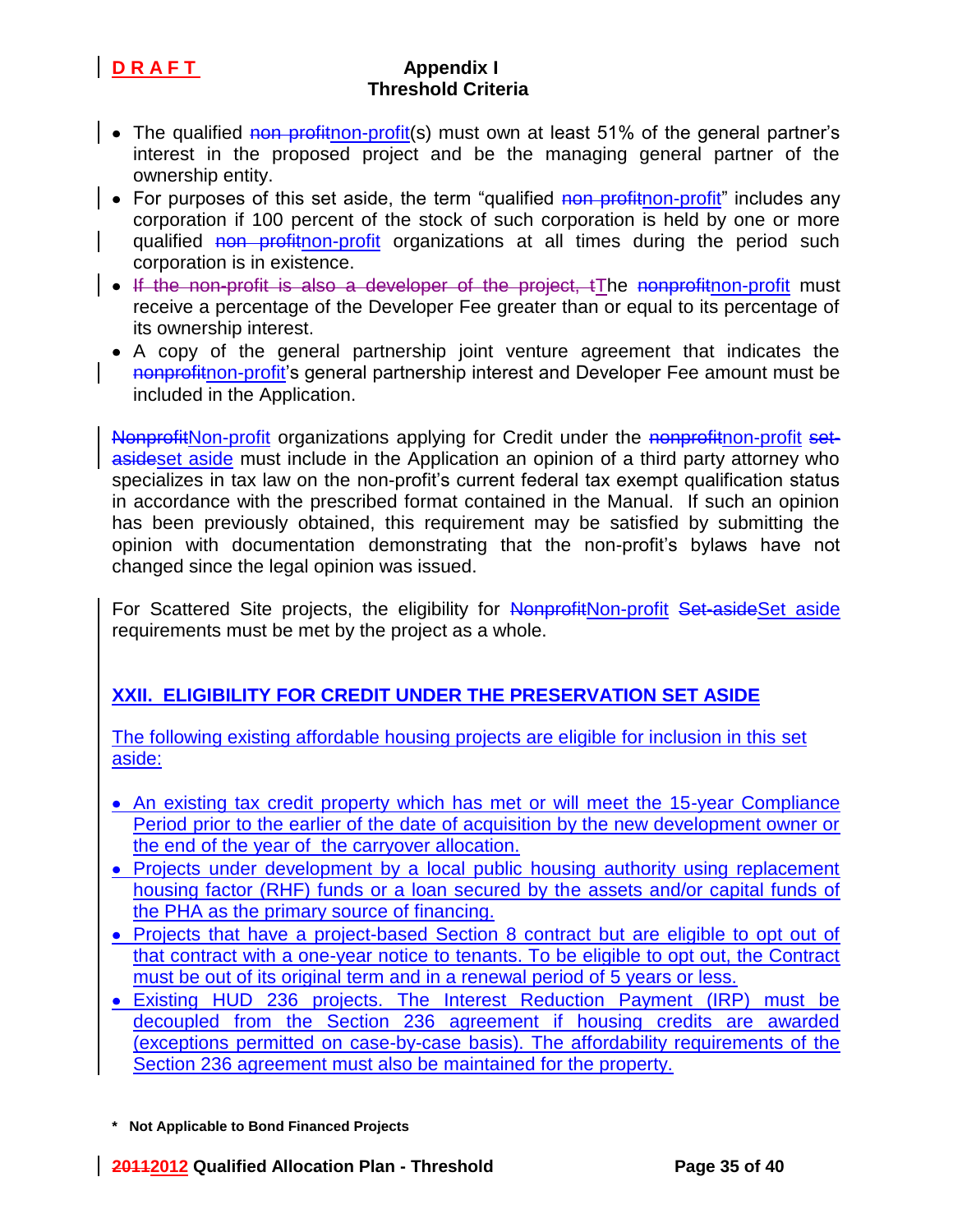Any other affordable non-public housing project that has existing funding from HUD, is severely deteriorated and has been designated by HUD as a preservation project that is in danger of losing its affordability.

DCA may determine in its sole discretion that projects are Ineligible for the set aside for the following:

- Outstanding or uncured major non-compliance issues
- Functional obsolescence
- Rehabilitation will cause a 10% increase or greater in rents
- Property is in substantially good condition and does not need immediate recapitalization
- Poor condition of the property is the result of the willful deferral of maintenance by the owner
- Rehabilitation will result in a loss of units
- 
- Units are not at risk of losing affordability if converted to market units
- Primary purpose is to subsidize an ownership transfer

# **XXII. ELIGIBILITY FOR HOME LOANS UNDER THE CHDO SET-ASIDESET ASIDE**

All nonprofithon-profits that received an initial HOME commitment as a CHDO and are being considered under the CHDO set aside are required to submit a copy of the State CHDO pre-qualification/renewal letter in the Application. The CHDO must be either the sole general partner of the ownership entity or the managing general partner of the ownership entity. The CHDO must also exercise effective control of the project. In the event the CHDO is a general partner with a for-profit or nonprofit non-profit general partner, the CHDO must own at least 51% of the general partnership interest. The CHDO (or a wholly owned or controlled affiliate) must receive a percentage of the Developer Fee greater than or equal to the percentage of ownership interest. All DCA communication with the ownership entity will be with the CHDO managing general partner. A copy of the general partnership/joint venture agreement indicating the CHDO's general partnership interest and its share (or the share of the wholly owned and controlled affiliate) of the Developer Fee must be included in the Application.

For Scattered Site projects, the eligibility for HOME CHDO set aside requirements must be met by the project as a whole.

## **XXIII. ADDITIONAL HUD REQUIREMENTS\***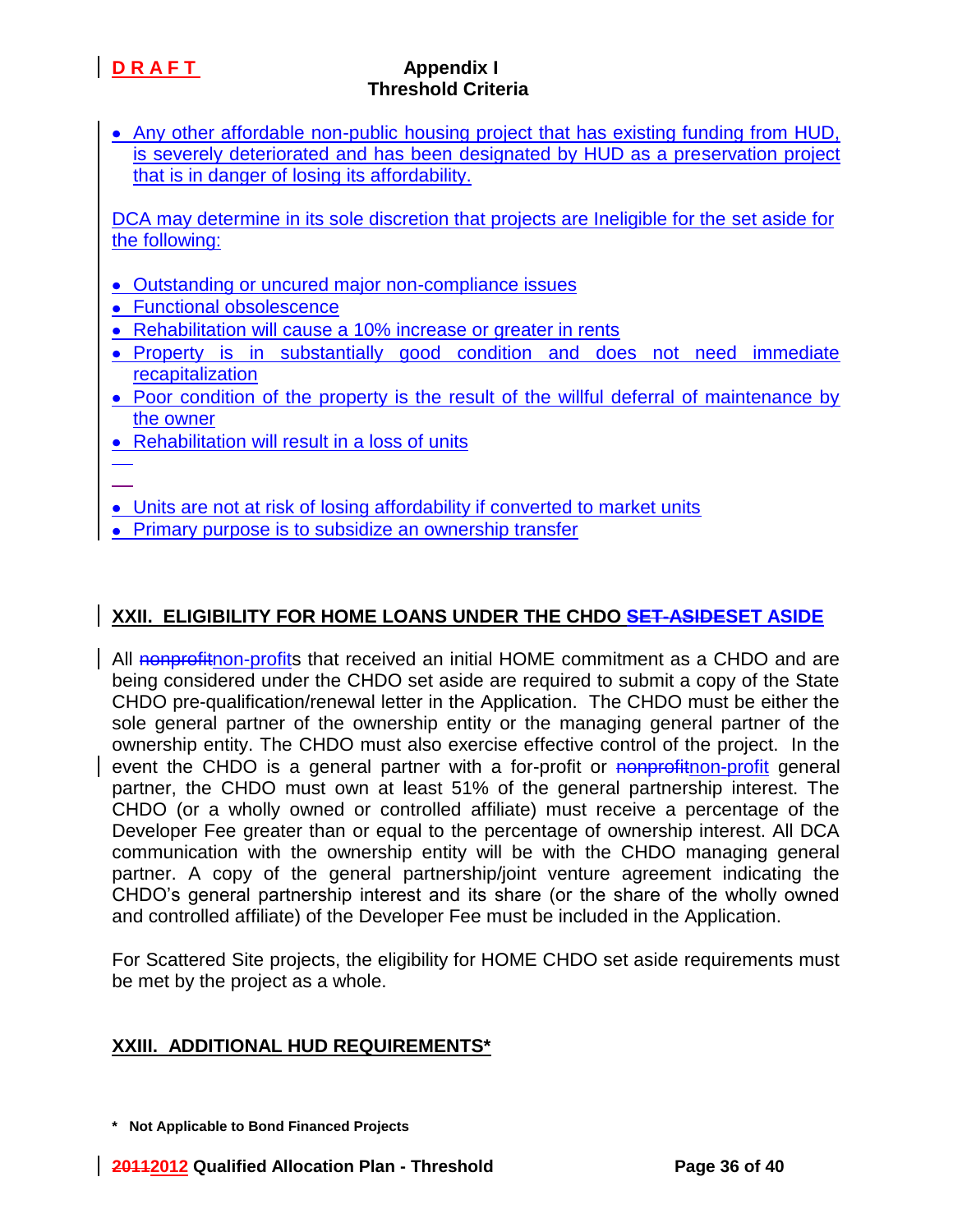Projects which list HUD funds (HOME, 221 D(3) or D(4), HOPE VI, etc) as a source of construction and/or permanent financing, including PBRA, must meet additional Site and Neighborhood Standards (24 CFR §92.202 and 24 CFR §983.6) and Environmental Requirements as mandated by the HOME regulations. These requirements must be met in accordance with instructions set forth in the HOME Manual and Environmental Manual. However, applicants who have established agreements with HUD regarding different standards of review for site and neighborhood must meet those established standards. A copy of all documents relating to the different standards of review must be included with the application.

For Scattered Site projects, each non-contiguous parcel must meet the additional HOME requirements.

## **XXIV. REQUIRED LEGAL OPINIONS**

- A. A legal opinion regarding the acquisition Credit eligibility is required for projects involving acquisition and rehabilitation. If the project previously received Credits, the legal opinion should include sufficient documentation for DCA to confirm that the compliance period has ended.
- B. A legal opinion regarding Credit eligibility is required for projects operated as assisted living facilities.
- C. NonprofitNon-profit organizations applying for Credit under the nonprofithon-profit set-asideset aside must include in the Application an opinion of a third party attorney who specializes in tax law on the non-profit's current federal tax exempt qualification status in accordance with the prescribed format contained in the Manual. If such an opinion has been previously obtained, this requirement may be satisfied by submitting the opinion with documentation demonstrating that the non-profit's bylaws have not changed since the legal opinion was issued.
- D. A legal opinion is required for those projects involving scattered site developments. The legal opinion should address the proposed site plan and must be included as part of the opinion.

For Scattered Site Projects, the non-contiguous parcel for which this criterion is applicable must meet the legal opinion requirements.

## **XXV. GEORGIA HOUSING SEARCH**

Applicants applying and selected for funding under the Plan must list all available affordable Housing Units funded by DCA on the Georgia Housing Search website. Georgia Housing Search is a DCA sponsored database that assists Georgia residents in locating available affordable housing units. Each listing must be updated and remain "active" as required by the system. This data base is maintained under the direction of the Georgia Emergency Management Office and under the authorization of the Governor's Office. The Georgia Disaster Relief Task Force also issuing Georgia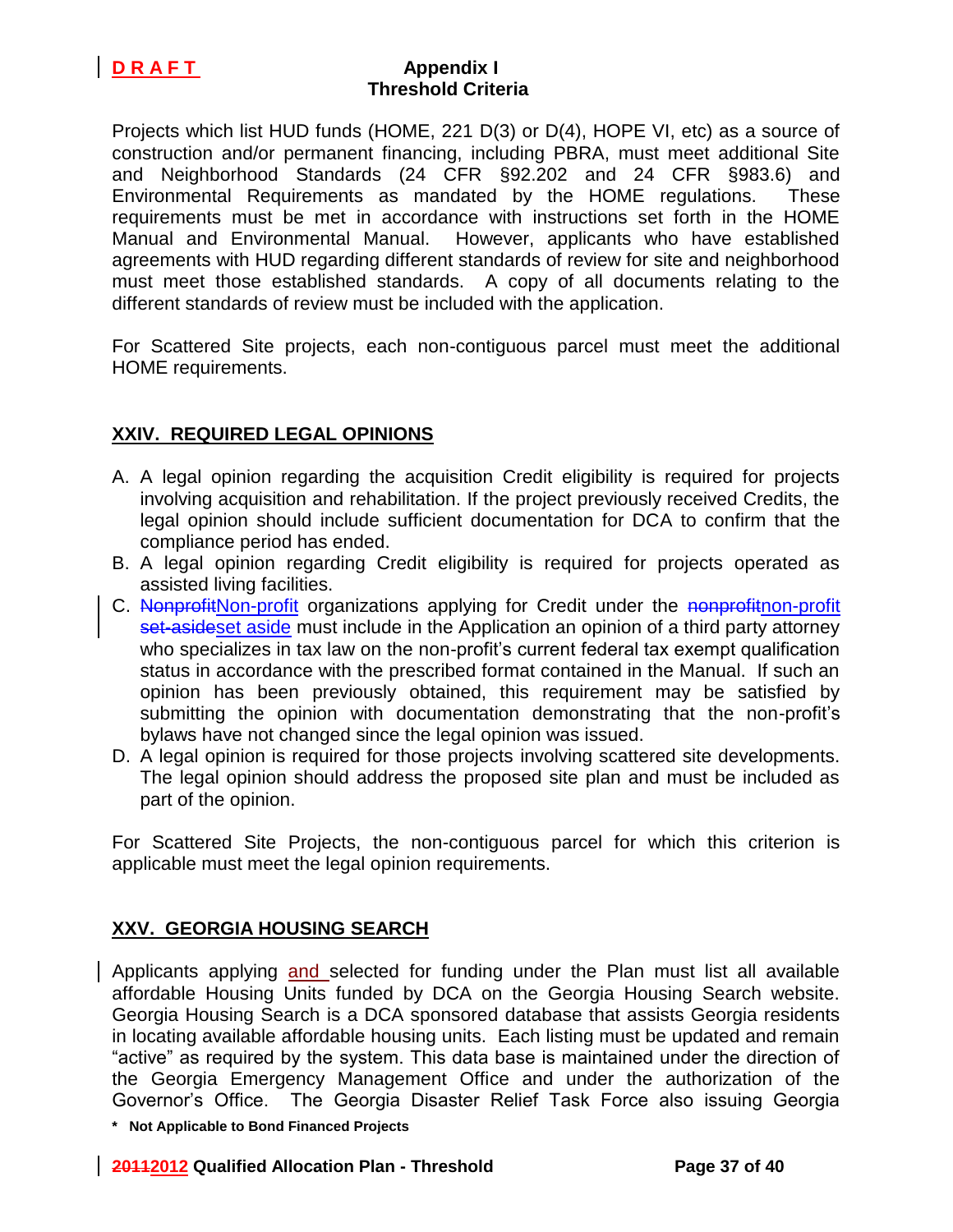

Housing Search to facilitate the delivery and management of shelter and housing accommodation programs to support displaced citizens during a disaster. At this time, over 150,000 units are listed. This database should be utilized as a valuable tool for Managers in seeking tenants for low income housing tax credit properties. Georgia Housing search can be accessed through the following link:

## http://www.georgiahousingSearch.org

## **XVI. RELOCATION AND DISPLACEMENT OF TENANTS**

All projects, new construction and rehabilitation, must submit a DCA relocation survey which specifically addresses the development history and occupancy of the proposed project. **Failure to complete the survey prior to Application Submission will result in a Threshold failure.**

For all HOME Loan and Credits projects, the completed and executed tenant household data forms must be submitted with the Application for every unit in each building to be rehabilitated. The Applicant is responsible for the accuracy of the information on the data forms. Applications for HOME Loans that require relocation of existing tenants due to rehabilitation work will be accepted only with a relocation plan (including a sufficient budget) that in the opinion of DCA meets the requirements of the Uniform Relocation Act and any other applicable laws.

Funding sources other than the DCA HOME Loan must be used to finance the relocation costs. Applicants applying for Credits must disclose other funding sources (HOME, USDA 535515, etc.) which may trigger URA or 104D requirements. When demolition of any structure occupied or vacant is involved it must be included as part of the relocation plan. For Credits projects, DCA will not allow permanent displacement of tenants, if avoidable. If the Applicant anticipates displacing tenants, the Applicant must include in the Application a detailed displacement plan, which sets forth the specifics of the displacement, including a projected budget, and an explanation of efforts planned by the Applicant to mitigate the impact of the displacement. Any displacement of tenants will be subject to DCA's prior written approval. In instances where tenants are temporary relocated in areas with limited replacement housing the plan must give detail phasing of rehabilitation process. To include projected start and end dates for each phase while detailing work to be performed on all units. Identify which units will require temporary relocation more than 30 days and less than 30 days.

If new projected rents create rent burden tenants, rents must remain affordable one year after cost certification submission.

Applicants must include all documentation required in the DCA Relocation Manual at the time of Application. All forms must be reflective of the current year version; previous years forms will not be accepted. DCA will review the development budget to insure that sufficient cost have been included for relocation expenditures.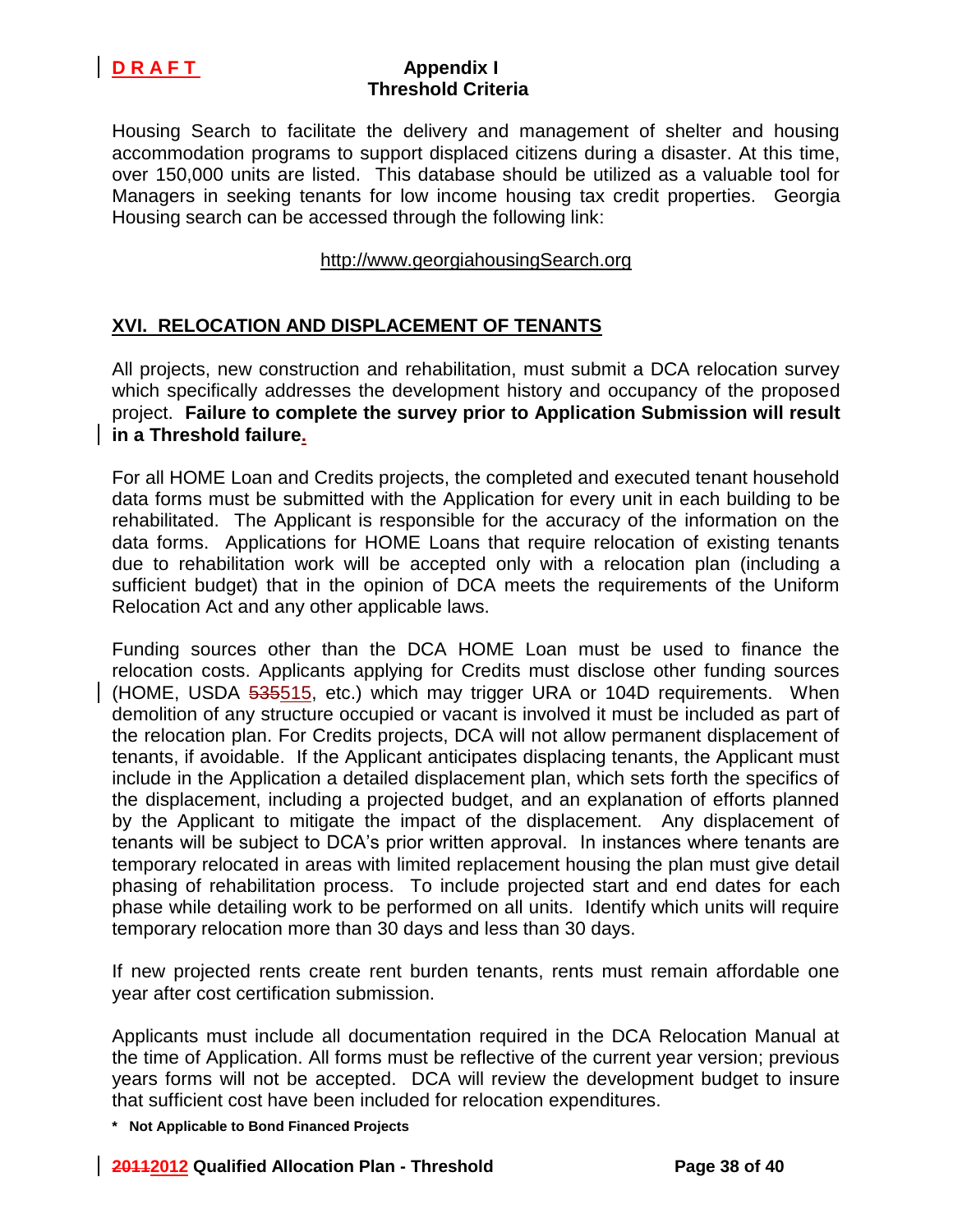

In the event condemnation proceedings are pending against a proposed project, DCA's relocation policies are applicable to all tenants residing at the property at the time of application.

Properties that have HOPE VI or other master relocation plans must submit those plans with their Application.

## **XXVII. MARKETING TO POPULATIONS WITH DISABILITIES OR THE HOMELESS**

This section is designed to foster development of affordable housing units for tenants with disabilities or homeless populations. All projects selected for funding (**regardless of their tenancy**) must demonstrate a willingness to initiate marketing of units to these populations. Each project selected for an award of credits must prepare and submit a Marketing Plan outlining how the project will market units to tenants with special needs. The Plan must be submitted prior to issuance of 8609s. At a minimum, Marketing Plans must include:

- The Marketing plan must incorporate outreach efforts to each service provider, homeless shelter or local disability advocacy organization in the county in which the project is located. The Georgia Homeless Assistance Directory should be used as the central resource to identify such providers locally. The Directory may be accessed at [http://www.georgiaplanning.com/shelters/.](http://www.georgiaplanning.com/shelters/)
- Affirmatively market to persons with disabilities and the homeless.
- Must establish and maintain relationships between the management agent and community service providers.
- Include a referral and screening process that will be used to refer tenants to the projects, the screening criteria that will be used, and make reasonable accommodations to facilitate the admittance of persons with disabilities or the homeless into the project.

The Applicant agrees to provide reasonable accommodation for these tenants in the Property Management's tenant application. The leasing criteria must clearly facilitate admission and inclusion of the Targeted Population tenants and must not violate federal or state fair housing laws.

Applicants also must agree to designate these populations as having priority for units with rental assistance if allowable under their rental assistance agreements.

Owners may apply preferences required by state or local law only if they are consistent with HUD and applicable civil rights requirements.

### **XXVIII. OPTIMAL UTILIZATION OF RESOURCES**